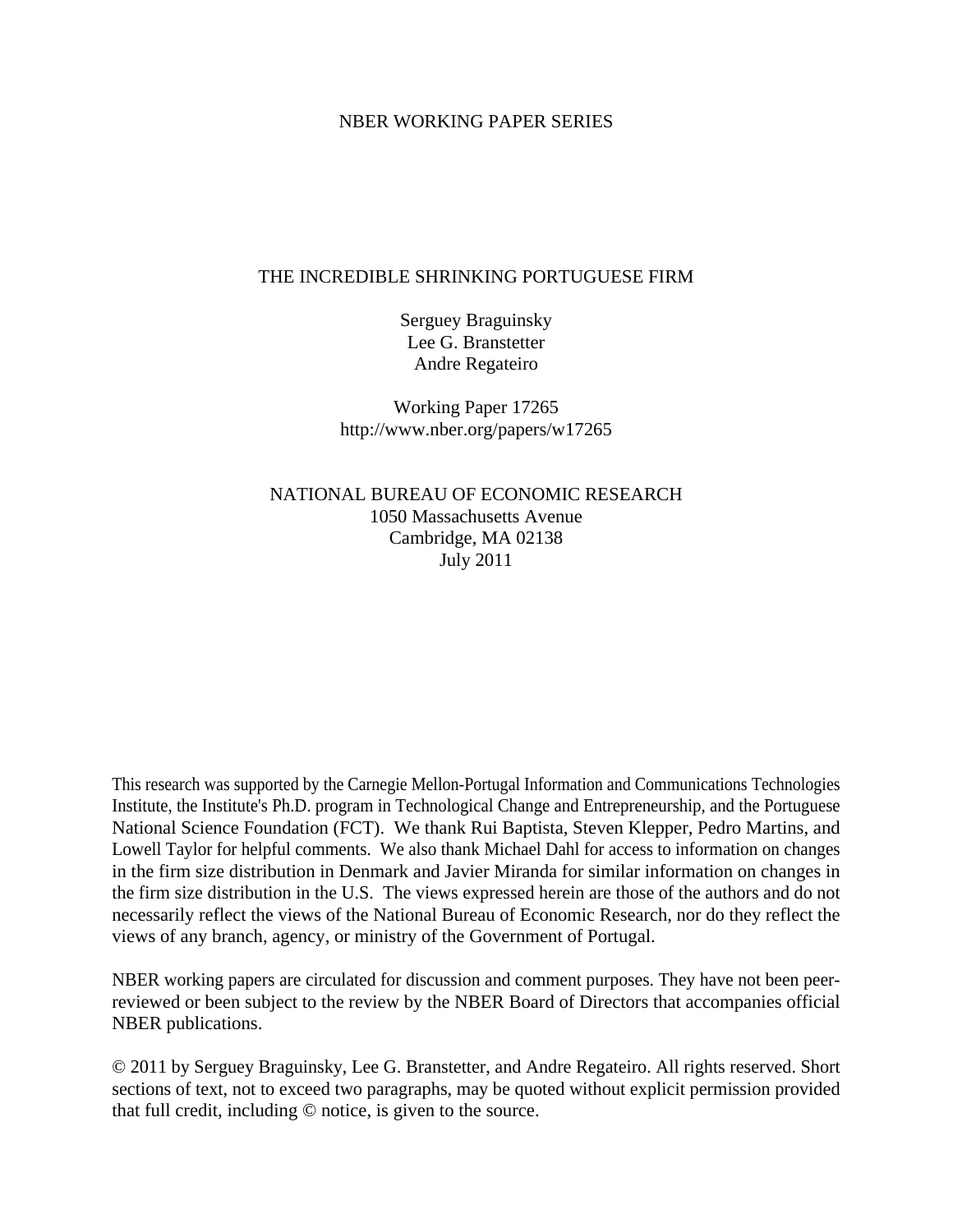The Incredible Shrinking Portuguese Firm Serguey Braguinsky, Lee G. Branstetter, and Andre Regateiro NBER Working Paper No. 17265 July 2011 JEL No. J21,J58,J80,K3,L51,O12,O41,O52

## **ABSTRACT**

Using Portugal's extensive matched employer-employee data set, this paper documents an unusual feature of the Portuguese economy. For decades, the entire Portuguese firm size distribution has been shifting to the left. We argue in this paper that Portugal's shrinking firms are linked to the country's anemic growth and low productivity. We show that the shift in the Portuguese firm size distribution is not reflected in other advanced industrial economies for which we have been able to obtain comparable data. Careful attempts to account for expanding data coverage, a structural shift from manufacturing to services, and aggressive efforts to "demonopolize" the Portuguese economy leave about half of this shift unexplained by these factors. So, what does explain the shift? We argue that Portugal's uniquely strong protections for regular workers have played an important role. Drawing upon an emerging literature that that attributes much of the productivity gap between advanced nations and developing nations to the misallocation of resources across firms in developing countries, we develop a theoretical model that shows how Portugal's labor market institutions could prevent more productive firms from reaching their optimal size, thereby constraining GDP per capita. Calibration exercises based on this model quantify the degree of labor market distortion consistent with recent shifts in the Portuguese firm size distribution. These calibration exercises suggest quite substantial growth effects could arise if the distortions were lessened or abolished altogether.

Serguey Braguinsky Department of Social and Decision Sciences and Heinz College, School of Public Policy and Management Carnegie Mellon University Pittsburgh, PA 15213 sbrag@andrew.cmu.edu

Lee G. Branstetter Heinz College School of Public Policy and Management Department of Social and Decision Sciences Carnegie Mellon University Pittsburgh, PA 15213 and NBER branstet@andrew.cmu.edu

Andre Regateiro Heinz College School of Public Policy and Management Carnegie Mellon University Pittsburgh, PA 15213 AndreRegateiro@cmu.edu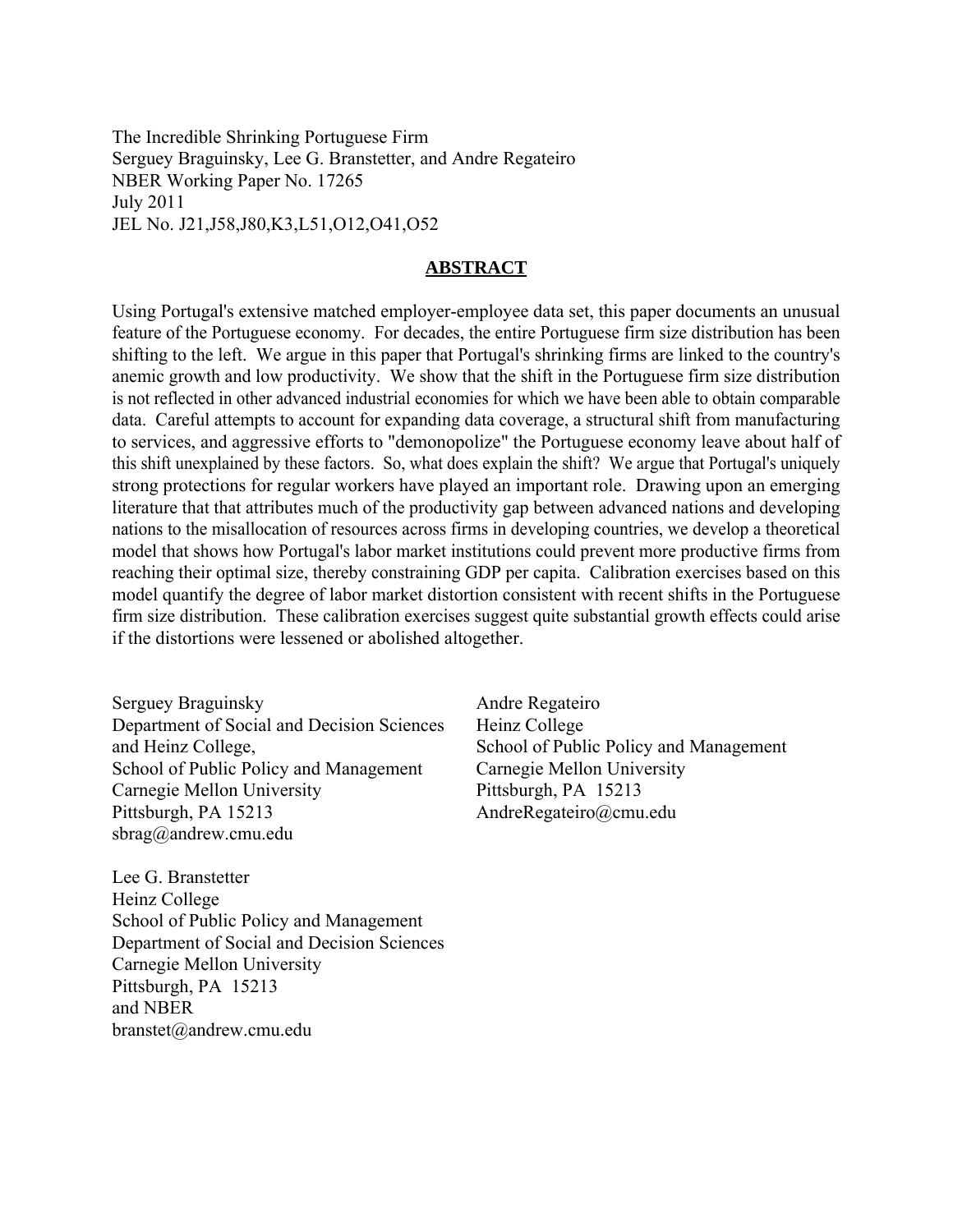## 1 Introduction

The Portuguese economy has been making headlines in recent months – and the news has been almost uniformly bad. After months of deteriorating economic circumstances and declining confidence in the nation's ability to make good on its rapidly expanding debts, Portugal became the third eurozone economy to request a bailout from the nations with which it shares the common currency and the IMF. The crisis led to the fall of the ruling party, an acrimonious election, and widespread pessimism on the part of Portuguese workers, managers, and investors.<sup>1</sup>

This paper looks beyond current headlines and macroeconomic imbalances to consider a central weakness plaguing Portugal for decades – low productivity levels. Even when compared to Western Europe's other weaker economies, Portugal's productivity record is uninspiring and has been so for years.<sup>2</sup> This paper suggests a link between Portugal's unusually poor productivity performance and another distinctive feature of its economic landscape – a firm size distribution that has been shifting to the left for more than 20 years. Analysis using Portugal's comprehensive and highly detailed matched employer-employee data base demonstrates the surprising extent and persistence of this shift. Although many other researchers have used these data, to our knowledge, ours is the first paper to document this surprising change.<sup>3</sup>

As we demonstrate, this kind of shift is not found in other advanced industrial economies where we have been able to obtain similar data, such as the U.S. or Denmark. In these countries, the tendency has been for the firm size distribution to shift modestly to the right. It might be theoretically possible for changes in Portugal's firm size distribution to be an artifact of expanding data coverage, a reflection of the shift from manufacturing to services, or a response to the efforts of Portuguese governments in the 1980s and 1990s to demonopolize sectors that had become excessively concentrated in the turbulent years of the 1970s and 1980s. However, we show that even generous allowances for all of these factors leaves most of the shift unexplained. To explain the residual, we turn to Portugal's uniquely restrictive labor market practices and their implications for the allocation of labor across firms.

We develop a theoretical model that shows how strong protections for employees could, in principle, shift the entire firm size distribution. Our model builds on the intellectual foundations of Lucas (1978), in which the firm size distribution reflects an underlying distribution of managerial ability. Better managers, by definition, run bigger firms. We argue that the impact of employment protections can be represented as an effective tax on wages. By driving a wedge between the costs firms must pay for employees and their

<sup>&</sup>lt;sup>1</sup>See "Portugal and the Eurozone," Financial Times, July 6, 2011.

<sup>2</sup>See Blanchard (2007), among many other studies, documenting Portugal's poor productivity record.

<sup>3</sup> Important studies using these data include Blanchard and Portugal (2001) and Cabral and Mata (2003).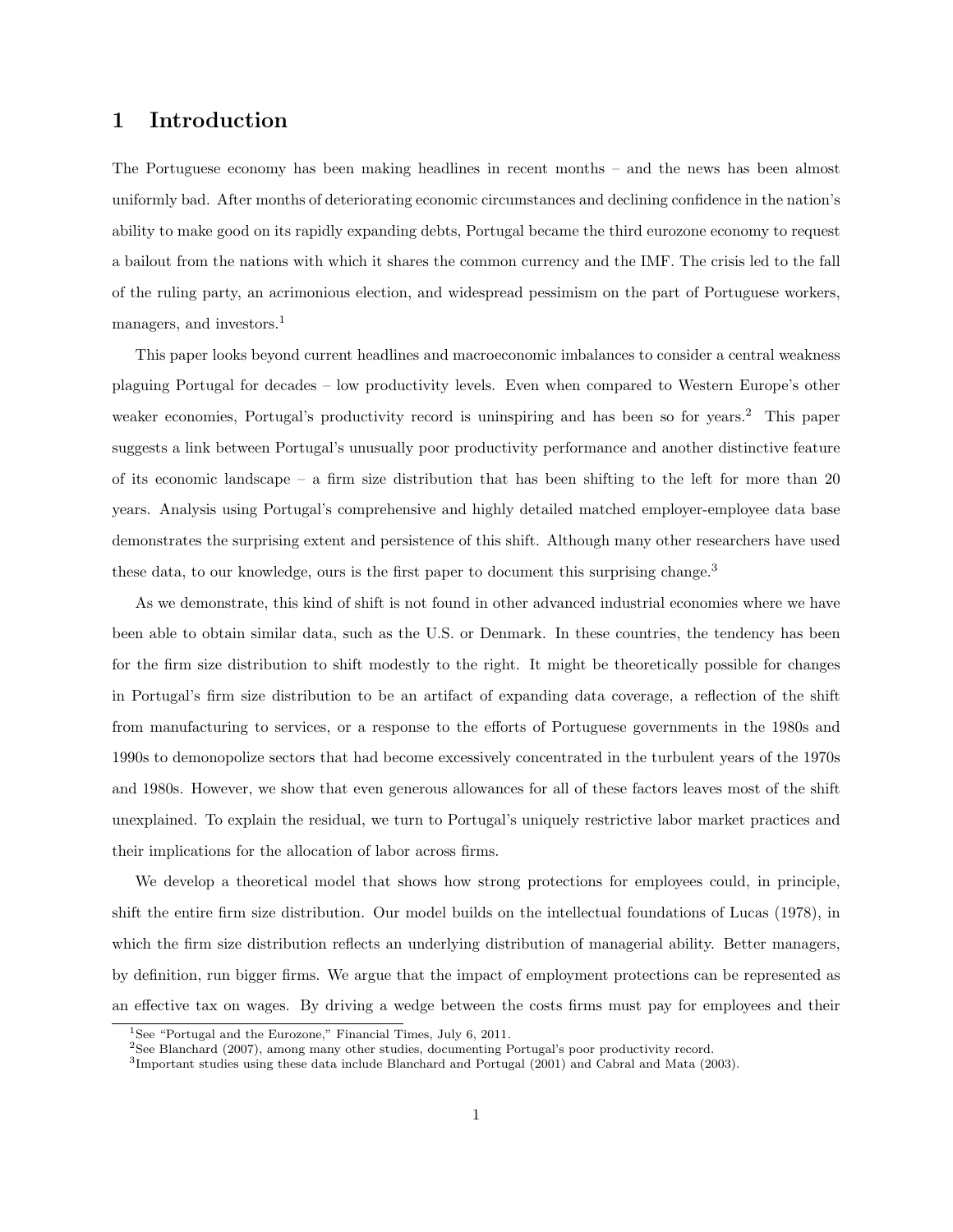value to the firm, these protections lead firms to reduce their employment, lower demand for workers in the aggregate, and force some employees into the creation of low-productivity enterprises when these same employees would be better off working for more skilled managers. In effect, these protections distort and degrade the distribution of employees across managers of different quality. Not only is the entire firm size shifted to the left, but productivity in terms of national per capita output falls.

It turns out that even a system of labor protections that is uniformly applied across the firm size distribution has a disproportionate impact on larger, more productive enterprises. These enterprises are especially sensitive to labor protections and respond to them by reducing employment even more, in proportion to their size, than smaller, less productive enterprises. This pattern of response strengthens the (negative) impact of the labor protections on aggregate output per capita. A review of Portuguese economic history suggests that, in fact, the protections were not rigidly enforced for the smallest firms, but that the effective degree of protection was substantially higher for larger firms. We develop an extension of the model to the case of nonlinear tax on labor and show, both analytically and by means of a calibration exercise, that a policy regime that discriminates against large firms exacerbates the leftward shift in the firm size distribution.

An emerging literature in development economics finds that the largest part of the productivity gap between developed and developing countries can be attributed to the inefficient allocation of resources across firms in the latter countries.<sup>4</sup> Whereas well developed factor and product markets and a high level of competitive intensity ensure that the most productive factors are allocated to the most productive enterprises in developed countries, this often fails to happen to the same degree in developing countries. Our paper builds on this literature, and shows that this problem not only exists in developing Asia, Africa, or Latin America, but also in the countries of the Western European periphery.

Based on our model, we use calibration exercises to estimate the magnitude of policy distortions that are consistent with recent shifts in the Portuguese firm size distribution. We find that these distortions have serious deleterious effects on productivity in Portugal. Our calibrations suggest that the relaxation of labor market protections could yield large productivity gains. Given the difficult choices facing Portugal's new government, the message of this paper may prove to be a timely one.

The rest of the paper is organized as follows. Section 2 provides a brief overview of Portuguese economic history that lays out the essential facts and policy shifts with which our paper contends. Section 3 documents the shift in Portugal's firm size distribution, compares it to trends in other countries, and demonstrates that this shift is not an artifact of expanding data coverage or "natural causes," such as the shift from

<sup>&</sup>lt;sup>4</sup>This literature is surveyed in Jones (2011). Important recent contributions include Hsieh and Klenow (2009), Restuccia and Rogerson (2008), and Chari (2011).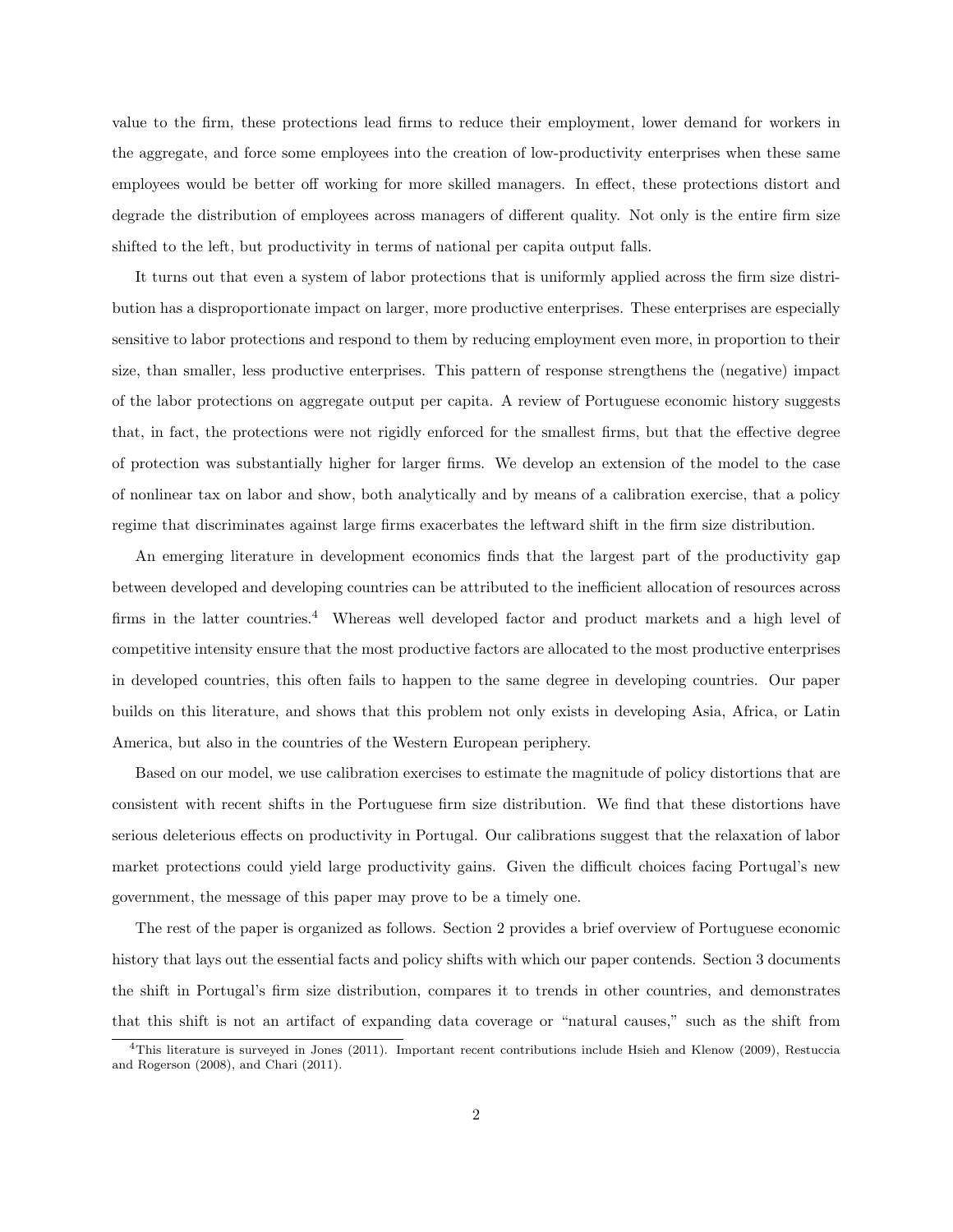manufacturing to services. Sections 4 presents the theoretical model where labor protections are modeled as a uniform (linear) tax on labor and shows that it can generate the shrinkage of the firm size observed in the data and that the burden of such a tax falls disproportionately on larger firms. Section 5 presents the model with nonlinear tax to reflect the fact that labor protections have been relaxed for smaller firms but tightened for larger firms in Portugal over the past 20-25 years. The model and the calibration exercise based on it show that a large reduction in the labor protections for smaller firms can be more than undone in terms of its effects on firm size and efficiency by simultaneously introducing a relatively small bias against larger firms. Section 6 concludes.

## 2 Portugal's Economic Mess: Shrinking Firms and Declining Prospects

#### "The road to hell is paved with good intentions" - attributed to Saint Bernard of Clairvaux

Portugal's current economic challenges are daunting, but the underlying causes of the nation's economic woes have been evident for some time. At least five years ago, Olivier Blanchard circulated a paper that presciently warned Portugal would face real difficulty if it did not contend seriously with these underlying problems. Blanchard (2007) diagnosis of Portugal's challenges emphasized the macroeconomic imbalances that had emerged by the mid-2000s. As Portugal's former currency became more tightly linked to that of its more developed European trading partners over the course of the 1990s, and as the prospects for Portugal's early entry into a European currency union advanced, inflation and currency risk diminished. Portuguese interest rates rapidly fell from fairly high levels to much lower levels approaching those of the slower growing core European economies. Portuguese businesses and consumers responded to these rapid and substantial declines in interest rates in a predictable fashion, and booming investment and debt-fueled consumption increases drove Portuguese unemployment rates down to historically low levels while raising real wages to unsustainably high levels. Domestic savings was insufficient to finance a simultaneous consumer credit boom and an investment boom, and Portugal began running large current account deficits.

In the 2000s, Portugal's twin investment and consumption booms abruptly stopped. Dramatically slower growth and rising unemployment produced persistent fiscal deficits, as government spending sought to fill the gap left by the collapse of the boom. The financing of these growing deficits increasingly relied on foreign investors. The common currency prevented Portugal from responding to excessively high real wages by allowing the currency to depreciate. In principle, Portugal could regained competitiveness by allowing wages to fall, but wages appear to be characterized by downward rigidity in even the most flexible economies,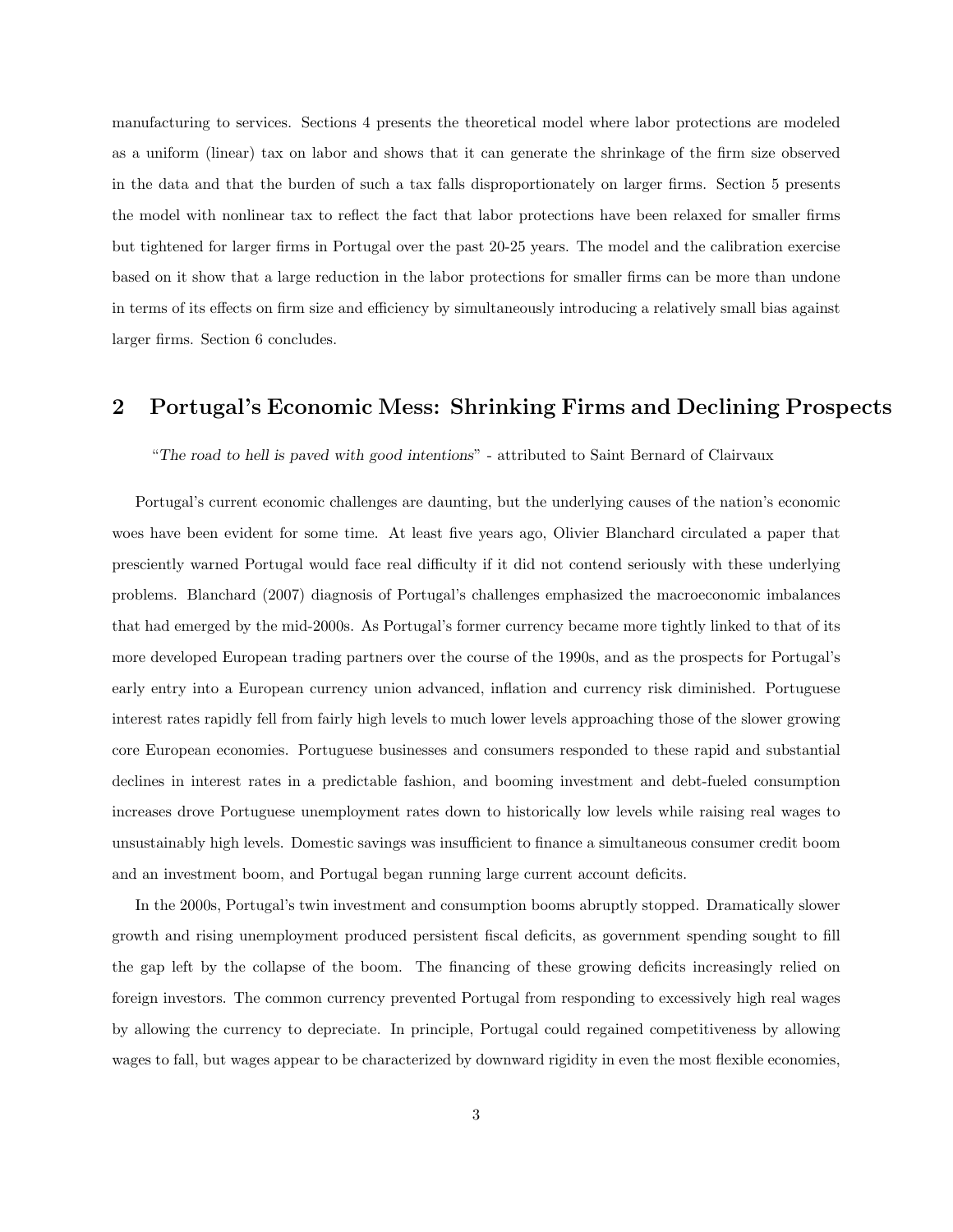and rigidities in the Portuguese labor market were extreme, even by European standards, slowing downward adjustment in wages even in the presence of massive unemployment. The pain of the adjustment process could be ameliorated if Portugal could partly eliminate its large productivity gap vis-a-vis the European core economies. But this gap has proven to be large and persistent. Portuguese productivity levels remain low, and the rate of convergence with the higher productivity levels of Northern Europe has been agonizingly slow.

While Blanchard's analysis noted Portugal's poor productivity performance, his paper did not dwell at length on its causes or remedies. Our paper is more focused on this deep foundational source of Portugal's problems, and to better understand its genesis and evolution, we need to go back considerably further in time. In fact, we need to go back all the way to Portugal's institutional divergence from the rest of Western Europe in the 1930s.<sup>5</sup> Founded in the first decade of the 20th century, Portugal's republic was politically unstable and economically poorly managed. Inflation and sovereign debt problems prompted a military coup that brought Minister of Finance Antonio de Oliviera Salazar to power. At the nadir of the Great Depression, Portugal reconstituted itself as an authoritarian state where Salazar ruled with an iron hand. Like its Iberian neighbor, Spain, Portugal remained under this dictatorship well into the 1970s. Initially quite restrictive in its trading relationships with Western Europe, Portugal gradually opened to more extensive trade and investment ties vis-a-vis the rest of the continent, and Portuguese per capita income began to converge with that of continental Western Europe, but a large gap persisted into the 1970s.

The dictatorship collapsed with the so-called Carnation Revolution of 1974. During the long decades of authoritarian rule, the only segment of the political spectrum that had not become heavily tainted by associated with the dictator was the far left. It was therefore not surprising that the post-dictatorship political regime was dominated by politicians with this ideological bent. Seeking to defend workers' rights that had been regularly trampled on during the dictatorship, the new government enshrined high levels of worker protections in the nation's new constitution. Under the new regime, it was nearly impossible for private employers of any size to fire workers or to reduce nominal wages. In addition to aggressive intervention in the labor market, the new regime also sought to increase social spending (which led to inflation and government financing problems), and increase government ownership of the means of production. A number of sectors were effectively nationalized, and existing privately owned enterprises were combined into government-owned conglomerates.

 $5$ The next several paragraphs draw upon a series of wide-ranging conversations with Portuguese economists and other social scientists, including Rui Baptista (IST), Francisco Lima (IST), Nuno Limao (University of Maryland), and Pedro Martins (QMUL, now Government of Portugal). For a comprehensive history through the 1990s, see Corkill (1999).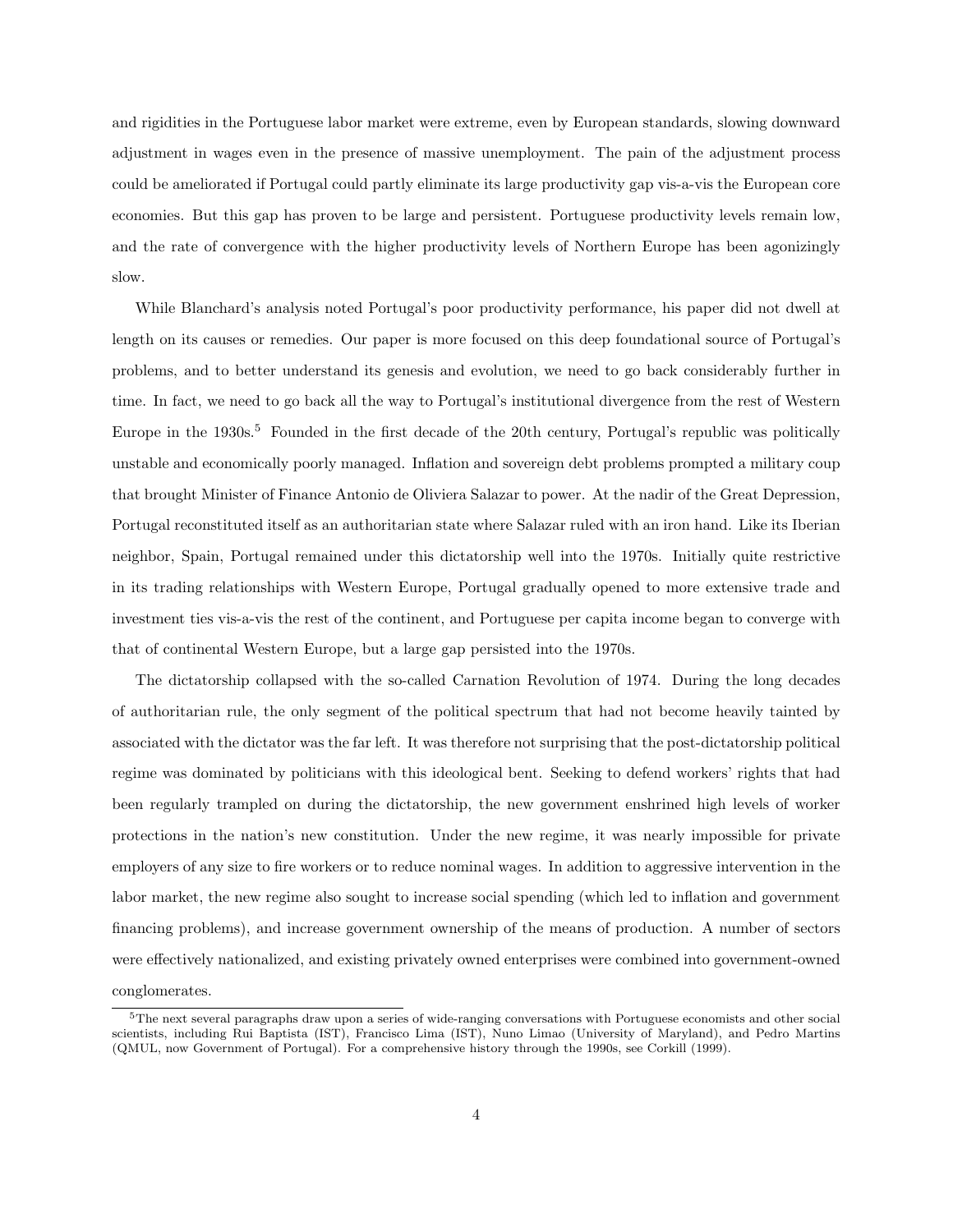The new regime also inherited problems that were not of its own making. At the same time that the dictatorship was collapsing at home, longstanding insurgencies and independence movements in Portugal's overseas territories intensified, the Portuguese military withdrew from Africa, and large numbers of former colonists moved back to Portugal with limited assets, income, and prospects. Students of the global macroeconomic history of the 1970s will observe that these were not terribly good times for a country to attempt to fundamentally remake itself and cope with the collapse of an overseas empire. And Portugal's prospects worsened with the severe global recession of the early 1980s.

The economic performance of the new regime was not good. Macroeconomic instability and the need for a bail-out from the IMF in the early 1980s helped prompt a shift to more centrist economic policies in the 1980s, and this shift was reinforced by efforts to accede to what was then known as the European Economic Community. Over the course of the 1980s, Portugal opened up to greater trade and investment links with the EEC and harmonized a number of its laws and economic institutions with Western European norms (as a condition for EEC accession).<sup>6</sup> The march toward nationalization and monopolization was reversed, with the government breaking up and privatizing in the late 1980s a number of the sectors it had nationalized and monopolized in the late 1970s and early 1980s. The growth in government spending sharply decelerated, government finances were placed on a sounder footing, and monetary policy became much less inflationary. Finally, the extremely strong protections for Portuguese workers were slightly relaxed for all enterprises, and successive Portuguese governments began granting exemptions for smaller firms from various tax and administrative rules and social policies that larger enterprises were constrained to follow.<sup>7</sup>

Combined with a global economic recovery, these policy shifts helped lead to much better economic outcomes. Portuguese economic growth accelerated, employment prospects improved, and growth came in tandem with a much higher level of macroeconomic stability. Portugal benefitted from its position as a relatively low cost manufacturer with privileged access to the core European markets, and manufactured exports to Western Europe grew rapidly. Portugal also benefitted from inward investment from more advanced economies, which provided better technology as well as capital. Despite inflation that was persistently higher in Portugal than in the core European economies, exchange rate movements maintained the competitiveness of Portuguese labor vis-a-vis that in the more productive and advanced core European economies.

But as the 1990s wore on, some of these favorable circumstances began to shift in less favorable directions. In the early 1990s, Portugal, like other Western European countries, effectively pegged its currency to the

 $6$ SeeHandley and Limão (2010).

<sup>7</sup>See Martins (2009) for an excellent description and detailed analysis of the impact of this relaxation of labor regulations for small firms.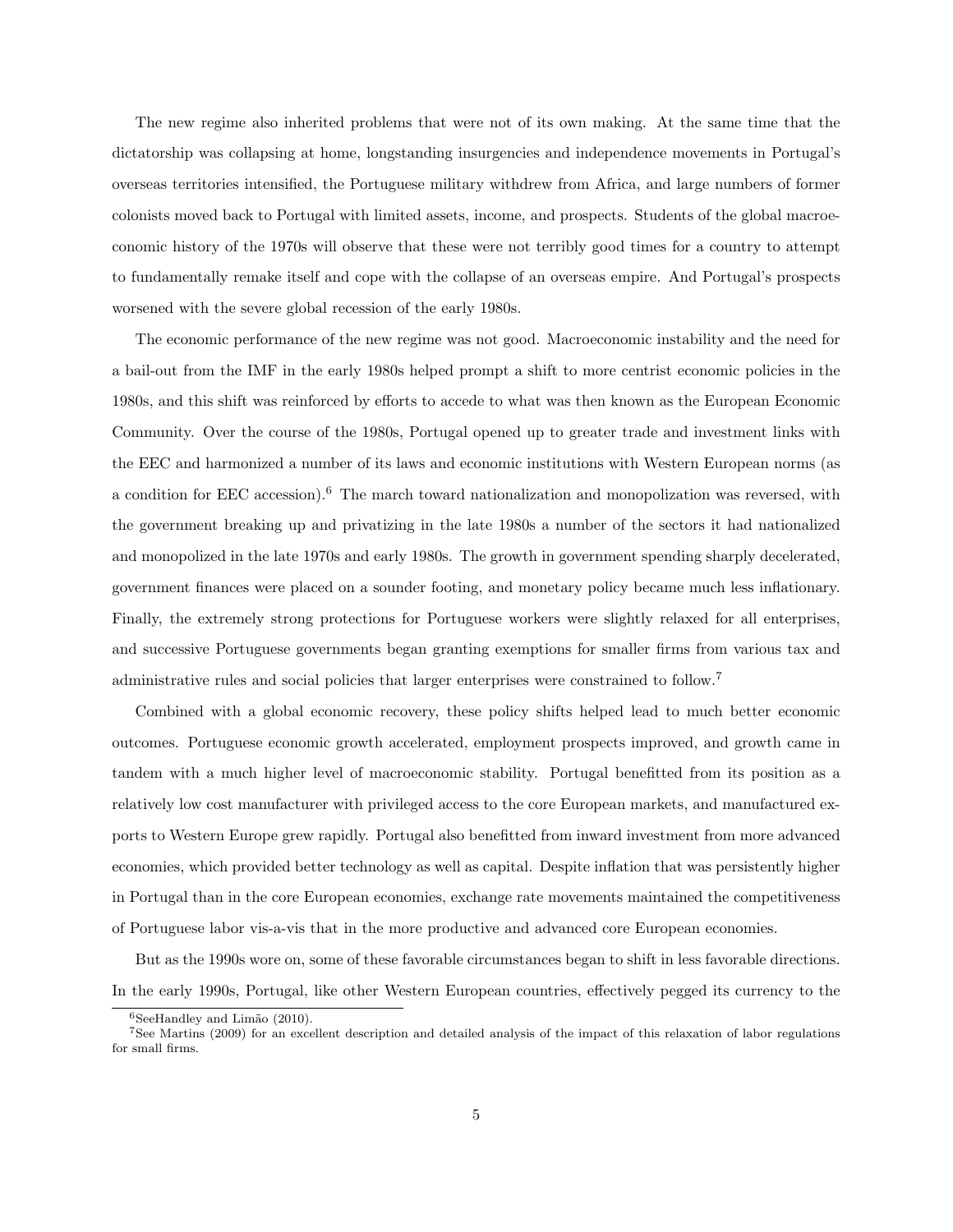German Deutschemark, as part of preparation for an eventual common currency. The de facto loss of currency flexibility undermined Portuguese competitiveness (and this is reflected in the trade statistics).<sup>8</sup> The collapse of Leninism in Eastern Europe and the rise of China brought a new set of competitors into the relatively low-tech industries in which Portugal had been a successful exporter and this, too, is reflected in the trade statistics. The expansion of the EU in an eastward direction opened up a whole new range of attractive options for Western European multinationals seeking to engage in FDI at the European periphery, and we see this, too, reflected in the data. In the mid-to-late 1990s, as all of these adverse phenomena intensified, their macroeconomic effects were masked for a while by the twin investment and consumption booms that were the focus of Blanchard's prescient diagnosis. When the booms ended, the impact of Portugal's worsening relative competitiveness became far too obvious.

This overview provides a useful context in which to consider the chief empirical contribution of this paper, which is the documentation of the pronounced leftward shift in the Portuguese firm size distribution. Our data window opens in the mid-1980s, as the policy regime was shifting in a more market friendly direction. Greater trade openness might have led to greater competition for larger manufacturing firms. Demonopolization of the industries that had been nationalized could plausibly lead to shrinkage of the largest firms in these industries. Like nearly all industrialized nations, Portugal has witnessed a shift in labor from manufacturing, where firms have traditionally been larger, to services, where they have traditionally been smaller. Successive Portuguese governments made concerted efforts to bring small firms in the "informal economy" into the formal sector, and coverage of small firms in the official databases expanded over time. All of these factors could affect the firm size distribution, and we need to first confirm that the leftward shift in the firms size distribution does not simply arise from these "natural causes."

At the same time, there are ample reasons to believe that government interventions in the labor market continue to distort the allocation of labor across firms. Even after the partial labor market reforms of the late 1980s, it remains very difficult for enterprises – especially those with over 20 employees – to fire workers for cause or to lay-off workers even in difficult economic circumstances. It remains all but impossible for firms to reduce employees' nominal wages, even when the firms face very adverse circumstances. Legally mandated severance payments are quite high, even by European standards, and Portuguese courts have been consistently characterized by a pro-worker orientation. Portuguese firms are required to provide a range of services to employees. OECD rankings of member states on the basis of labor market protections consistently placed Portugal at the very top through the mid 1990s. At that point, it was ranked second after Turkey,

<sup>8</sup>The issues in this paragraph are noted in Blanchard (2007).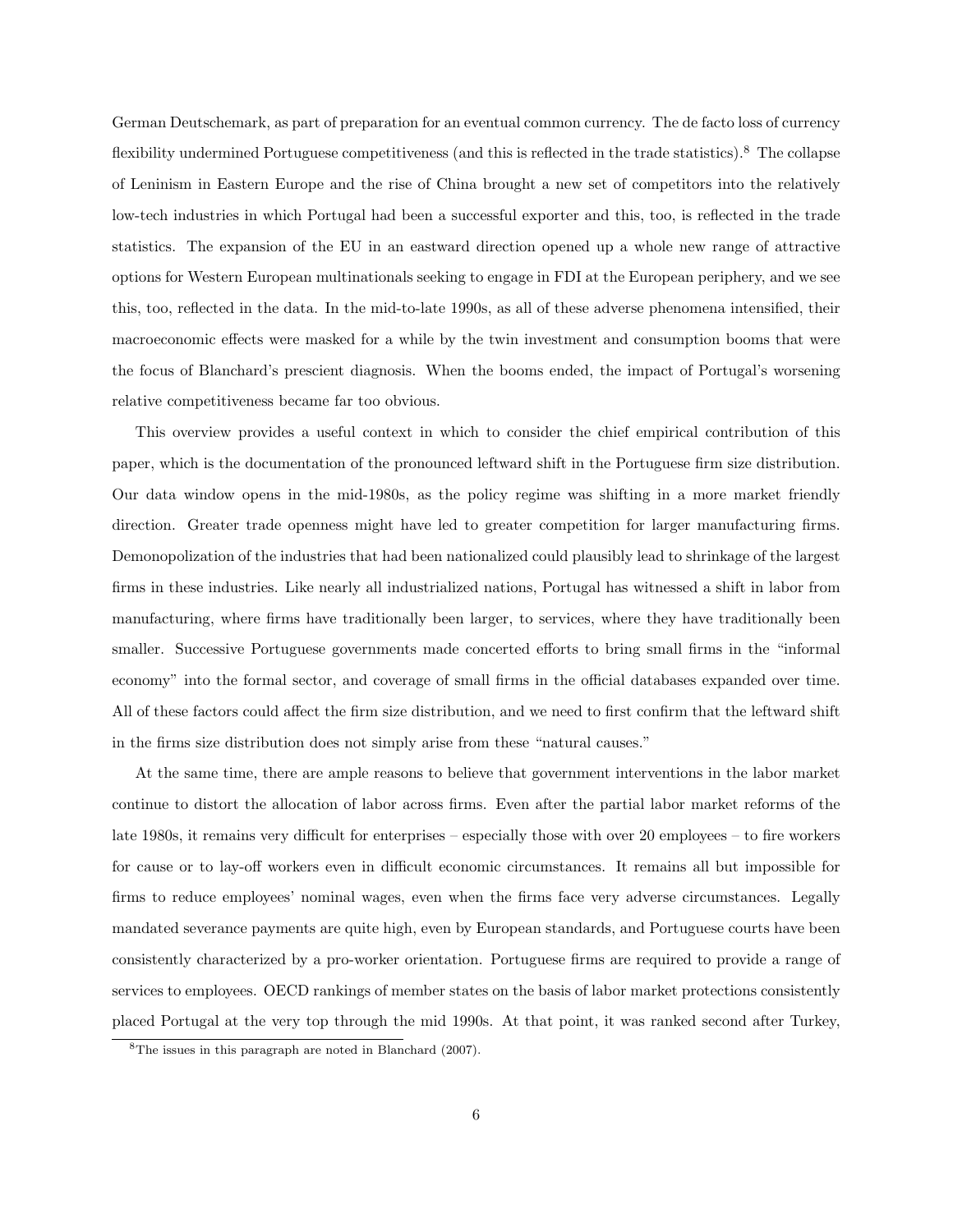and Turkey's macroeconomic performance in the 1990s and 2000s has also been quite uneven.

Another dimension of distortion revolves around the increasing extent to which the Portuguese legal, tax, and administrative regime discriminates against larger enterprises. Appendix B lists a large number of policies which only apply to firms above a certain size. These policies span virtually the entire spectrum of public regulation of enterprise from compliance with accounting rules, to minimum wage requirements, to tax policy. It is common for social democratic European countries with elaborate labor laws and protections to exempt the smallest firms from many policy requirements and mandates. In other countries, these exemptions are often granted to all enterprises below a certain threshold, and this tends to be associated with a "bulge" in the firm size distribution just below the common threshold at which many of these requirements hold.<sup>9</sup> In Portugal, we find no "bulge" in the firm size distribution, probably because there is no common threshold but rather a very large number of different thresholds that are connected to different policies. However, it is clear that, as Portuguese enterprises grow in size, they confront a steadily growing set of rules, regulations, and mandates that increasingly drive a wedge between the value of employees to the firm and the cost of employing workers while maintaining compliance with all relevant laws. The absence of a single clear threshold does not eliminate the possibility that firm growth is deterred by a gradual accretion of increasing mandates and costs.

In Section 4, we introduce a theoretical model that reflects both these dimensions of distortion. We first illustrate how strong labor market protections can function as a tax on wages and, in turn, how that can lead to a leftward shift to a firm size distribution. Even when there is a uniform tax that does not apply with greater incidence against large firms, we find that the reductions in employment relative to the no-distortion benchmark are greatest for the larger firms. It is straightforward to show that workers are shifted into less productive enterprises and aggregate per capita output falls as the firm size distribution shifts to the left.

To reflect the more recent pattern of exemptions for small firms, but requirements for larger firms, in Section 5 we replace our uniform tax with a nonlinear tax, and show that a large decrease in the uniform component of the tax, if accompanied by introducing an relatively modest rate of increase of such a tax with firm size, can actually lead to an even bigger leftward shift of the firm size distribution and efficiency loss than a large increase in the uniform tax. It thus appears that more recent attempts by the Portuguese government to relax labor protections for smaller firms while also "tilting" the playing field against larger firms have only exacerbated the negative effects in terms of the shift in the firm size distribution and efficiency.

Before we develop this model and apply it to the Portuguese economy, though, we must first document  $9$ See Garicano et al. (2011), who find evidence of such a bulge in the French firm size distribution.

<sup>7</sup>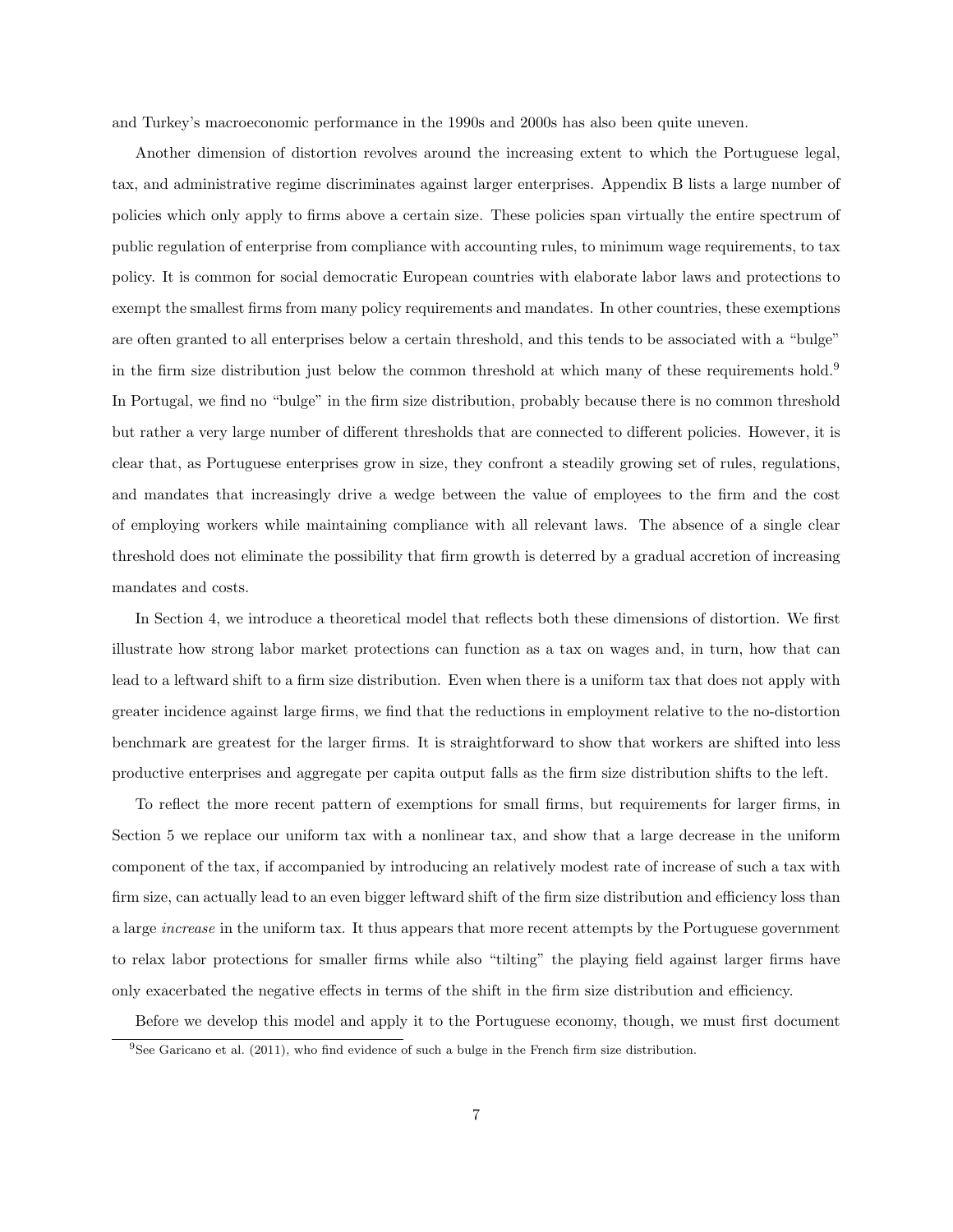the shift in Portugal's firm size distribution and demonstrate that it is not fully attributable to "natural causes." And that is the focus of our next section.

# 3 Firm Size Matters: Shifts in the Portuguese Firm Size Distribution, 1986-2009

Table 1 shows the evolution of firm size, measured by the total number of workers, of the Portuguese entire economy, by quartile, from the opening of our data window in 1986 through the most recent year for which we have complete data, 2009. The shift in the entire firm size distribution is immediately apparent. It also appears if we measure firm size by revenues rather than workers. If we plot data by decile, we see that firm size is declining at every decile, save the lowest.

What is also interesting is that we do not see a shift like this in other advanced industrial countries for which comparable data are easily available. The Business Dynamics Statistics database maintained by the U.S. Census Bureau allows users to examine changes in the distribution of U.S. firms by employment size category<sup>10</sup> of the U.S. Census Bureau. While the on-line database does not allow us to produce a table that looks exactly like Table 1, it is clear from the histogram one can produce with these data that the U.S. firm size distribution has modestly shifted to the right. Between the late 1970s and 2009, the number of firms in the smallest categories declined slightly, and the number of firms in most of the largest categories increased slightly. This looks nothing like the shift we see in Portugal.

Figure 1 illustrates the shift in the U.S. firm size distribution. Of course, the United States is not necessarily an ideal comparator for Portugal. Instead, one might want to look at another comparable European economy. Fortunately, similar data are also available for Denmark. In fact, the data for Denmark are more detailed and more comparable to that the Portuguese data than is the case for the U.S., allowing us to construct a table that is easily comparable to the one we created for Portugal.

Table 2 shows that the average firm size in Denmark has actually grown in the last 30 years. Not only that but all other percentiles of the data have either grown or remained constant. As in the U.S., it seems the firm size distribution in Denmark has shifted somewhat to the right. But even if there is a shift in the measured Portuguese firm size distribution that is not evident in the data for other industrial countries, it is still possible that the shift could be an artifact of the data or it could arise for reasons other than distortionary government policies.

 $10$ http://www.ces.census.gov/index.php/bds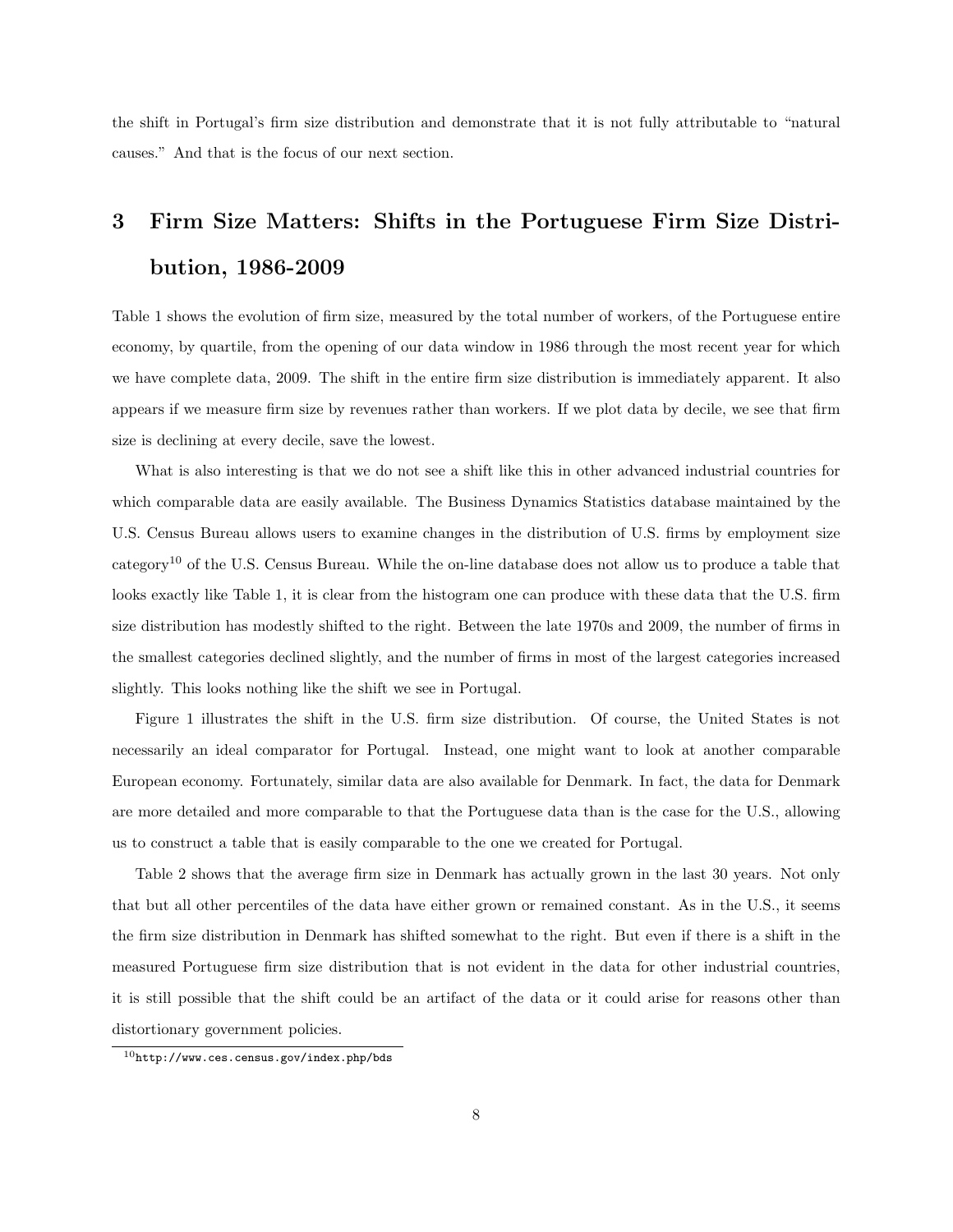#### 3.1 Is the Shift an Artifact of Increasing Data Coverage?

An increase in database coverage could have caused an apparent shift in the Portuguese firm size distribution. Small firms could have been previously operating "under the radar" and not reporting their existence in order to escape paying taxes and social security contributions. As these, mostly small, firms move into the formal economy a decrease in the firm size distribution could appear in the data, even though the underling real FSD remained unchanged. Dell'Anno (2007) claims the informal economy has indeed decreased in Portugal, as depicted in Table 3 transcribed from that study.

To see how much of the leftward shift in the firm size distribution may be attributable to the decrease in the informal economy, we make use of the regulation that requires firms to disclose how long they have been operating, and the tenure of their employees at the time of their first formal registration. Table 4 reports the percentage of new firms (firms that are in the database for the first time) that report tenures of at least 3 years for at least one worker. It seems from these data that the database is indeed becoming more inclusive. Once we have identified using this procedure firms that had been operating in the informal economy before they became formally registered, we use a simple regression approach to correct our firm size distribution for the effects of increasing data coverage.

Specifically, we estimate recursively the following regression for firms identified as having entered from the informal economy:

#### $E_{t-1} = E_t + \beta_1 F \text{irm} Age + \beta_2 IndustryControl.$

The regression is estimated recursively for the previous 5 years or the maximum workers' tenure reported, whichever is smaller. The resulting coefficients are then employed to infer the size in the previous year, given the size in the current year, firm age, and industry.

Table 5 compares the original and corrected average firm size. Table 6 shows the decile decomposition of the corrected firm size. Figure 2 compares the 1987 original and corrected firm size density. Figure 3 compares the 2007 original and corrected firm size density.

In line with the story that the size of the informal economy in Portugal has been getting smaller over the years (Dell'Anno (2007)), the correction procedure above seems to have a much greater impact in the early that in later years. It turns out that of our original 8.6 drop in average firm size 1.95 or 22% can be explained by increased database coverage. If we consider the entire firm size distribution rather than a single moment, such as the mean, the impact on our measured shift appears limited, as the figures indicate.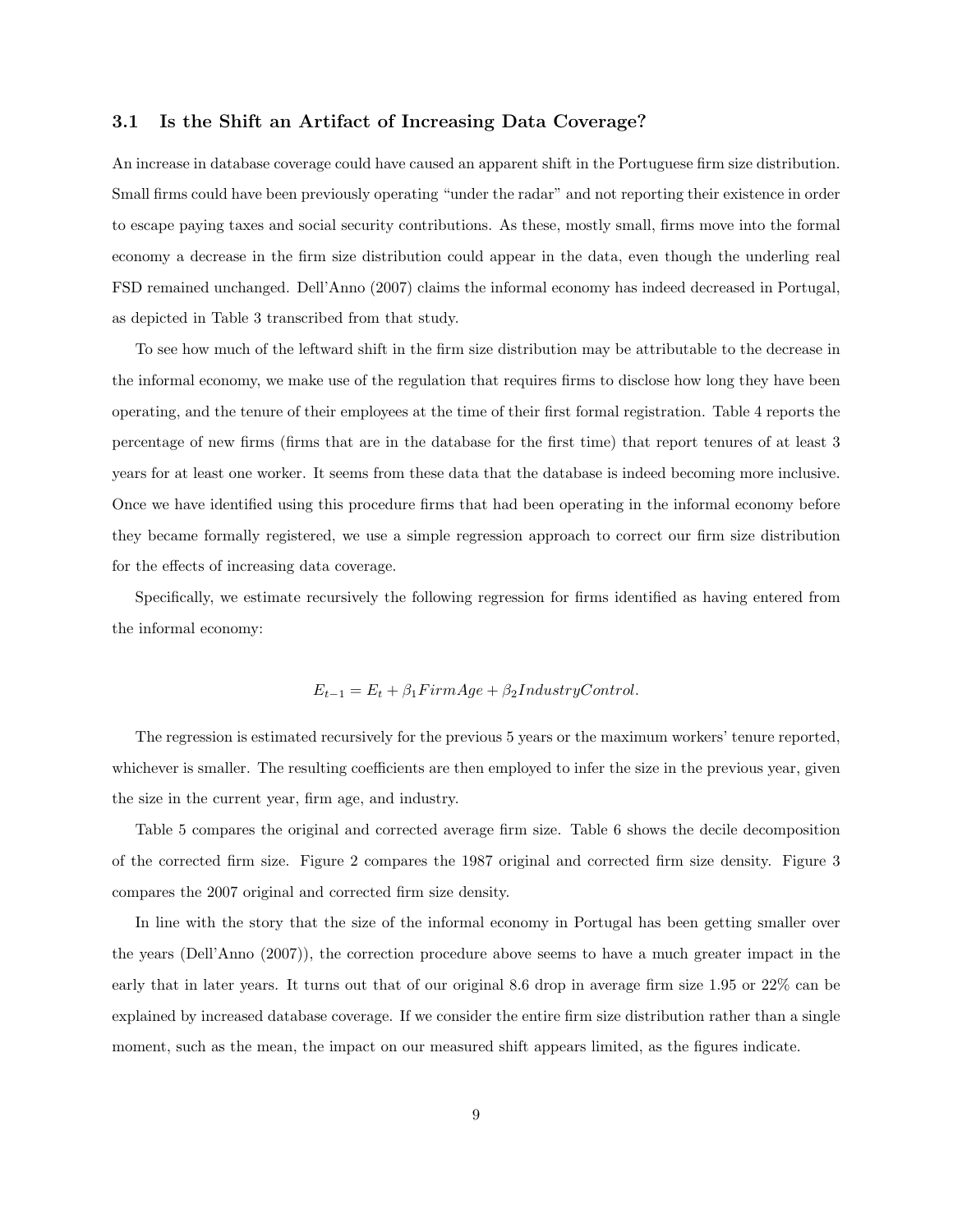#### 3.2 Demonopolization in the 1980s

As mentioned in the introductory section, the opening of our data window broadly corresponds to the period in which Portuguese economic policy was shifting to the center, and earlier efforts to nationalize and monopolize certain critical sectors were reversed. This "denationalization" and "demonopolization" policy was concentrated in sectors such as electricity generation/distribution, railway management/operation, cable and DSL based telecom companies, gas and water distribution (with the establishment of regional monopolies), and regional transport, where earlier nationalization and monopolization efforts had been concentrated. Forcing the breakup of large companies into several smaller ones could, in principle, drive the measured firm size distribution to the left.

Unfortunately, our data, which have replaced firm names with identifier codes to maintain anonymity, do not allow us to easily identify exactly which enterprises were subject to this policy. However, we can show that even if we control for all significant firm breakups in our data over our sample period, this is insufficient to explain the shifts we see in the data. The procedure we follow below is to identify firm breakups through worker movements, which we can track quite easily. We identify any firm whose initial workforce is composed of over 50% of workers that worked together in another firm in the previous year as being created as a result of a breakup or divestiture. Obviously, this procedure captures not only government forced breakups but also voluntary ones. The procedure is applied to all firms with more than 50 workers, even though the conventional wisdom regarding the demonopolization and denationalization policies of the 1980s suggests that they were concentrated on much larger enterprises. Our procedure will thus capture many other kinds of breakups, including spinoffs that contained a high degree of worker movement from the parent to the new firm.

As a result of the procedure described above, we have identified 982 firms with more than 50 workers as having been created out of some kind of divestiture or breakup procedure. To measure the impact of firm breakups in the change in average firm size we can compare the current situation with a hypothetical world where these firms never went through a breakup. To do so we consider that only the parent firm survives and that its size is the sum of the sizes of all of its offspring.

Table 7 shows the results. Out of the remaining 5.6 average firm size reduction (after the correction for increased database coverage), breakups only explain 0.001 difference in average firm size or close to 0.002%. Other moments of the firm size distribution remain broadly unaffected as well. This particular aspect of recent Portuguese policy history does not explain the leftward shift in the firm size distribution.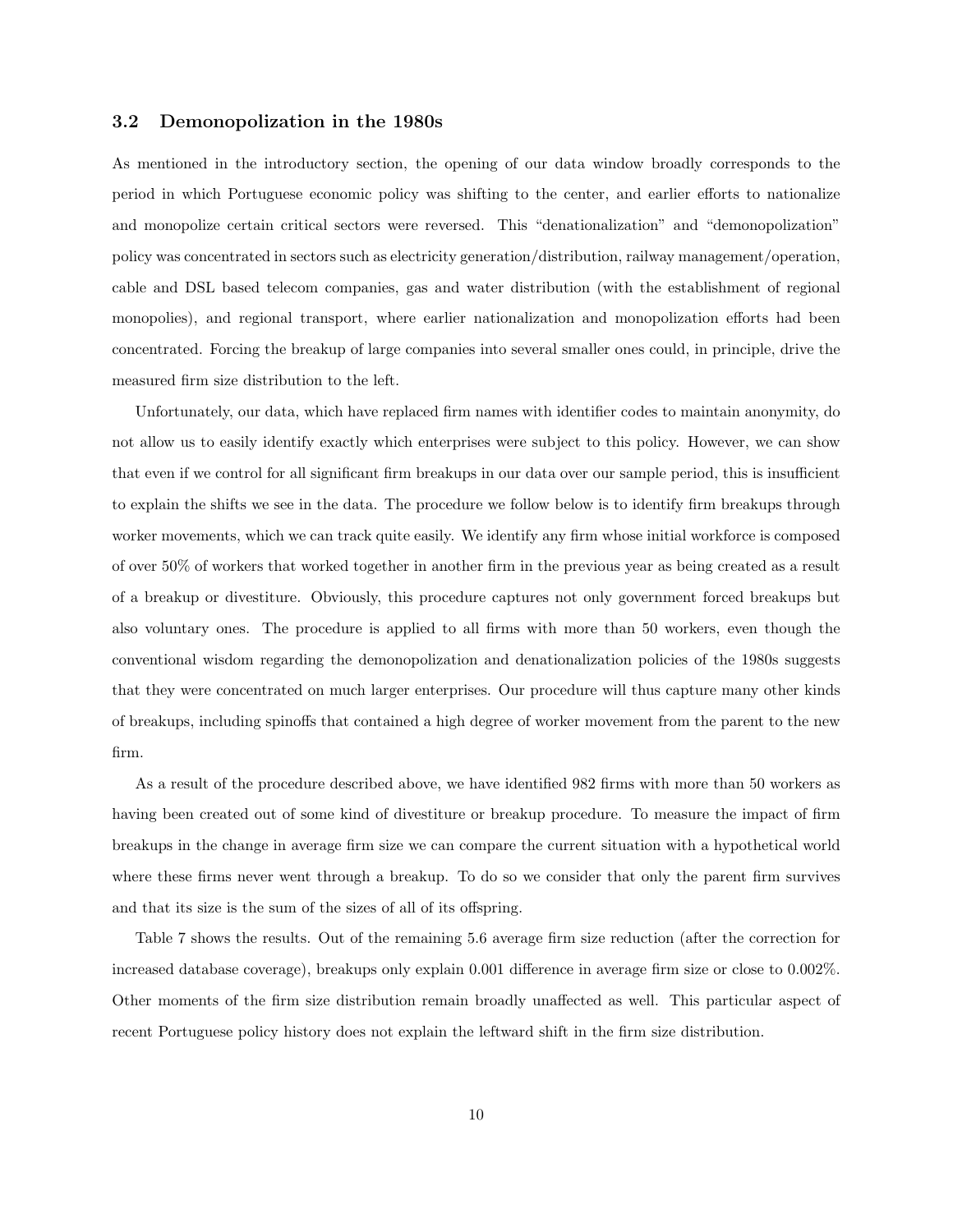#### 3.3 The Switch to Services

Another factor contributing to decreases in firm size is the change in the structure of the Portuguese economy. Like all other advanced industrial economies, Portugal has seen a decline in the employment share of manufacturing, and a corresponding rise in the employment share of the service sector over our sample period.

Table 8 shows this change. Firms in the service sector have historically been considerably smaller than firms in manufacturing as can be seen in Table 9. So the switch in economic fabric is yet another factor contributing to the decrease in firm size. To measure the impact of the change in the economic fabric of Portugal on the firm size distribution we compare the observed decrease in size with the counterfactual of what would have happened if the change in employment shares had not occurred. To do so we compute the expected firm average size in 2007 if the aggregate sector weights were the same ones as in 1987.

This calculation yields an expected firm size in 2007 of 11.36 workers. The unexplained remaining gap of 15.67 to 9.11, or about 6.57, can then be decomposed into the change of size within sectors from 15.67 to 11. 13 and the change in sector composition from 11.36 to 9.11. The change in industry composition explains 2.25 out of the initial 8.6 difference, or about 26%. Although we do not report these results here, one can undertake a similar exercise for other moments of the distribution. The clear conclusion is that, while the shift to services explains part of the shift in the firm size distribution, it explains only part of the shift. Even within the service sector, we see a decline in average firm size and a decline at every size decile. We also remind the reader that, while other countries like the United States and Denmark have also undergone a shift toward greater employment in services, they have not experienced the same leftward shift in the entire firm size distribution that we have seen in Portugal.

Several interesting conclusions emerge from this section. First, the entire firm size distribution in Portugal has shifted significantly to the left. Second, we do not see similar shifts in other Western countries for which we have comparable data. Third, the Portuguese shift cannot be plausibly ascribed to expanding data coverage or other "natural causes." While expanding data coverage and other factors can explain part of the shift that we observe, a great deal remains unexplained. To account for this large residual, we turn now to the consideration of a category of economic policies that Portugal has pursued to an extreme degree in the post-Salazar era: employment protections for workers.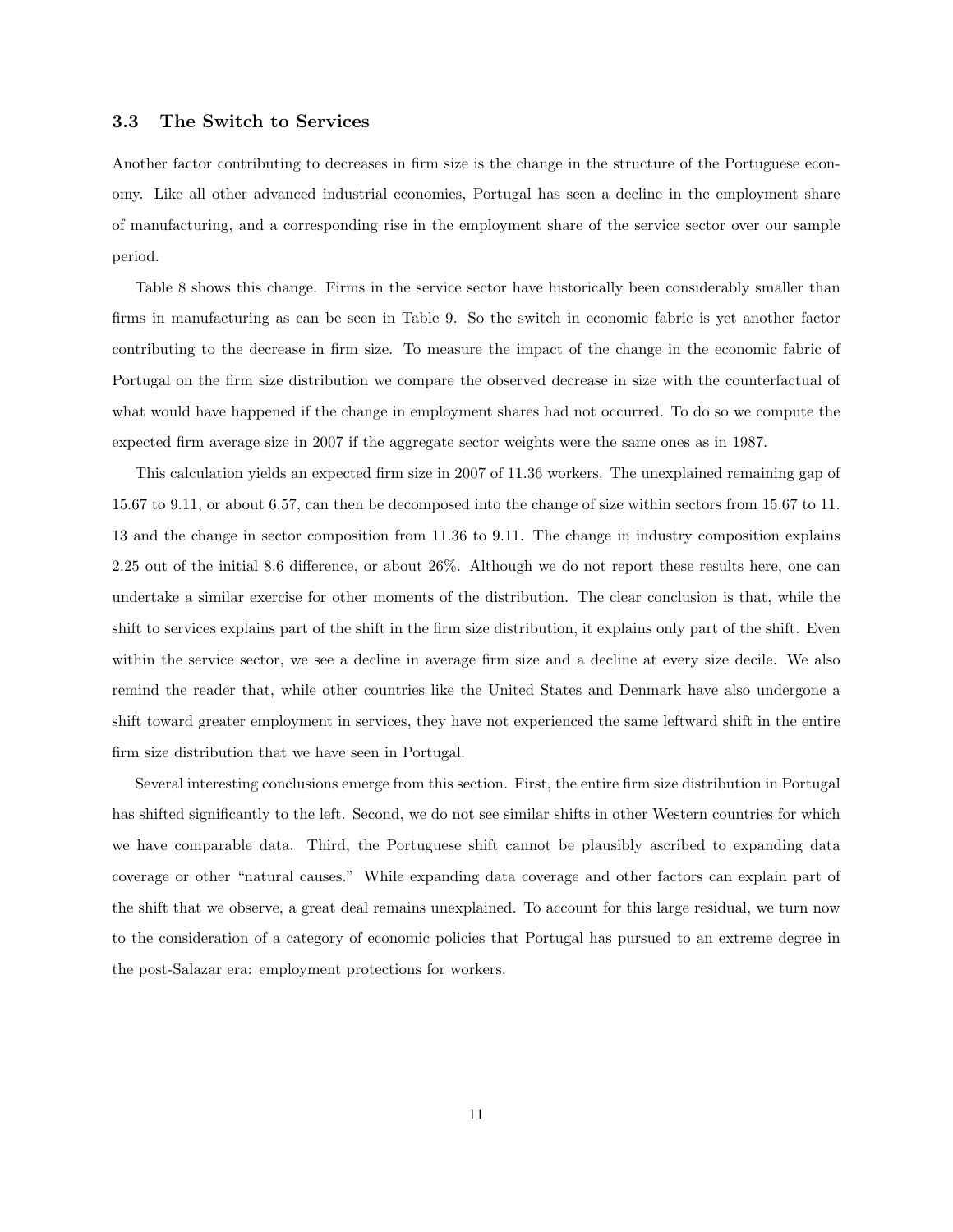## 4 Labor Protection

Labor Protection is notoriously high in Portugal. The OECD index of Strictness of Overall Employment  $Protection<sup>11</sup>$  has listed Portugal as the country having the most protective labor laws in the entire sample from 1985 to 1996. Since 1996, it has ranked second overall (after Turkey), but it is the highest ranked Western European country by a considerable margin. In 2007 Denmark placed 20th and the US 29th out of the 29 OECD countries.

Various aspects of Portugal's employment protection regime have been discussed in detail elsewhere (e.g., Blanchard and Portugal (2001) and Martins (2009)). For now, we note that Portugal's regime makes it very difficult for all but the smallest firms to fire workers for cause, to lay off workers in a downturn, and to reduce nominal wages. In addition to the law itself, many sectors in Portugal remain highly unionized, and union contracts introduce additional protections that go above and beyond the (very high) minimum required by law. With strong employment protection, we would expect firms to be especially cautious when hiring workers, due to the difficulties involved in firing them later. Firms facing a tumultuous market might put off hiring workers that would be useful in the present but that would become costly to let go if conditions deteriorated. These fears might lead to biases and mis-allocations of workers across firms.

Most of the theoretical literature on the economics of such labor laws states they they have a dampening effect on worker mobility: firms do not hire as much when conditions are good and do not fire as much when conditions deteriorate. However as noted by Lazear (1990), if labor protection costs can be undone by efficient markets, then the only outcome of stricter labor protection is the reduction in wages and there are no further repercussions in terms of protective labor laws in terms of employment effects or efficiency. For example, if the total costs of firing a worker are given to that worker in the form of severance pay then both the firm and the worker will consider that severance costs plus wages are the workers total cost or revenue. Thus in a frictionless world, the same workers will work for the same companies, the only difference being that their wages will be reduced to take into account a final balloon payment.

As Lazear (1990) also notes, this analysis holds only if wages are completely flexible. Particularly in the presence of minimum wages or other sources of downward wage rigidity, firms' ability to lower wages in response to employment protections is limited. There is a strong correlation across countries between high levels of employment protections and the presence of high (and binding) minimum wages. In addition, in countries with elaborate employment protections, wages are often decided by collective agreements negotiated with labor unions. This setting further compromises the ability of firms to offset the effects of labor protection

 $11$ www.oecd.org/employment/protection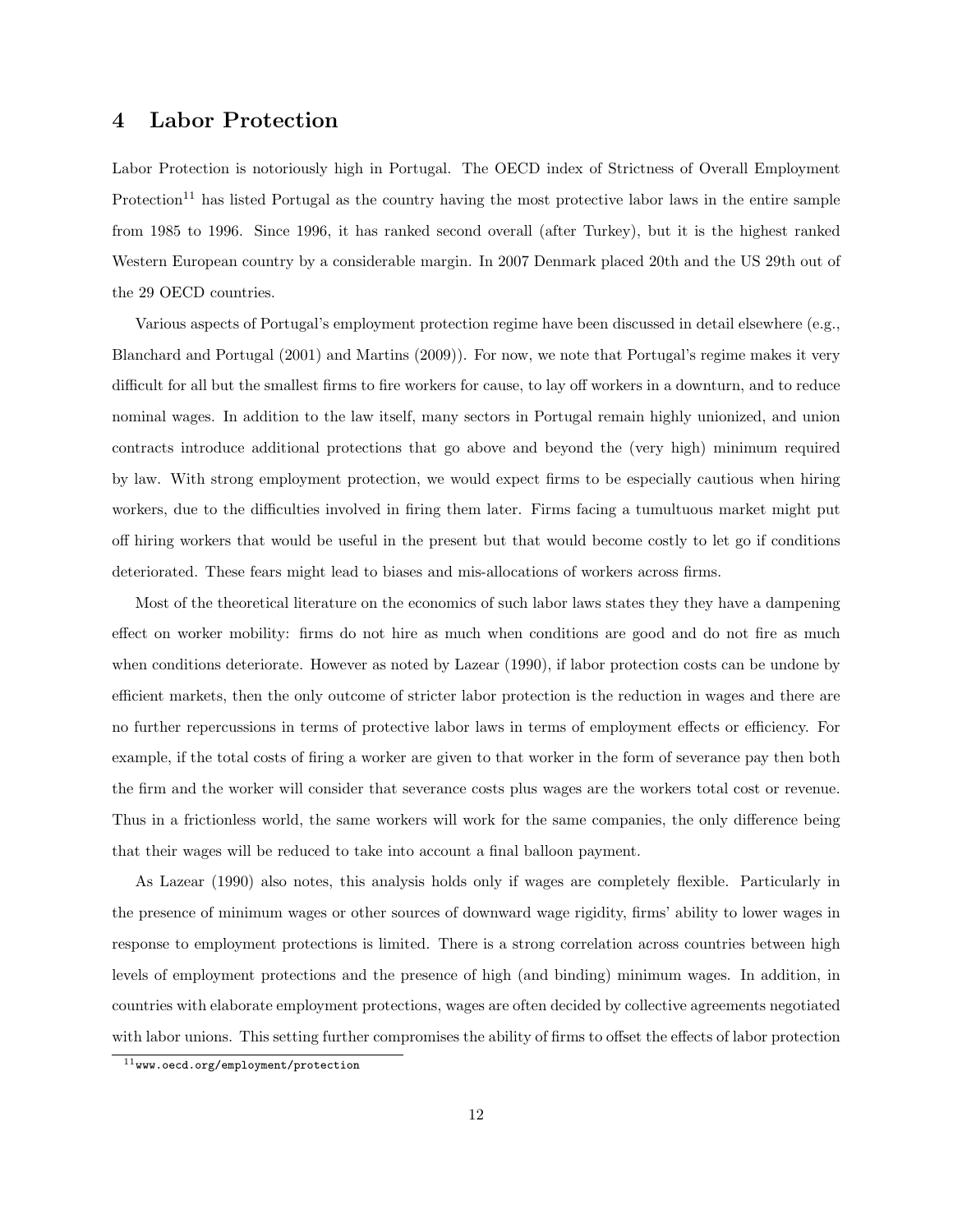through lower wages. And a realistic degree of risk aversion on the part of workers coupled with a realistic degree of bankruptcy risk on the part of a firm can limit even further the trade-off between severance payments and regular wages. We believe that, in the Portuguese context, the various frictions Lazear keeps in the background of his model are a sufficiently important part of the economic landscape that employment protections almost surely have significant effects on the working of the labor market. But is it reasonable to think that these protections could also impact the firm size distribution and aggregate productivity?

In order to guide our thinking on these issues, we present a variation of the celebrated Lucas "spanof-control" model (Lucas (1978)), which describes the firm size distribution of an economy taking into consideration also the occupational choice. Labor protection costs are modeled as a tax on labor. We view this as a simplification of a far more complex interaction between workers and firms in which greater labor protections transfer bargaining power to workers. The work of Grout (1984) and Grossman and Hart (1986), among others, suggests that standard Nash bargaining outcomes will lead to an effect that operates much like the simple tax we use in the model below. <sup>12</sup>

#### 4.1 Modeling the Firm Size Distribution in the Presence of Labor Protection

Following Murphy et al. (1991) variation of the Lucas model, we assume that there is a distribution of ability x in the workforce, with the support of  $[1, x_{max}]$  and the strictly positive density function  $g(x)$ . There is only one good in the economy which is produced by many firms. If a firm is organized by an entrepreneur with ability  $x$ , its profits are given by

$$
\pi(x; w, T) = x h^{\alpha} - w T h,
$$

where  $h$  is the aggregate human capital (ability) of all the workers employed by this entrepreneur,  $0 < \alpha < 1$  is the parameter of the production function, w is the workers' wage, the price of good is normalized to be 1, and  $T \geq 1$  is the gross tax on labor.

The first order condition determines the optimal size of the firm given the ability of the entrepreneur, the wage and the gross tax rates per efficiency units of labor employed:

$$
h(x; w, T) = \left(\frac{x\alpha}{wT}\right)^{\frac{1}{1-\alpha}}.
$$
\n(1)

Abler entrepreneurs obviously run larger firms and since there are increasing returns to ability in en-

 $12$ As we were developing this model, we came across Garicano et al. (2011) who take a similar approach with their own study of employment protections in France.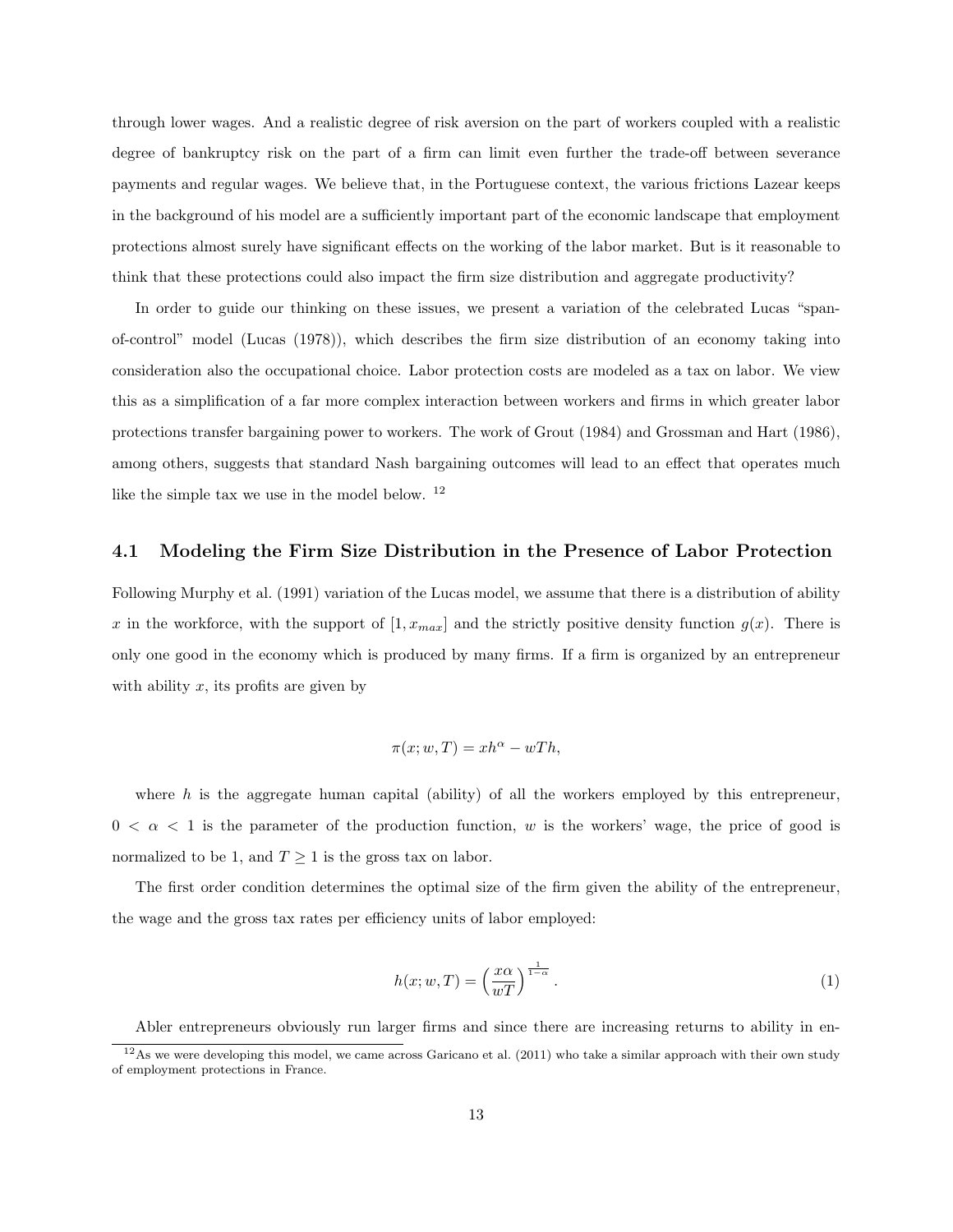trepreneurship, optimal firm size is actually a convex function of  $x$  and so are entrepreneurial profits:

$$
\pi(x; w, T) = x^{\frac{1}{1-\alpha}} (wT)^{-\frac{\alpha}{1-\alpha}} c,
$$

where  $c = \alpha^{\frac{\alpha}{1-\alpha}} - \alpha^{\frac{1}{1-\alpha}} > 0$ .

Note also that given  $w$ , an increase in  $T$  lowers the optimal sizes of all firms. Of course, an increase in tax will not leave wages unchanged, so we now turn to market equilibrium.

An individual becomes an entrepreneur when

$$
\pi(x) > wx,
$$

and a worker otherwise. The abler people become entrepreneurs in equilibrium, and the less able ones become workers. The ability (human capital) level that defines the cutoff between entrepreneurs and workers is denoted by z and is given by the indifference condition:

$$
wz = z^{\frac{1}{1-\alpha}} (wT)^{-\frac{\alpha}{1-\alpha}}c,
$$

or equivalently by:

$$
z = \left(\frac{w}{c^{1-\alpha}}\right)^{\frac{1}{\alpha}}T.
$$
\n<sup>(2)</sup>

The demand for workers by entrepreneurs must equal the supply of workers:

$$
\int_{1}^{z} x g(x) dx = \int_{z}^{x_{max}} h(x) g(x) dx.
$$
 (3)

The existence and uniqueness of the equilibrium pair  $(z, w)$  is a standard result in the Lucas "span-ofcontrol" model and it is not affected by the presence of the labor tax, so we do not present it here. Figure 4 illustrates the occupational choice.

A rise in labor protections (an increase in labor tax) will have repercussions for both the equilibrium wage rate  $w$  and for the cutoff ability  $z$ . It might seem at first sight that since a higher tax reduces profits, this will induce marginal firms to exit, raising the cutoff ability required to be an entrepreneur. Such a conclusion, however, does not take into account the effect of the equilibrium adjustment of the wage rate. As it turns out, in equilibrium a higher T not only leads to smaller sizes of all existing firms, but also induces entry by entrepreneurs with ability below the  $z$  that prevailed in the previous equilibrium. More formally, we have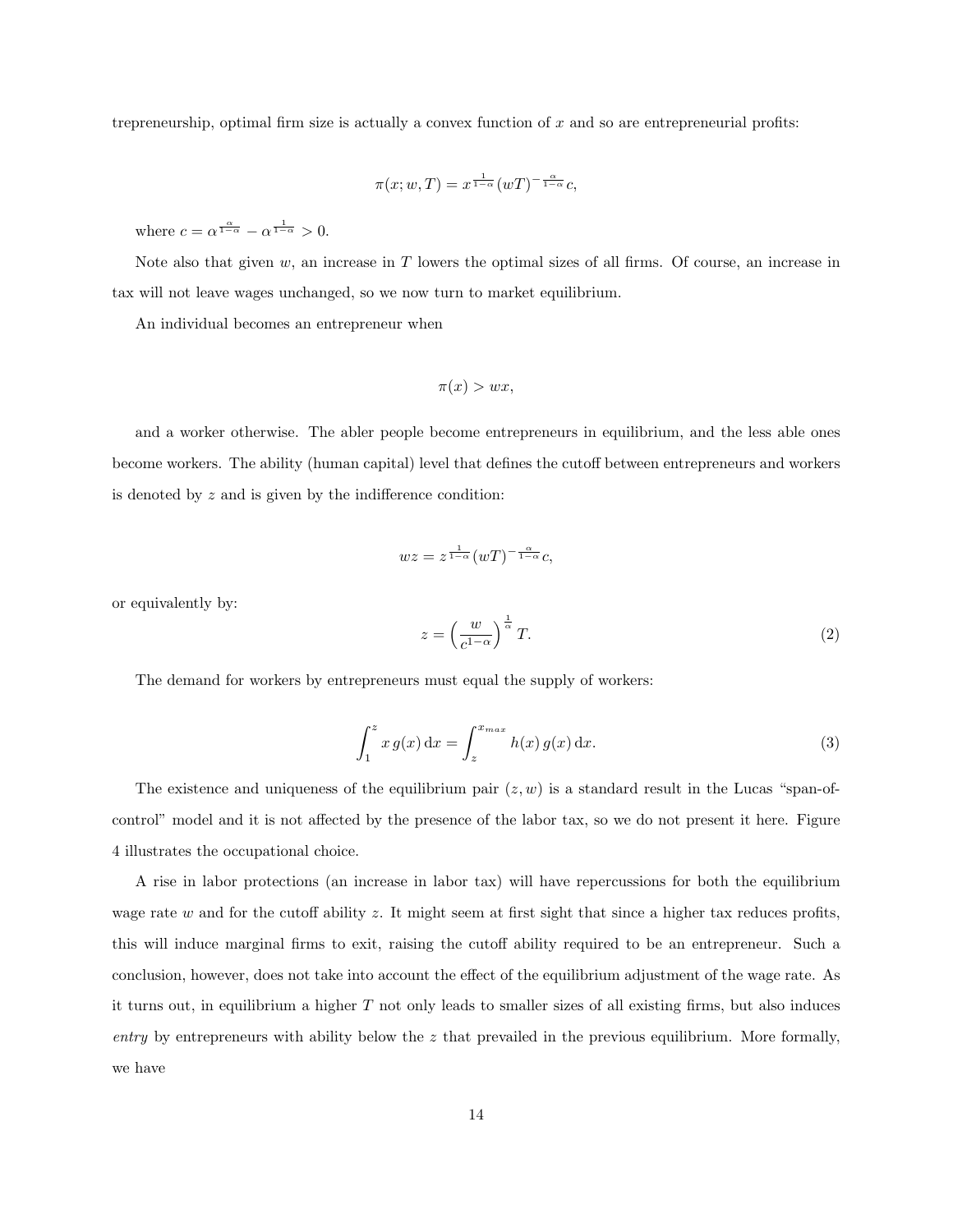

Figure 4: Occupational Choice

Proposition 1: An increase in labor protections reduces equilibrium wage and optimal sizes of all incumbent firms. It also induces new entry of firms run by entrepreneurs in the lower tail of the entrepreneurial ability distribution.

Proof: From the indifference condition (2) we have

$$
(wT)^{-\frac{1}{1-\alpha}} = z^{-\frac{\alpha}{1-\alpha}}T^{-1}c^{-1}.
$$

Substituting for the optimal size of the firm (1) in the equilibrium equation (3) and using the expression immediately above we obtain

$$
cT \int_{1}^{z} x g(x) dx = \alpha^{\frac{1}{1-\alpha}} z^{-\frac{\alpha}{1-\alpha}} \int_{z}^{x_{max}} x^{\frac{1}{1-\alpha}} g(x) dx,
$$
\n
$$
(4)
$$

which implicitly determines equilibrium  $z$  as a function of  $T$  (and the parameters of the model). Straightforward differentiation shows that  $\frac{dz}{dT} < 0$ .

Next, rearranging and differentiating the indifference condition (2) we obtain that

$$
w'(T) = c^{-\frac{(1-\alpha)}{\alpha}} [-\alpha T^{-\alpha-1} z^{\alpha} + \alpha z^{\alpha-1} T^{-\alpha} \frac{dz}{dT}] < 0,
$$

because  $\frac{dz}{dT} < 0$ .

Finally, using equation (1) we can see that optimal firm size is inversely proportional to the gross of tax wage rate  $wT$  for any x, hence all optimal sizes of incumbent firms will change in the same direction in response to an increase in taxes. Suppose, by way of contradiction, that optimal sizes of incumbent firms increase or at least do not decrease in response to a higher tax on labor (in principle, this could happen if the incidence of tax falls more than 100 percent on the workers, so that  $\frac{d(wT)}{dT} < 0$ ). If that were the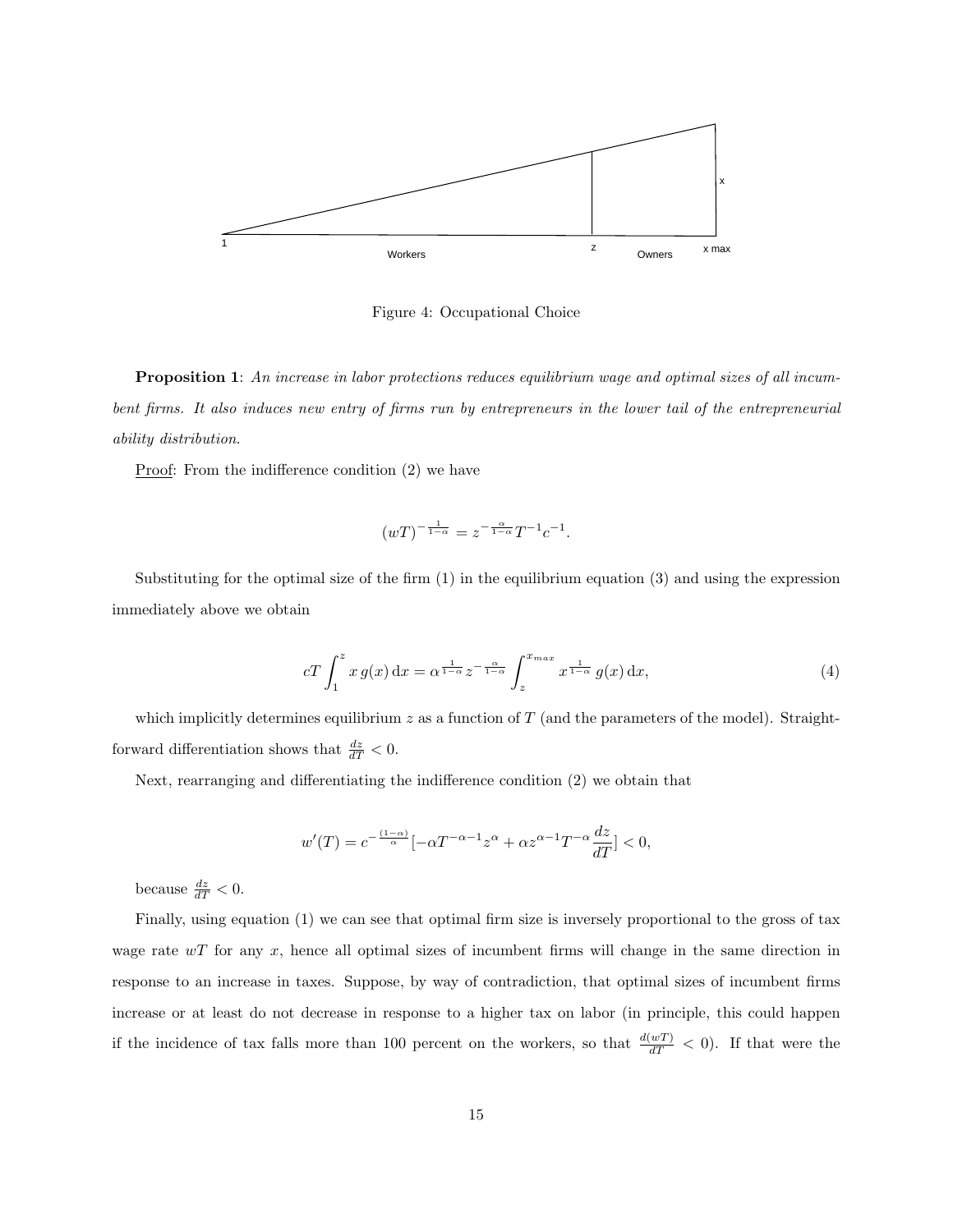case, however, labor demand from incumbent firms will increase or at least stay constant as compared to the previous equilibrium situation (before the increase in tax), while new entry will definitely increase overall labor demand. Labor supply, on the other hand, has to go down because z shifts to the left as shown above. Thus the new situation where all incumbent firms expand or at least do not decrease their optimal sizes cannot be an equilibrium, meaning that we must have  $\frac{\partial h(x;T)}{\partial T} < 0$  for any x.  $\Box$ 

The preceding argument also shows that the equilibrium gross of tax wage  $wT$  will be increasing in T. The incidence of tax is always shared between firms and workers in the model.

Why does an increase in labor tax lead to entry by more marginal firms? Intuitively, this happens because wage earnings for the marginal worker/entrepreneur go down by more than his/her profits as an entrepreneur. Thus, the worker with ability z who was indifferent between working for wage or running his/her own firm before the tax increase now strictly prefers to run his/her own firm. To see this even more clearly, suppose that after an increase in taxes the wage was such that the worker with ability  $z$  in the previous equilibrium was still indifferent between working for pay and being an entrepreneur. This would imply that the supply of labor has not changed from the previous equilibrium (with a lower tax). But with a higher tax all existing firms now have lower profits and smaller optimal sizes, so the demand for labor is definitely lower than it was before the tax increase. Thus, the wage has to come down further and that induces the marginal worker to switch to entrepreneurship. An increase in labor protection, somewhat unexpectedly, pushes more workers into starting their own firms, and these newly created firms are less efficient than incumbent firms.

The effect of an increase in employment protection on firm size distribution follows in a straightforward fashion from Proposition 1:

Corollary: An increase in labor protections produces a leftward shift of the firm size distribution.

Proof: Proposition 1 implies that all incumbent firms decrease in size, while there is entry by even smaller firms due to a decrease in the ability of the marginal entrepreneur z. The claim follows immediately.  $\Box$ 

#### 4.1.1 Welfare, Output, and Productivity

Welfare in the model is given by economy-wide output:

$$
Y = \int_{z(T)}^{x_{max}} xh(x;T)^{\alpha}g(x) dx.
$$

Totally differentiating with respect to  $T$ , we obtain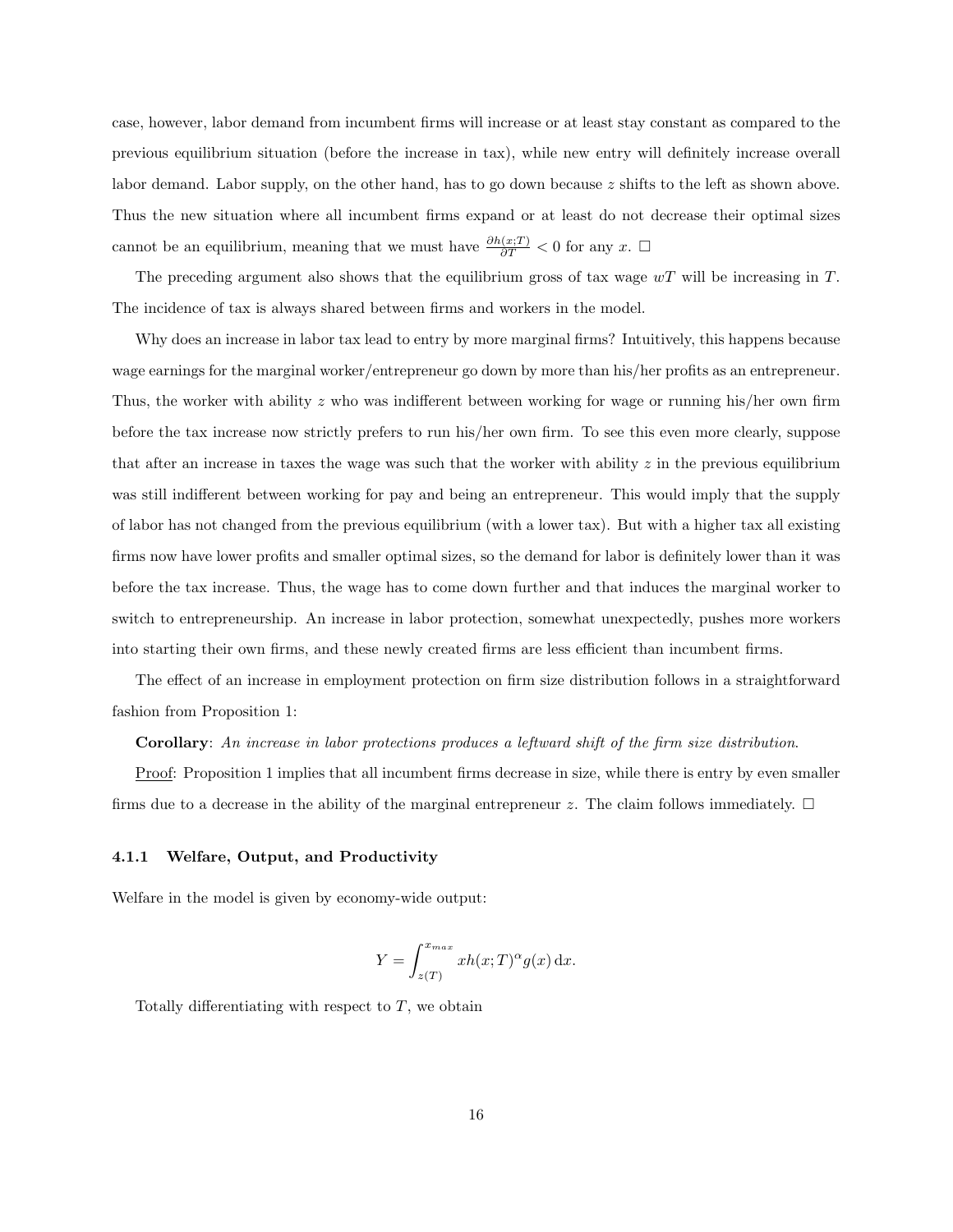$$
\frac{dY}{dT} = \alpha \int_{z}^{x_{max}} x h^{\alpha - 1} \frac{\partial h}{\partial T} g(x) dx - z h(z; T)^{\alpha} g(z) \frac{dz}{dT}.
$$
\n(5)

Equation (5) shows that the effect of the tax on labor can be decomposed in two parts. The first part is the decrease in output of incumbent firms, which are now producing at less than their optimal levels without tax. The second part is the additional output produced by former employees who now find it relatively more attractive to start their own firms. Total output and welfare decline because workers that leave employment to become entrepreneurs do not have the same level of ability as their previous employers and so are unable to compensate for the production loss taking place in the firms they left.

In our model, higher taxes will lower aggregate output. Since we assume that population is fixed, this means that output per capita falls. We therefore use per capita output as our measure of the economy's aggregate productivity. This particular measure of productivity is helpful in linking our analysis to considerations of national welfare. References elsewhere in the text to the implications of our analysis for the "productivity" of the Portuguese economy are, therefore, meant to indicate per capita output. Our modeling assumptions – especially the assumption of diminishing returns to labor within firms – imply that the marginal product of labor within firms actually increases as taxes force firms to decrease employment. But, at the aggregate level, the ability of the economy to produce output with its labor endowment clearly declines, because labor is shifted out of productive enterprises and into less productive ones.

#### 4.1.2 Non-linear Effect of a Linear Tax

Even though we have so far assumed that the marginal tax rate on labor is constant and independent of firm size, it is important to note that the effect of increasing such a tax results in a disproportional decrease in the sizes of the largest, that is, most efficient firms. Formally, from the expression for the optimal size of the firm (1) we have

$$
-\frac{\partial h}{\partial (wT)}\frac{wT}{h} = \frac{1}{1-\alpha} > 1,
$$

so that the elasticity of the optimal firm size with respect to gross of tax wage is greater than 1. This, of course, is a consequence of increasing returns to entrepreneurial ability and it shows that labor protection has a disproportionately large impact on the size and output produced by the most efficient firms in the economy.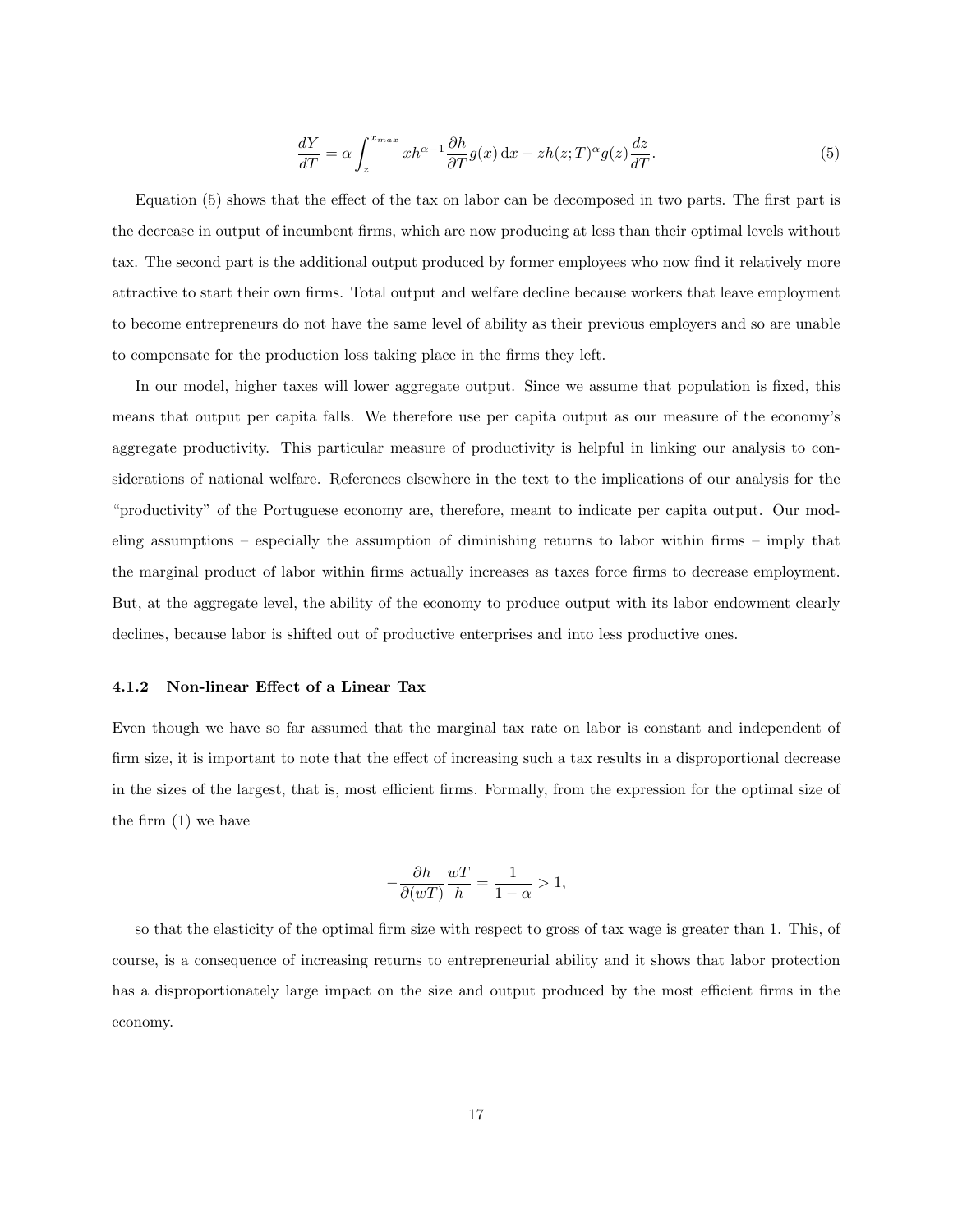#### 4.2 The Self Employment Option

A salient feature of the Portuguese economy in the last several decades has been not just the leftward shift in the overall firm size distribution, but an especially sharp increase in the number of firms that have no employed workers (self employment). Table 10 shows that the fraction of self employed businesses in the total increased from a little over 1 percent in the late 1980s to 3.5 percent in the late 1990s and eventually exceeded 10 percent by the late 2000s. The self employment choice can be incorporated into the model presented in the previous subsection. Self employment, in contrast to being a worker, entails an extra nonpecuniary benefit of "being your own boss". Past research has shown that such non-pecuniary benefits are pervasive and quite large (see, e.g., Hamilton (2000), Moskowitz and Vissing-Jorgensen (2002)). Thus, total return for the self employed individual is given by  $x+B$ , where B is the utility component.<sup>13</sup> The individual is self employed if  $x + B > wX$  and a worker otherwise. Let the equilibrium wage and cutoff ability that solve the system of equations (2) and (3) in the previous subsection be given by  $(w^*, z^*)$ . We have

**Lemma 1:** In the presence of the self employment option, either  $w^* \geq 1 + B$  and there are no self employed in the economy, or  $w^* < 1 + B$  and there is a second cutoff ability  $z_{min}$  such that all individuals with  $x < z_{min}$  are self employed while all individuals with  $x \ge z_{min}$  are either paid workers or owners of entrepreneurial firms. In this latter case, there is a pair  $(\hat{w}, \hat{z})$  with  $\hat{w} > 1 + B > w^*$  and  $\hat{z} > z^*$  such that  $(\hat{w}, \hat{z})$  are the equilibrium wage and the cutoff ability, respectively, of the "truncated" labor market, where the pool of potential workers and entrepreneurs has the support  $[z_{min}, x_{max}]$ .

Proof: The first part of the claim is trivial. Assume therefore that the equilibrium wage without self employment  $w^* < 1 + B$  and let  $u > 1$  be defined as the solution of the equation  $w^*x = x + B$  if such a solution belongs to the interval  $(1, x_{max})$ , otherwise, let  $u = x_{max}$ . By construction, all individuals with  $x \leq u$  prefer to be self employed rather than work in firms, so the supply of labor will be given by  $\int_u^z x g(x) dx < \int_1^z x g(x) dx$ , while the demand for labor remains unchanged. The resulting excess demand for labor will tend to increase the wage rate above  $w^*$  leading, in its turn, to a decrease in the demand for labor by incumbent entrepreneurial firms and also a rightward shift of the cutoff ability z (because the increase in the wage rate makes working for pay more attractive than running an entrepreneurial firm for the individual with the cutoff ability  $z^*$  in the previous equilibrium). The process will continue until the new equilibrium is attained; in this new equilibrium we must have  $\hat{w} > 1 + B > w^*$  and  $\hat{z} > z^*$ .

Thus, the equilibrium with self employment is characterized by the triple  $(\hat{w}, z_{min}, \hat{z})$  which jointly solves

<sup>&</sup>lt;sup>13</sup>Equivalently, we may assume that there is a legal minimum wage  $\bar{W}$  which has to be paid to a worker regardless of his/her efficiency units of labor endowment. The analysis below goes through with this alternative assumption.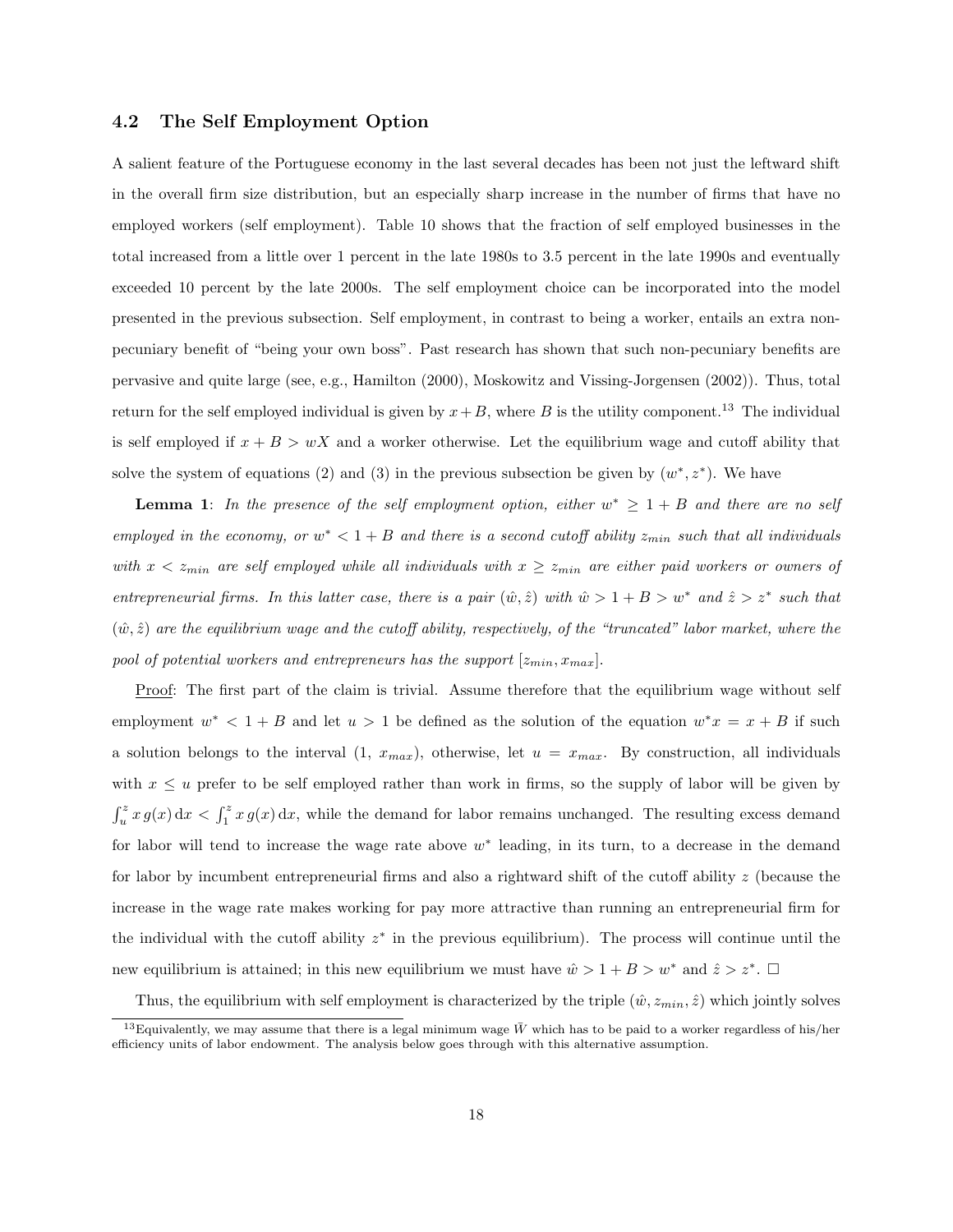the following three conditions:

$$
z_{min} + B = \hat{w} z_{min},\tag{6}
$$

$$
\hat{z} = \left(\frac{\hat{w}}{c^{1-\alpha}}\right)^{\frac{1}{\alpha}}T,\tag{7}
$$

and

$$
\int_{z_{min}}^{\hat{z}} x g(x) dx = \int_{\hat{z}}^{x_{max}} h(x) g(x) dx.
$$
 (8)

Figure 5 illustrates the resulting occupational choice.



Figure 5: Occupational Choice

An increase in labor protections (the tax on labor) in the equilibrium with self employment has similar effects on the equilibrium wage  $\hat{w}$  and the equilibrium cutoff ability between workers and entrepreneurs  $\hat{z}$  as before, although the decline in equilibrium wage and the decrease in  $\hat{z}$  are less in magnitude. In addition, an increase in labor protections increases the fraction of the labor force that chooses to be self employed. Formally, we have

Proposition 2: In the presence of self employment, an increase in labor protections reduces equilibrium wage and optimal sizes of all incumbent firms. It also induces new entry of firms run by entrepreneurs in the lower tail of the entrepreneurial ability distribution as well as transition of former workers in the lower tail of workers ability distribution into self employment.

Proof: Since the proof of the first three claims is almost identical to the proof of Proposition 1 we do not repeat it here. To prove the last claim just observe that from (6)  $\frac{\partial z_{min}}{\partial \hat{w}} = -\frac{1}{\hat{w}-1} < 0$ , so that the cutoff ability between the self employed and the paid workers will increase as the wage decreases in response to a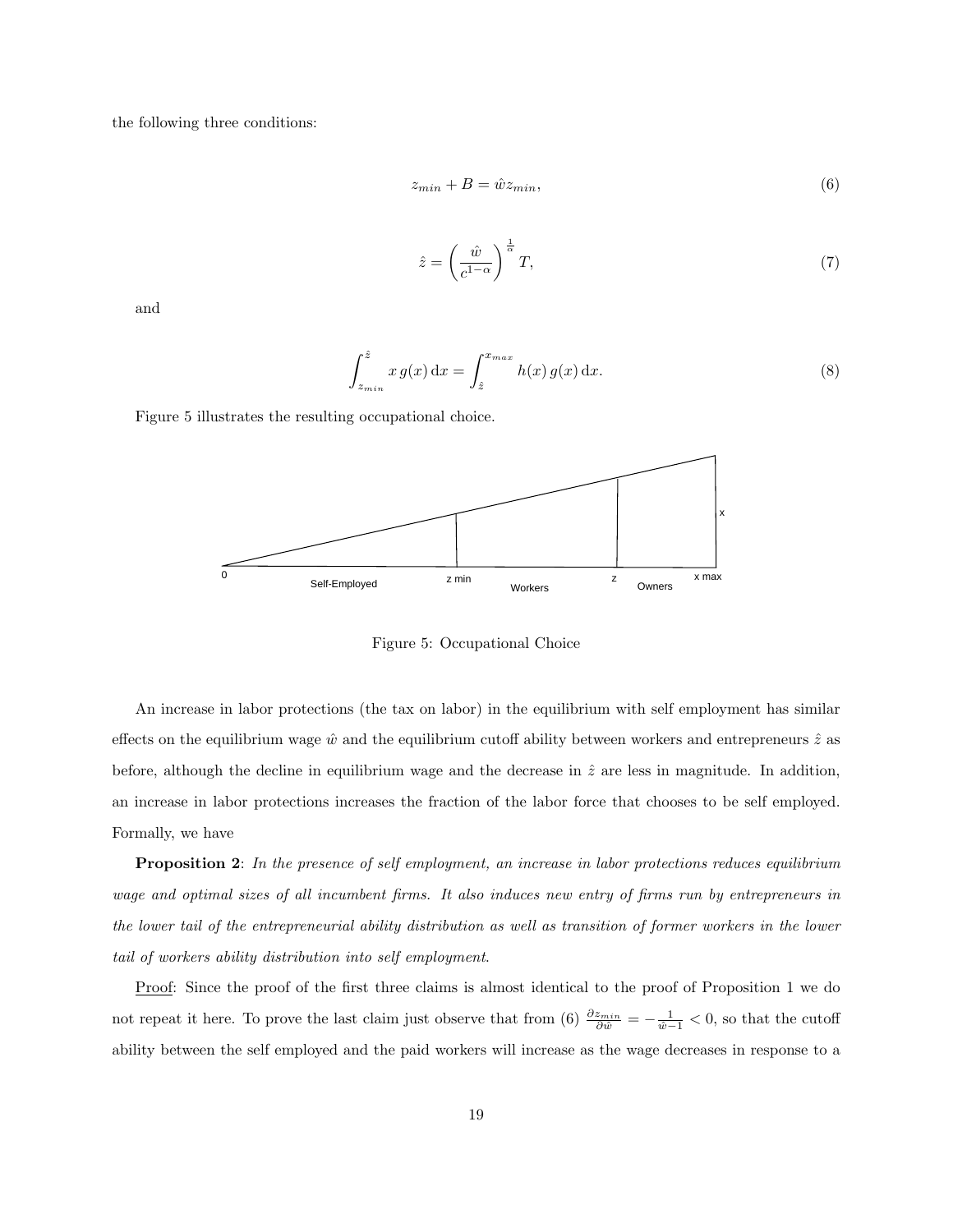higher tax on hired labor.  $\square$ 

Both the corollary to Proposition 1 and the welfare implications from the previous subsection remain valid and are actually reinforced by self employment. In particular, the firm size distribution will shift to the left not just because of the decrease in the sizes of incumbent firms and additional entry by marginal entrepreneurial firms, but also because of an increase in entry by the smallest firms, those with no employees. Total output will also go down because of decreased production of existing firms that is not compensated by the production of the new marginal entrants and because the new self employed do not benefit from the production boost of their previous managers.<sup>14</sup>

#### 4.3 Calibrating the Model

We saw in the previous two subsections that the model, especially the model with the self employment option captures the qualitative features of the evolution of the firm size distribution in Portugal over the past quarter century. The question remains, however, whether it can capture the quantitative features of this evolution for some reasonable parameter values.

To answer this latter question we conduct our first simple calibration exercise (see also the next section). We choose the standard value of the parameter of the production function  $\alpha = 0.67$ , and we assume that ability (human capital) is distributed uniformly on the interval [1,10]. With these model parameters, the equilibrium average firm size with no labor protections would be 22.59 employees, while the size of the firm at the 90th percentile would be 27 employees (see the first column in Table 11).

The second column of Table 11 shows that in order to match the average firm size in the Portuguese data in 1986 without introducing the self employment option, the net tax rate on wages should be 50 percent  $(T = 1.5)$ . With this tax rate, the size of the firm at the 90th percentile of the firm size distribution is 20 employees, somewhat lower than the actual number (23 employees in Table 1). The 50 percent tax rate on wages also results in the reduction of the equilibrium wage by 27 percent as compared to the no tax equilibrium. The impact on gross total output is small (it declines by just over 1 percent) but net of tax output declines by 14 percent.

The third column in Table 11 shows that in order to match the decline of the average firm size similar to the one observed in the Portuguese data from 1986 to the late 2000s, the tax on labor must be increased to 200 percent  $(T = 3)$ . The corresponding decline in equilibrium wage is more than 50 percent compared to

<sup>&</sup>lt;sup>14</sup>The new self employed do receive non-pecuniary benefits from exercising their self-employment option, so that their actual utility loss is lower than the loss in output. Still, those individuals chose to work for wage before the tax increase, so they are worse off overall in the new situation, although not by as much as they would be without the self employment option.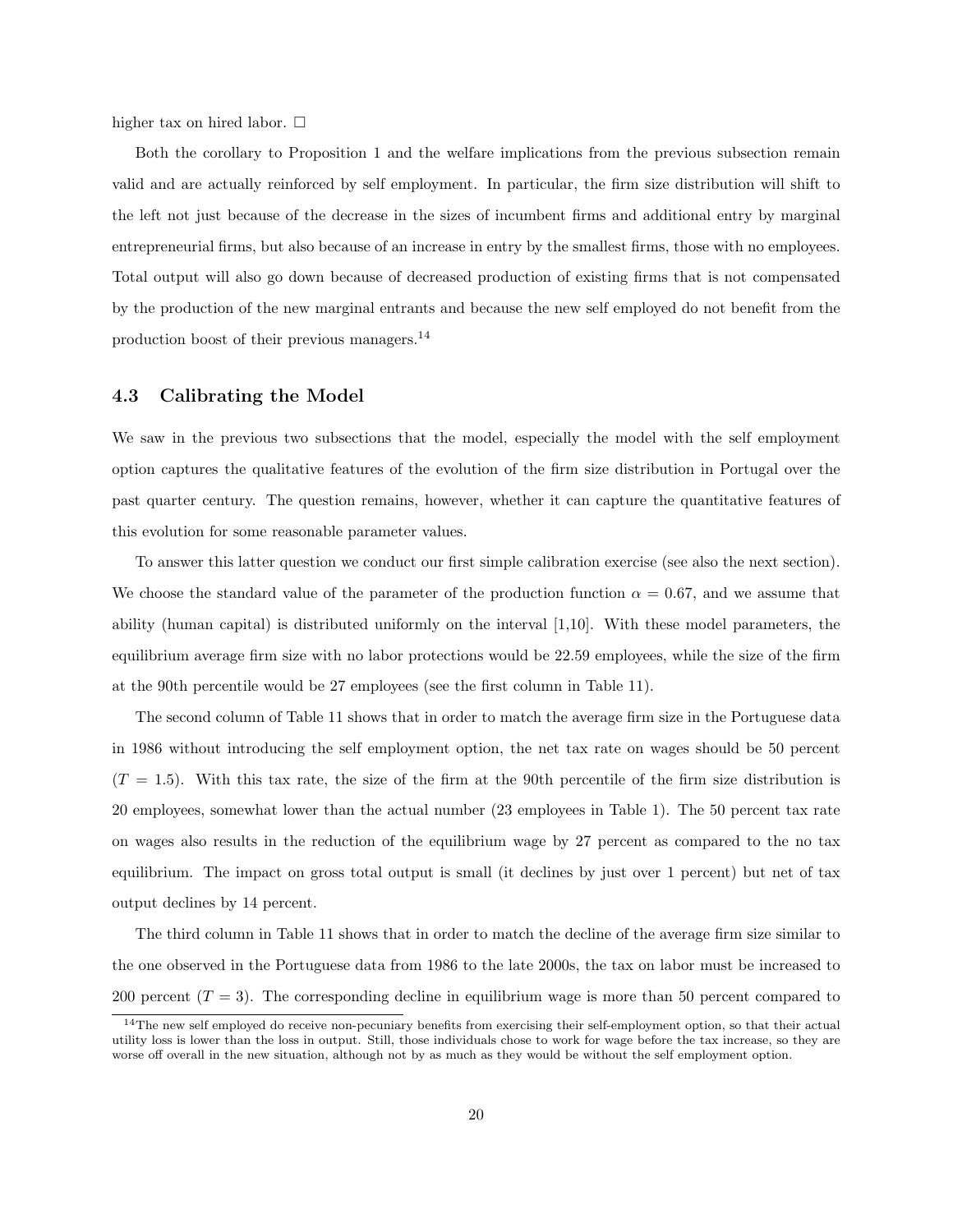the no-tax case and net of tax output is also reduced by almost one half. A simple linear tax model without self employment requires somewhat unrealistically high tax rates and wage declines in order to produce firm size patterns observed in the data.

Including the self employment option makes the situation look much more reasonable. Table 12 shows the results of the calibration with the same parameters as before, while also assuming that the utility component of being self employed  $B = 1$ , so that being self employed doubles the total return to human capital of the least able worker. Under this parametrization, the equilibrium wage without tax on labor is 2.21, so the self employment option is not exercised in the no-tax equilibrium, which thus looks exactly the same as the no-tax equilibrium in the previous case (Table 11).

Introducing the tax on hired labor now has the additional effect of pushing some workers into self employment. This effect is actually quite significant quantitatively, as the average firm size (inclusive of self-employed firms) declines much faster with an increase in tax than before. As can be seen from column 2 of Table 12, a 30 percent net tax on labor  $(T = 1.3)$  is now sufficient to generate the average firm size matching the actual average firm size observed in Portugal in 1986. The fraction of the self employed is 2 percent, which is also fairly close to the actual data (see Table 10). Moreover, in order to match the subsequent decline of the average firm size we now need to assume that  $T$  has to be increased to just 1.8 (rather than 3). The fraction of the self employed under this tax rate is 15 percent, which is somewhat higher than in the data, but as a result of this, the decline in the wage is limited to 36 percent (rather than 57 percent without the self employment option) and net of tax output also goes down by 24 percent rather than by 49 percent as without self employment.

Figure 6 shows the distribution of firm sizes under the no-tax,  $T = 1.3$  and  $T = 1.8$  scenarios above. In the next section we will see that the actual dynamics of labor protections in Portugal were heavily biased against larger firms. This can be incorporated into the model by assuming a nonlinear tax on labor. Calibration exercises based on the nonlinear tax produce an even more realistic picture of the effects of increasing labor protections, especially in the presence of self employment (see subsection 5.3).

## 5 Biases against Large Firms in Portugal

Portugal is known for having strong government support systems for small firms. Small firms are typically viewed as important economic drivers and worthy of stronger support then larger firms. These incentives to be a small firm might hamper firm growth and exacerbate biases and mis-allocations of workers across firms.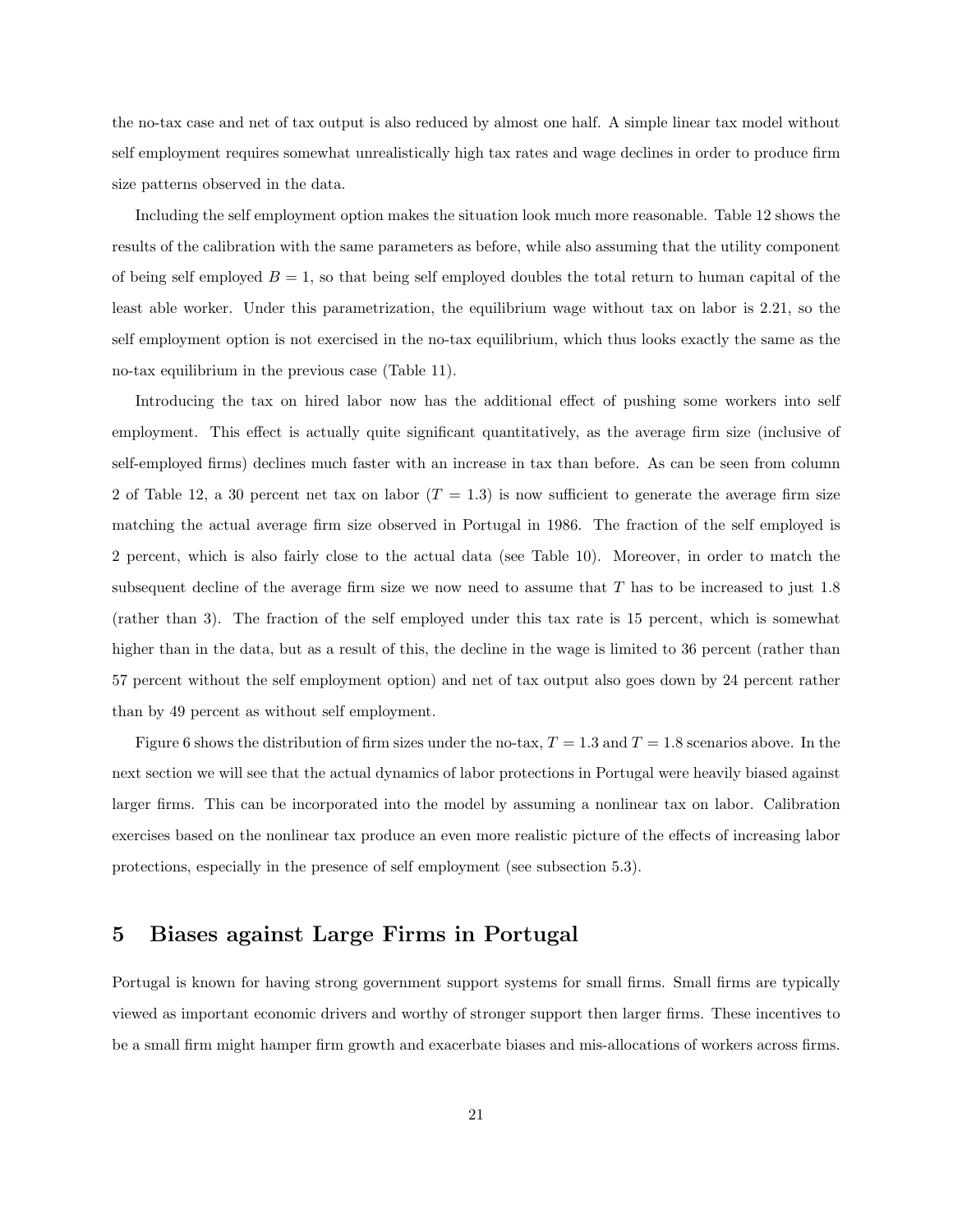A particular aspect of government systems to promote small businesses is that they commonly contain several provisions favoring firms under various specific size thresholds. Hence, such laws might create incentives for firms to remain below a certain size threshold and so decrease the average firm size. The impact of these types of thresholds has already been the subject of several past studies.

For example, in Portugal the impact of the threshold created by the DL 64-A/1989 law was studied by Martins (2009). The study found that the threshold did not create a significant distortion in the worker flows of firms above and bellow the threshold. The study did find, however, that firms under the threshold gained sizable increases in relative performance. A similar law with a 15 worker threshold in Italy was analyzed by Schivardi and Torrini (2008). The authors found that the law created a concentration of firms under the threshold and that firms just bellow the same had a 2% lower probability of growth. Garibaldi et al. (2003) and Boeri and Jimeno (2005) found a similar effect when analyzing the same law.

Our analysis indicates that at least In Portugal, government support system for small firms has not created a concentration of firms under any particular threshold. This may reflect the fact that there many different laws have been introduced over the past few decades, with many different thresholds (see Appendix B for the list of relevant laws and their brief description). Figure 7 shows the number of firms for each size category from 5 to 60 workers. The 10, 20 and 50 thresholds are highlighted by a vertical line, as each of these thresholds occurs in more than one Portuguese law. As the reader can see, there is litte indication that firms prefer to stay below any of them.

To test this more formally, we follow the methodology proposed by Schivardi and Torrini (2008) to see if firms change their growth behavior close to the thresholds. Specifically, we estimate a probit model of the form:

$$
Y_{it} = \alpha + E_{t-1} + E_{t-1}^2 + E_{t-1}^3 + E_{t-1}^4 + Age_{t-1} + Age_{t-1}^2 + Ind_{t-1} + \sum_{k=5}^{60} D(E_{t-1} = k)
$$

Where  $Y$  is an indicator stating if the firm grew from the last period to the current one,  $E$  is employment, Age is firm age, Ind is a set of industry dummies and  $D$  is a set of dummy variables that equals one if the firm was of that specific size in the previous period. The idea is test whether, after controlling for firm size, the specific size thresholds still retain some effect. The resulting threshold coefficients are plotted in figure 8. All of them were statistically significant but they do not point to a strong clustering at any of the thresholds. Even when considering year to year changes (by interacting the threshold controls with year controls) there is no discernible pattern around the patterns identified by the laws. The same pattern emerges when running the probit on a variable indicating that the firm shrank.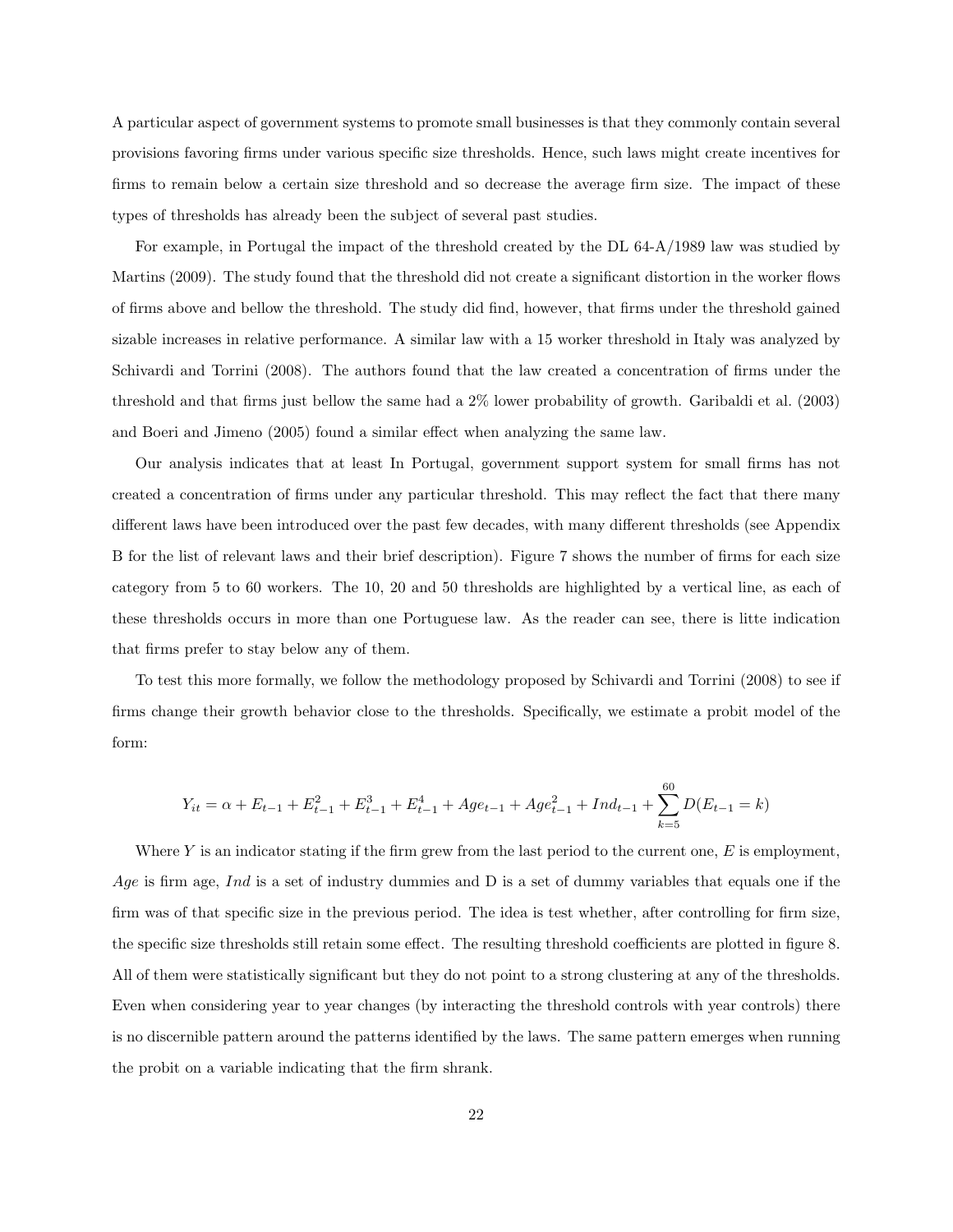#### 5.1 Threshold Crossing Probability

Another way to check if the thresholds introduced by the laws are influencing firm size is to see if the probability that some thresholds will be crossed varies around those specified thresholds. Figure 9 plots the probability of crossing size thresholds between 5 and 60. Firms can either grow above the threshold of shrink below it. The picture looks quite smooth, with no kinks at any particular thresholds.

One way in which firms could be responding to the laws is by changing the composition of their work force. Firms could for example hire more temporary workers above the thresholds to be able to maintain a flexible work force. To see if this pattern can indeed be found in the data we have examined the percentage of temporary workers in total number of workers below and above various firm size thresholds and did not detect any major changes in contract types. The same holds for part-time contracts. Wages and firm survival probabilities also do not seem to change significantly at the thresholds. Overall there is no strong evidence that the thresholds identified by the laws impact firm size in any significant manner.

Our interpretation of these results is straightforward. The absence of "threshold effects" does not mean that the bias against larger firms has no effect. It instead stems from the wide range of different thresholds at which the various policies begin to bind. As productive firms in Portugal grow, they do not run into a solid wall of greater employment protection costs at some particular size. Instead, the growth momentum may be undermined by a gradual accumulation of costs that are individually small but collectively amount to a significant disincentive to growth. We model such a situation theoretically in the next subsection by introducing a degree of nonlinearity into the model with labor tax from the previous section.

While measures to support small firms have been added over the past 20 years, the situation with accumulating barriers to firm growth appears to have worsened over time as laws that effectively discriminate against larger enterprises proliferated. Some telling evidence of the effects of such increased bias against larger firms can be seen in Figures 10 and 11. These two Figures show the change in the probabilities of growing above a certain threshold or shrinking bellow it, respectively, for firms of different sizes that occurred over these 20 years. We can see that the probability of growing to the next level has diminished fairly substantially at all firm sizes. Portugal's firm size distribution has shifted to the left, in part, because enterprises do not have the same propensity to grow larger in the latter part of our time period that they had at the outset. We also see that the probability of a firm shrinking in the next period compared to the previous period has increased over time, and this increase is concentrated in the smaller size ranges. This could reflect the fact that the labor market costs of reducing workforce size tend to be much higher for larger firms.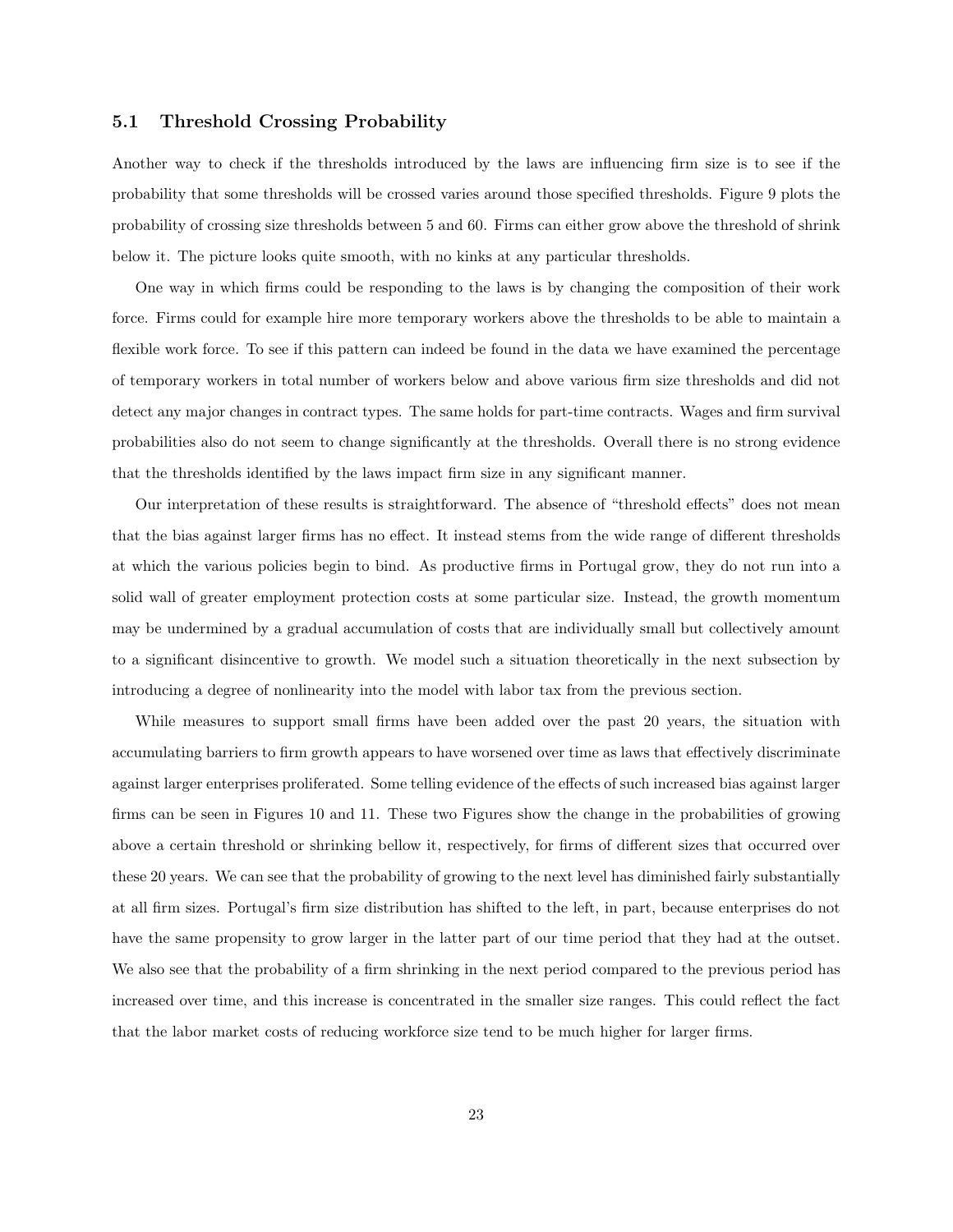#### 5.2 Equilibrium With a Nonlinear Tax

Given the reality of a labor protection regime that hits larger firms more intensely, we redefine the equilibrium in this section with a nonlinear labor tax. Let the profit of the firm run by entrepreneur of ability  $x$  be given by

$$
\pi(x; w, T(h)) = xh^{\alpha} - whT(h),
$$

where  $T(h)$  is assumed to be an increasing function of the firm size h. For simplicity, we will assume that  $T(h)$  has constant elasticity  $\delta > 0$  with respect to h,  $T(h) = \mu h^{\delta}$ . Let  $\beta \equiv \delta + 1$ , then the profit function can be written as

$$
\pi(x; w, \mu, \beta) = x h^{\alpha} - w \mu h^{\beta}
$$

The parameter  $\mu > 1$  is the linear component of the gross tax on labor corresponding to T in the previous section, while  $\beta > 1$  reflects the convexity of the overall cost of hiring extra workers under the non-linear tax on labor. Taking the first-order condition, we can solve for the optimal firm size as before:

$$
h(x; w, \mu, \beta) = \left(\frac{\alpha x}{\beta w \mu}\right)^{\frac{1}{\beta - \alpha}}\tag{9}
$$

Clearly, ceteris paribus the optimal firm size is decreasing in both the linear and non-linear parameters of the tax.

The optimized profit is given by:

.

$$
\pi(x; w, \mu, \beta) = x^{\frac{\beta}{\beta - \alpha}} (w\mu)^{-\frac{\alpha}{\beta - \alpha}} \left(\frac{\alpha}{\beta}\right)^{\frac{\alpha}{\beta - \alpha}} (1 - \frac{\alpha}{\beta})
$$

As in the previous section, the cutoff ability of the marginal entrepreneur is determined by the indifference condition similar to equation (2), from which we obtain, after some manipulations,

$$
z = (w\beta)^{\frac{\beta}{\alpha}} \frac{\mu}{\alpha} (\beta - \alpha)^{-\frac{\beta - \alpha}{\alpha}}
$$
\n(10)

Finally, in equilibrium the demand and supply of labor should once again be equal to each other implying that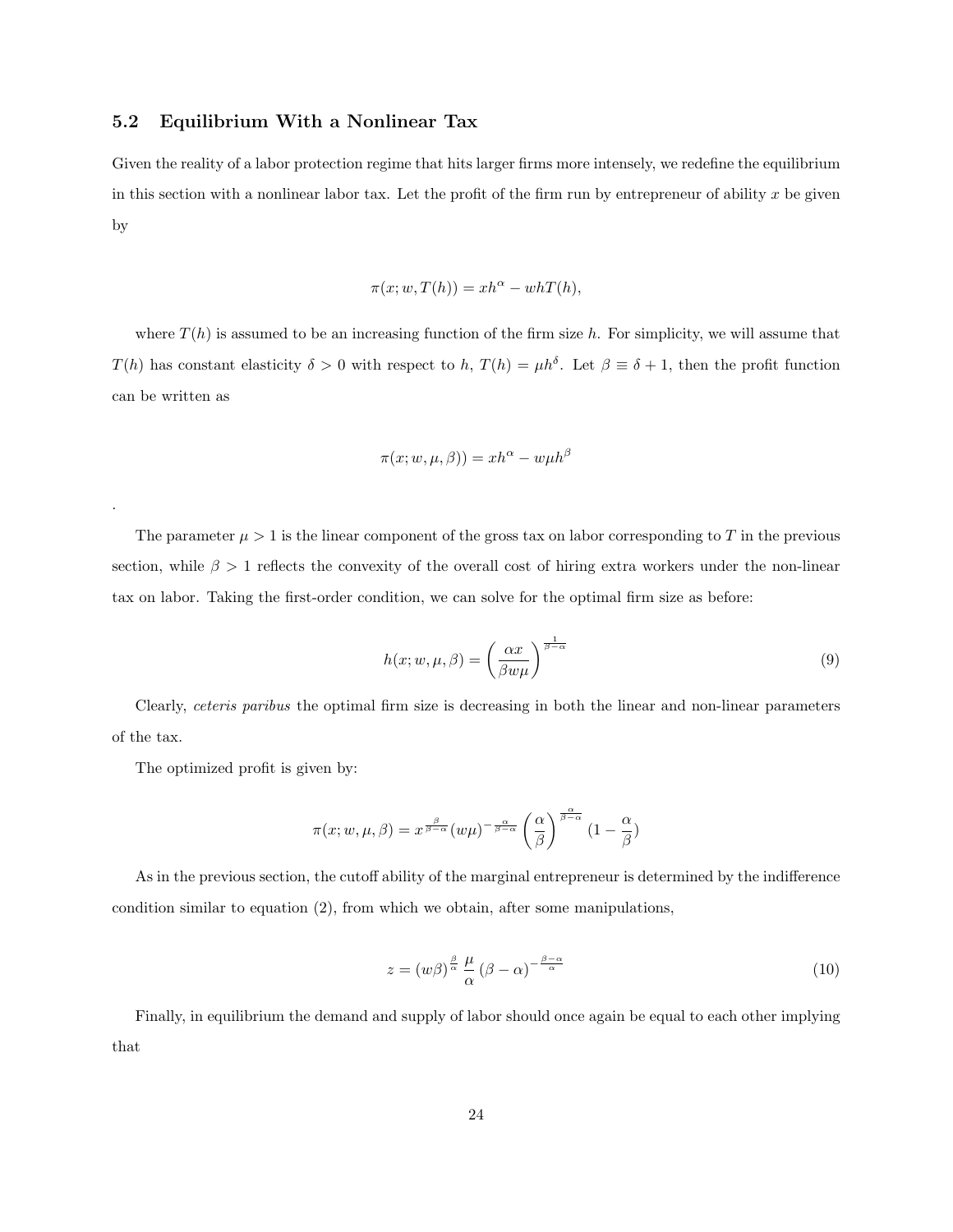$$
\int_{1}^{z} x g(x) dx = \int_{z}^{x_{max}} h(x) g(x) dx.
$$
 (11)

We first establish

**Lemma 2:** For any positive and finite  $\mu$  and  $\beta$  there exists a unique market equilibrium with the nonlinear tax, that is, there is a unique pair  $(w^*, z^*)$  such that all individuals with ability below or equal to  $z^*$  choose to work in firms and receive wage  $w^*$ , all individuals with ability above  $z^*$  choose to run entrepreneurial firms and the equilibrium condition of the demand and supply of labor (11) is satisfied.

Proof: The indifference condition (10) together with increasing returns to ability in entrepreneurship establish the first part of the claim. Solving equation (10) for w in terms of z and substituting the resulting expression as well as the expression for the optimal size of the firm (9) into the market equilibrium condition (11), we obtain

$$
\int_{1}^{z} x g(x) dx = \left(\frac{\alpha}{\mu(\beta - \alpha)}\right)^{\frac{1}{\beta}} z^{-\frac{\alpha}{\beta(\beta - \alpha)}} \int_{z}^{x_{max}} x^{\frac{1}{\beta - \alpha}} g(x) dx.
$$
 (12)

The left-hand side of the equation  $(12)$  is equal to zero when z tends to 1 and is monotonically increasing in z. The right-hand side is positive and finite when z tends to 1 and is monotonically decreasing in z, converging to zero as z tends to  $x_{max}$ . Thus, there must exist one and only one z that satisfies equation (12). This is the  $z^*$  the existence of which is claimed in the Lemma. The existence of the corresponding unique  $w^*$  follows from equation (10).  $\square$ 

The equilibrium with the nonlinear tax has the same qualitative properties as the equilibrium with the linear tax studied in the previous section. More formally, we have

Proposition 3: Assume that

$$
\beta < \frac{\alpha(1+\mu)}{\mu}.\tag{13}
$$

Then an increase in either the linear component of the tax  $\mu$ , or the nonlinear component  $\beta$  (provided the above constraint is still met) reduces equilibrium wage and optimal sizes of all incumbent firms. It also induces new entry of firms run by entrepreneurs in the lower tail of the entrepreneurial ability distribution.

Proof: See Appendix.

Note that the parametric restriction (13) is only a sufficient but not a necessary condition and it is likely to be easily satisfied for reasonable parameter values.

Provided that (13) holds, all other results we obtained in the previous section also continue to hold. In particular, an increase in  $\mu$  and/or  $\beta$  shifts the firm size distribution to the left and reduces total output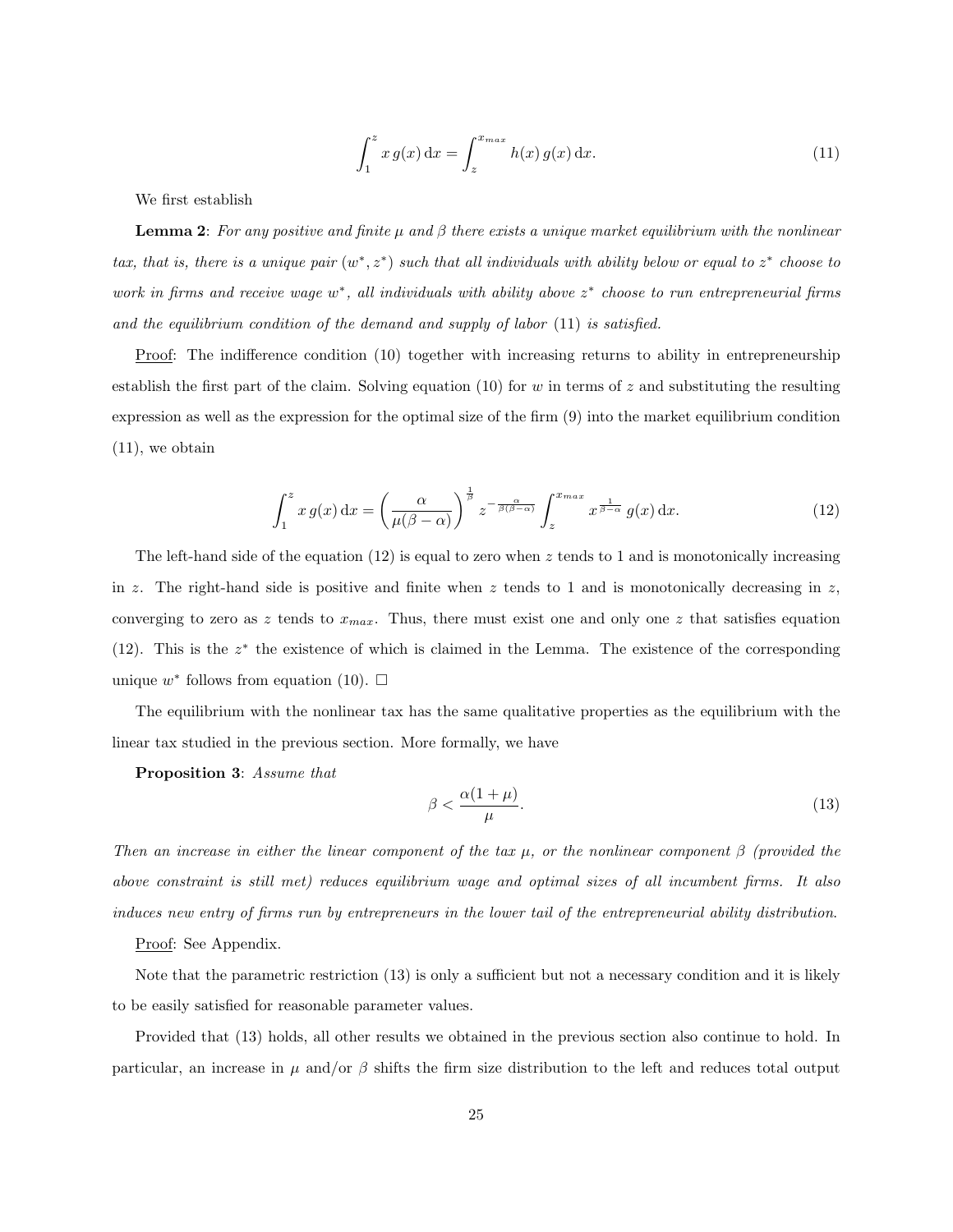and efficiency. The extension to the equilibrium with self employment is also straightforward.

#### 5.3 Calibration of the Nonlinear Tax Model

While the qualitative features of the modes with linear and nonlinear tax can be seen to be very similar, the nonlinear tax case is important because it shows how labor protection reforms that reduce the degree of this protection for smaller firms but are biased against larger firms can in fact lead to very big distortions and efficiency losses, comparable to those from a much higher linear tax.

Columns 4 in Table 11 and Table 12 show that the same decline in the average size of the firm and very similar declines in the firm size at the 90th percentile as observed in the Portuguese data from 1986 to 2009 can result from a 100 percent decrease in the linear component of the net tax rate on labor (from 50 percent to 25 percent in Table 11 without the self employment option and from 30 percent to 15 percent in Table 12 which does allow for self employment), accompanied by introducing a relatively modest degree of nonlinearity (the elasticity of the tax with respect to firm size of 0.16 in Table 11 and 0.12 in Table 12). As can be seen by comparing columns 3 and 4, "tilting" the playing field in favor of smaller firms and against larger firms like this is comparable in terms of its effects on the decrease in the average firm size, the decrease in the size of the 90th percentile firm and the increase in the fraction of self employed (in Table 12) to the effects of increasing the linear net tax rate on labor from 50 percent to 200 percent in Table 11 and from 30 percent to 80 percent in Table 12. In other words, even a relatively small bias against large firms in the labor protections policy can completely undo any positive effects on firm size and efficiency of a reduction in labor protections for smaller firms and is actually equivalent to a sharp increase in the labor protection if applied equally to all firms.

Figure 12 shows the comparative effects of the nonlinear tax with a low linear component  $\mu = 1.15$ and  $\beta = 1.12$  and a much higher linear tax (with  $T = 1.8$ ) on the overall distribution of entrepreneurial firms. With the nonlinear tax, the optimal sizes of the firms run by entrepreneurs at the high end of the ability distribution are markedly lower than under a much higher linear tax. There are also many more entrepreneurial firms run by individuals towards the lower end of the part of the ability distribution from which entrepreneurial talent is drawn.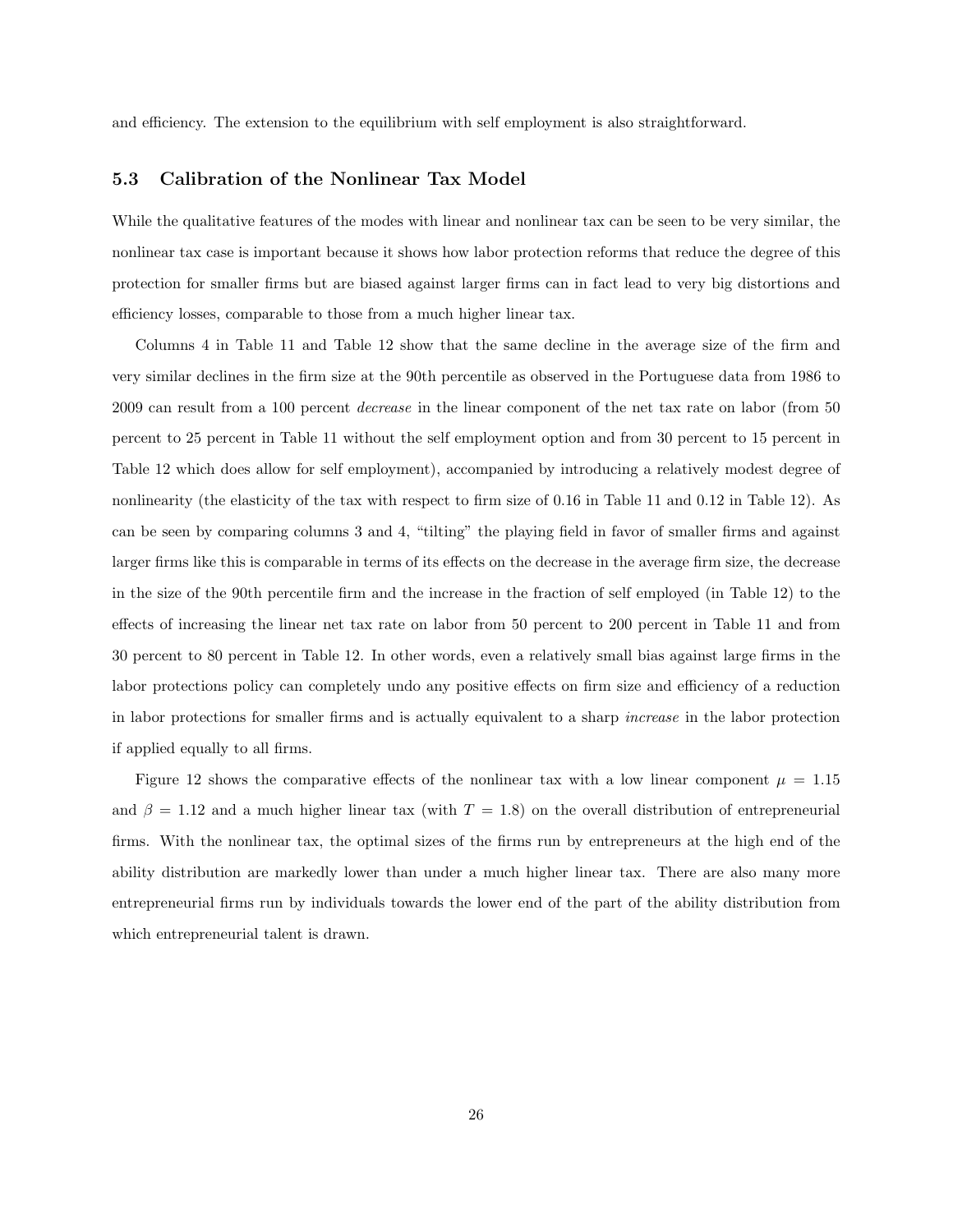## 6 Conclusion

This paper documents an important, unusual, and heretofore undocumented feature of the Portuguese economy. For at least two decades, the Portuguese firm size distribution has been shifting to the left. This shift is quite pronounced, does not appear to exist in other advanced industrial countries, and cannot be fully ascribed to expanding data coverage or other "natural causes."

We believe Portugal's unusual and distinctive shifts in the firm size distribution reflect its unusual and distinctive labor market regime. As many observers and official indices have attested, Portugal's policy commitment to employment protections for regular workers in the formal sector is extreme, even by Western European standards. We present a model in which high levels of employment protection effectively operate as a tax on wages, and can produce a shift in the firm size distribution, relative to the distortion-free benchmark, that reflects, in some ways, what we have seen in Portugal.

An immediate implication of our model is that the same policy regime that shrinks firms also lowers aggregate productivity. Even a uniform tax tends to hit the most productive enterprises disproportionately hard, causing a degradation of the allocation of resources across enterprises. More resources are tied up in smaller, less protective enterprises and fewer resources are allocated to the most productive firms, relative to what we would see in a distortion-free economy. To the extent that the tax hits larger (and more productive) enterprises harder – a reasonable belief given the realities of Portugal's labor regime – the negative impact of resource allocation is exacerbated, the firm size distribution is driven even further to the left, and aggregate productivity declines even more.

We engage in some simple calibration exercises to quantify the level of policy distortion that is consistent with the shifts in the firm size distribution we observe in the data, then seek to measure the level of aggregate productivity gains that might result if these distortions were partly or completely eliminated. Our results strongly suggest that Portugal could achieve first-order productivity gains by moving to a less distorted labor market.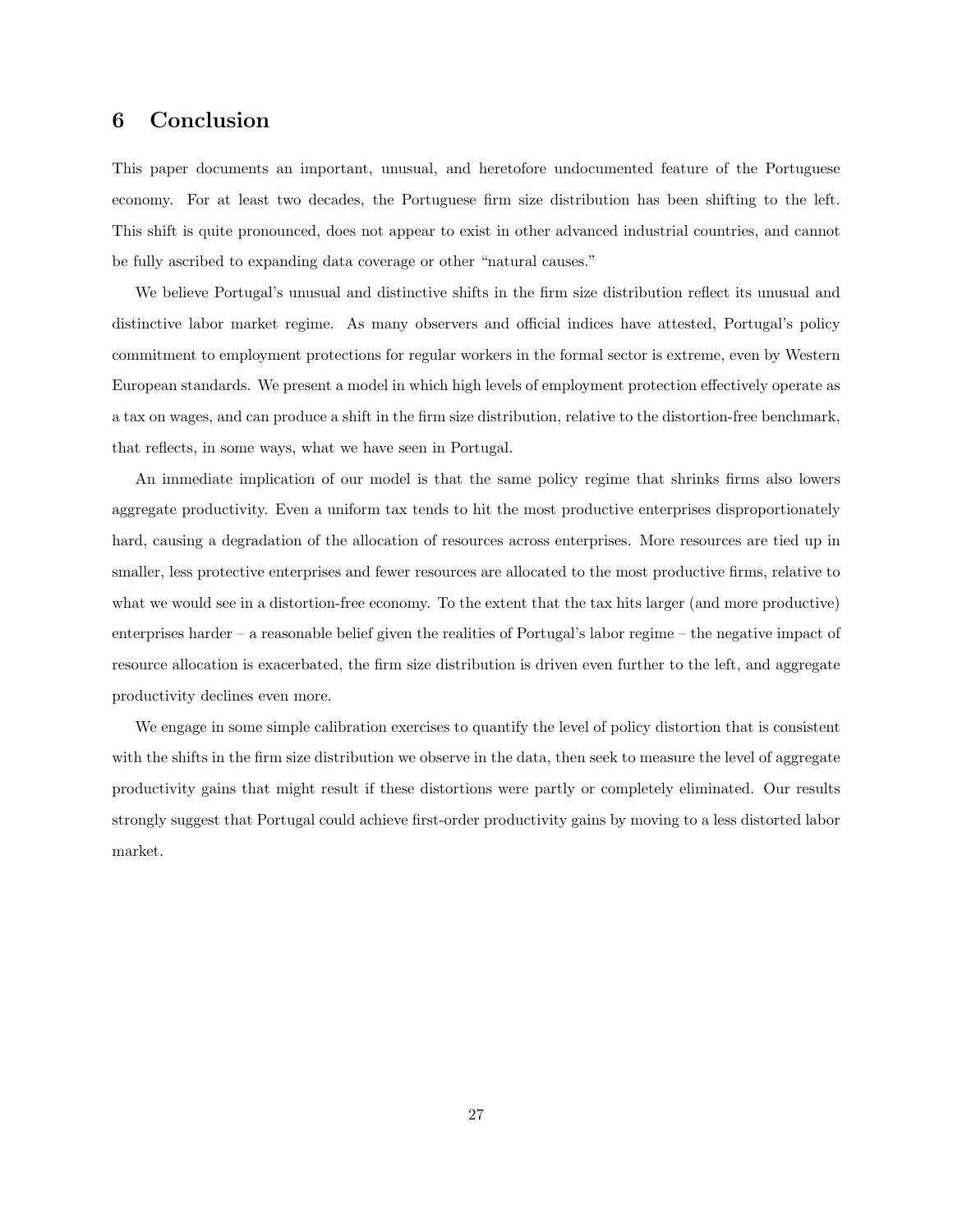## References

- O. Blanchard. Adjustment within the euro. The difficult case of Portugal. Portuguese Economic Journal, 6 (1), pp. 1–21, 2007.
- O. Blanchard and P. Portugal. What hides behind an unemployment rate: Comparing Portuguese and US labor markets. American Economic Review, 91(1), pp. 187–207, 2001.
- T. Boeri and J.F. Jimeno. The effects of employment protection: Learning from variable enforcement. European Economic Review, 49(8), pp. 2057–2077, 2005.
- L.M.B. Cabral and J. Mata. On the evolution of the firm size distribution: Facts and theory. American Economic Review, 93(4), pp. 1075–1090, 2003.
- A.V. Chari. Identifying the aggregate productivity effects of entry and output restrictions: An empirical analysis of license reform in india. American Economic Journal: Economic Policy, 3(2), pp. 66–96, 2011.
- D. Corkill. The development of the Portuguese economy: a case of Europeanization. Psychology Press, 1999.
- R. Dell'Anno. The shadow economy in Portugal: An analysis with the MIMIC approach. Journal of Applied Economics, 10(2), pp. 253–277, 2007.
- P. Garibaldi, L. Pacelli, and A. Borgarello. Employment protection legislation and the size of firms. IZA Discussion Papers, 2003.
- L. Garicano, C. LeLarge, and J. Van Reenen. Firm size distortions and the productivity distribution: Evidence from France. Working Paper, London School of Economics, 2011.
- S.J. Grossman and O.D. Hart. The costs and benefits of ownership: A theory of vertical and lateral integration. The Journal of Political Economy, 94(4), pp. 691–719, 1986.
- P.A. Grout. Investment and wages in the absence of binding contracts: A Nash bargaining approach. Econometrica: Journal of the Econometric Society, 52(2), pp. 449–460, 1984.
- B.H. Hamilton. Does entrepreneurship pay? An empirical analysis of the returns of self-employment. Journal of Political Economy, 108(3), pp. 604–631, 2000.
- K. Handley and N. Limão. Trade and investment under policy uncertainty: Theory and firm evidence. Technical report, Mimeo, University of Maryland, 2010.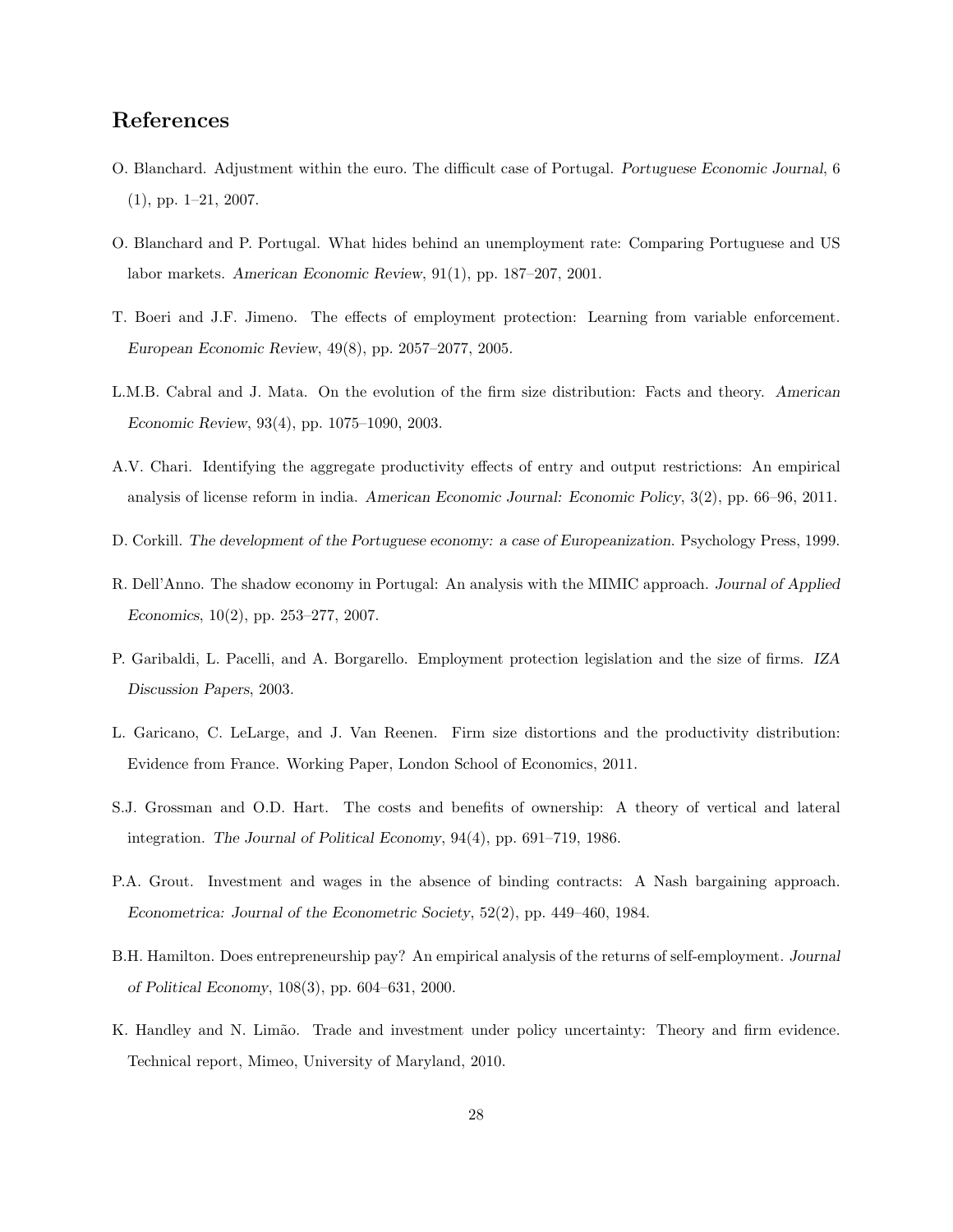- C.T. Hsieh and P.J. Klenow. Misallocation and manufacturing TFP in China and India. Quarterly Journal of Economics, 124(4), pp. 1403–1448, 2009.
- C.I. Jones. Misallocation, economic growth, and input-output economics. Technical report, National Bureau of Economic Research, 2011.
- E.P. Lazear. Job security provisions and employment. The Quarterly Journal of Economics, 105(3), pp. 699–726, 1990.
- R.E. Lucas. On the size distribution of business firms. The Bell Journal of Economics, 9(2), pp. 508–523, 1978.
- P.S. Martins. Dismissals for cause: The difference that just eight paragraphs can make. Journal of Labor Economics, 27(2), pp. 257–279, 2009.
- T.J. Moskowitz and A. Vissing-Jorgensen. The returns to entrepreneurial investment: A private equity premium puzzle? The American Economic Review, 92(4), pp. 745–778, 2002.
- K.M. Murphy, A. Shleifer, and R.W. Vishny. The allocation of talent: implications for growth. The Quarterly Journal of Economics, 106(2), pp. 503–530, 1991.
- D. Restuccia and R. Rogerson. Policy distortions and aggregate productivity with heterogeneous establishments. Review of Economic Dynamics, 11(4), pp. 707–720, 2008.
- F. Schivardi and R. Torrini. Identifying the effects of firing restrictions through size-contingent differences in regulation. Labour Economics, 15(3), pp. 482–511, 2008.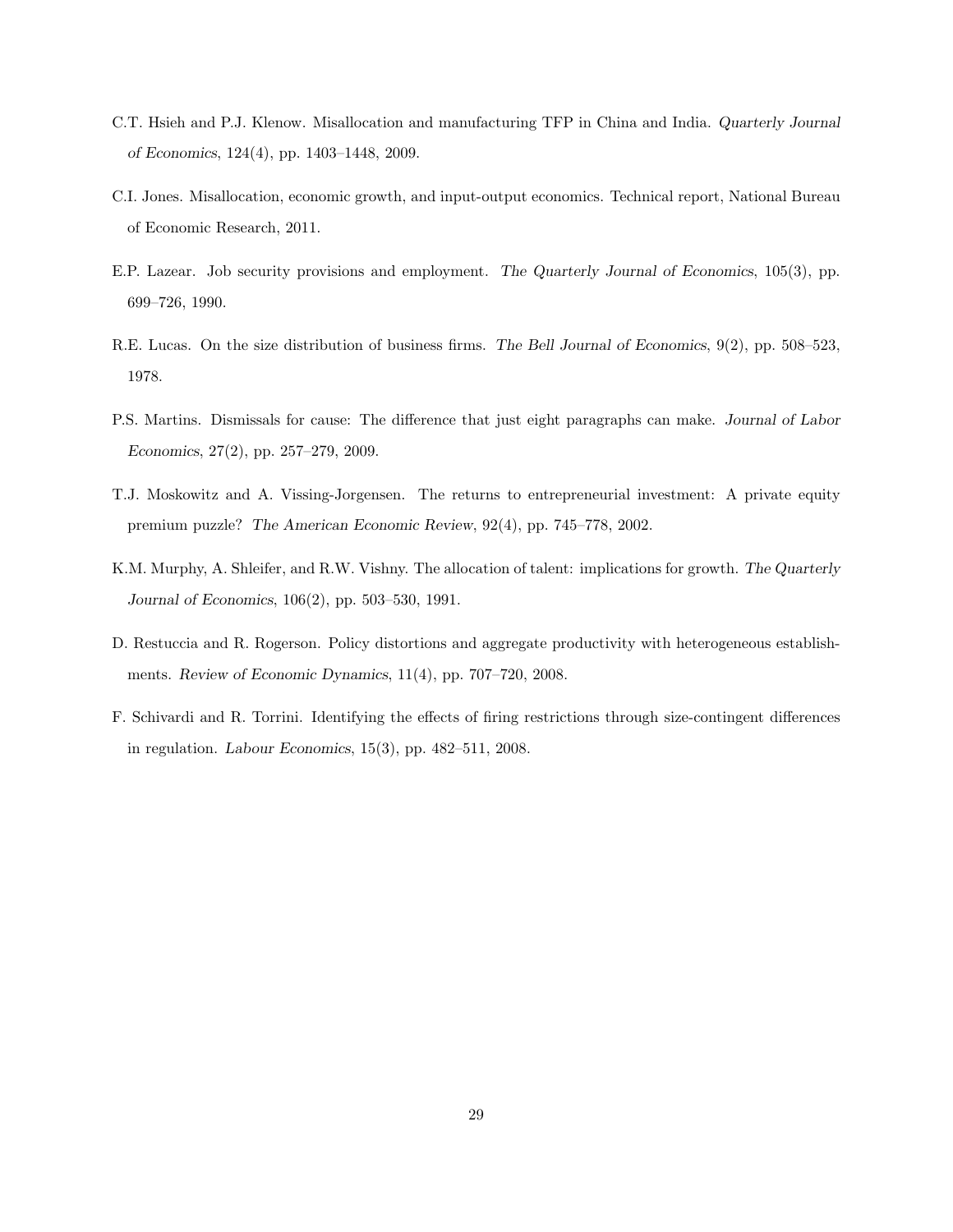## A Proof of Proposition 3

Note that the equilibrium equation (12) in the main text can also be written as

$$
\int_1^z x g(x) dx = \left(\frac{\alpha}{\mu(\beta-\alpha)}\right)^{\frac{1}{\beta}} z^{\frac{1}{\beta}} \int_z^{x_{max}} \left(\frac{x}{z}\right)^{\frac{1}{\beta-\alpha}} g(x) dx.
$$

Totally differentiating (12) yields

$$
\frac{dz}{d\mu} = -\frac{\frac{1}{\mu\beta}\Omega}{zg(z)\left(\Gamma z\right)^{-\frac{1}{\beta}} + \frac{\alpha}{\beta(\beta-\alpha)}z^{-1}\Omega + g(z)},\tag{14}
$$

$$
\frac{dz}{d\beta} = -\frac{\frac{1}{\beta^2} \Omega \ln z + \frac{1}{(\beta - \alpha)^2} \Xi + \frac{1}{\beta(\beta - \alpha)} \Omega + \frac{1}{\beta^2} \Omega \ln \Gamma}{zg(z) \left(\Gamma z\right)^{-\frac{1}{\beta}} + \frac{\alpha}{\beta(\beta - \alpha)} z^{-1} \Omega + g(z)}
$$
\n(15)

where  $\Omega \equiv \int_{z}^{x_{max}} \left(\frac{x}{z}\right)^{\frac{1}{\beta-\alpha}} g(x) dx$ ,  $\Xi \equiv \int_{z}^{x_{max}} \left(\frac{x}{z}\right)^{\frac{1}{\beta-\alpha}} \ln\left(\frac{x}{z}\right) g(x) dx$ , and  $\Gamma \equiv \frac{\alpha}{\mu(\beta-\alpha)}$ .

Both the numerator and the denominator in the expression (14) contain only positive terms, hence,  $\frac{dz}{d\mu}$  is always negative. The denominator in the expression (15) is the same; as for the numerator, all terms except the last one are positive. If  $\ln \frac{\alpha}{\mu(\beta-\alpha)} > 0$  the the last term is also positive. Hence, the condition (13) in the main text is a sufficient (but not necessary) condition for  $\frac{dz}{d\beta}$  to also be negative.

Next, taking the natural log of the equation (10) in the main text, we obtain

$$
\ln w = \frac{\alpha}{\beta} \ln z + \frac{\alpha}{\beta} \ln \frac{\alpha}{\mu} + \frac{\beta - \alpha}{\beta} \ln (\beta - \alpha) - \ln \beta.
$$

Obviously, w will be decreasing in  $\mu$  and/or  $\beta$  if and only if ln w is so. Since z is decreasing in  $\mu$ , the equilibrium wage is clearly a decreasing function of  $\mu$ . Differentiating the expression above with respect to  $\beta$  we obtain, after some manipulations

$$
\frac{d\ln w}{d\beta} = -\frac{\alpha}{\beta^2} \ln z + \frac{\alpha}{\beta} \frac{1}{z} \frac{dz}{d\beta} - \frac{\alpha}{\beta^2} \ln \frac{\alpha}{\mu(\beta - \alpha)}.
$$

Under the condition (13) both the second and the third terms on the right-hand side of the expression above are negative, so that  $\frac{d \ln w}{d \beta} < 0$ .

The arguments that under the condition (13) the optimal sizes of all incumbent firms are decreasing in  $\mu$  and  $\beta$  and that an increase in either  $\mu$  or  $\beta$  shifts the firm size distribution to the left and reduces total output are exactly the same as in the proofs of Propositions 1 and the Corollary in the main text.  $\Box$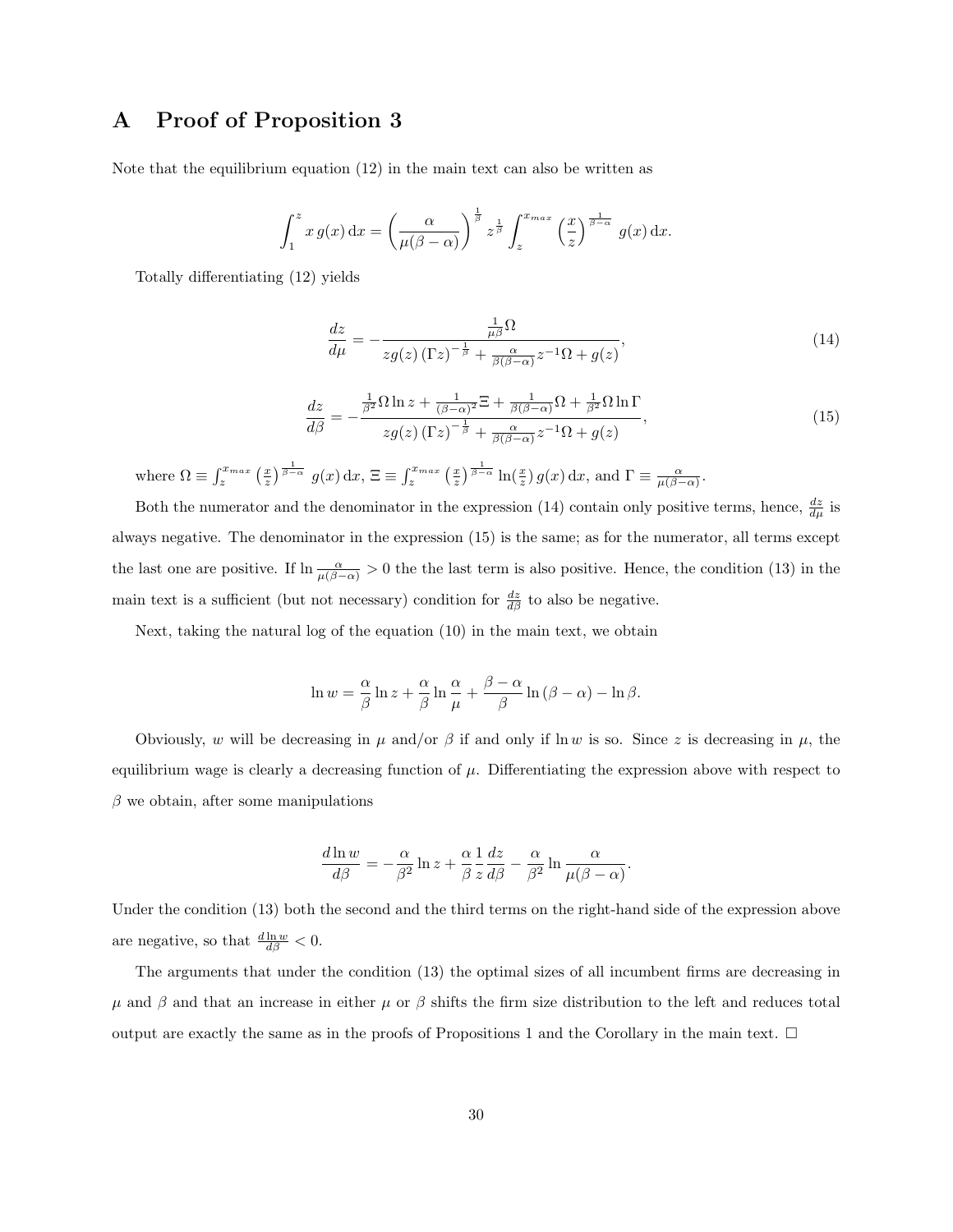## B List of Laws Supporting small firms

- DL 132/1983 Tax incentives for investment in firms under 50 workers.
- DL 141/1985, DL 9/1992 Firms over 100, (50 after 1992) workers have to present a monthly social balance.
- DL 69-A/1987 Firms under 6 workers are allowed to pay bellow minimum wage. (in effect until 2003)
- DL 69-A/1987 Firms under 50 workers are allowed to pay up to 50% bellow minimum wage under certain conditions. (in effect until 2003)
- DL 64-A/1989 Firms under 20 workers are allowed to go through a less bureaucratic process for dismissal for cause. (in effect until 2003)
- DL 298/1992, DL 211/1998, DL 171/1999 A line of credit for firms under 250 workers is created.
- DL 26/1994, DL 109/2000 Firms over 50 workers must maintain an internal Worker Health Protection system.
- DL 30-B/1994, DL 160/9195 Firms under 20 workers are entitled to a 95% collectable income tax deduction. (in effect until 1997)
- DL 121/1995, DL 200/1996, DL 42/1998 Firms under 20 workers are entitled to deduct several operational costs. (in effect until 2001)
- DL 34/1996 Firms under 50 workers have a access to subsidized young workers.
- DL 116/1999 Progressive fines for labor law breach established at the 5, 50, and 200 thresholds.
- DL 12-A/2000 Priority is given to firms under 50 workers on the use of European Structural Funds for worker training.
- DL 106/2001 Firms over 10 workers have to report monthly the wage bill.
- DL 255/2002 Firms under 50 workers receive support for hiring workers.
- DL 99/2003 Firms under 50 are not required to inform union leaders of several firm related information.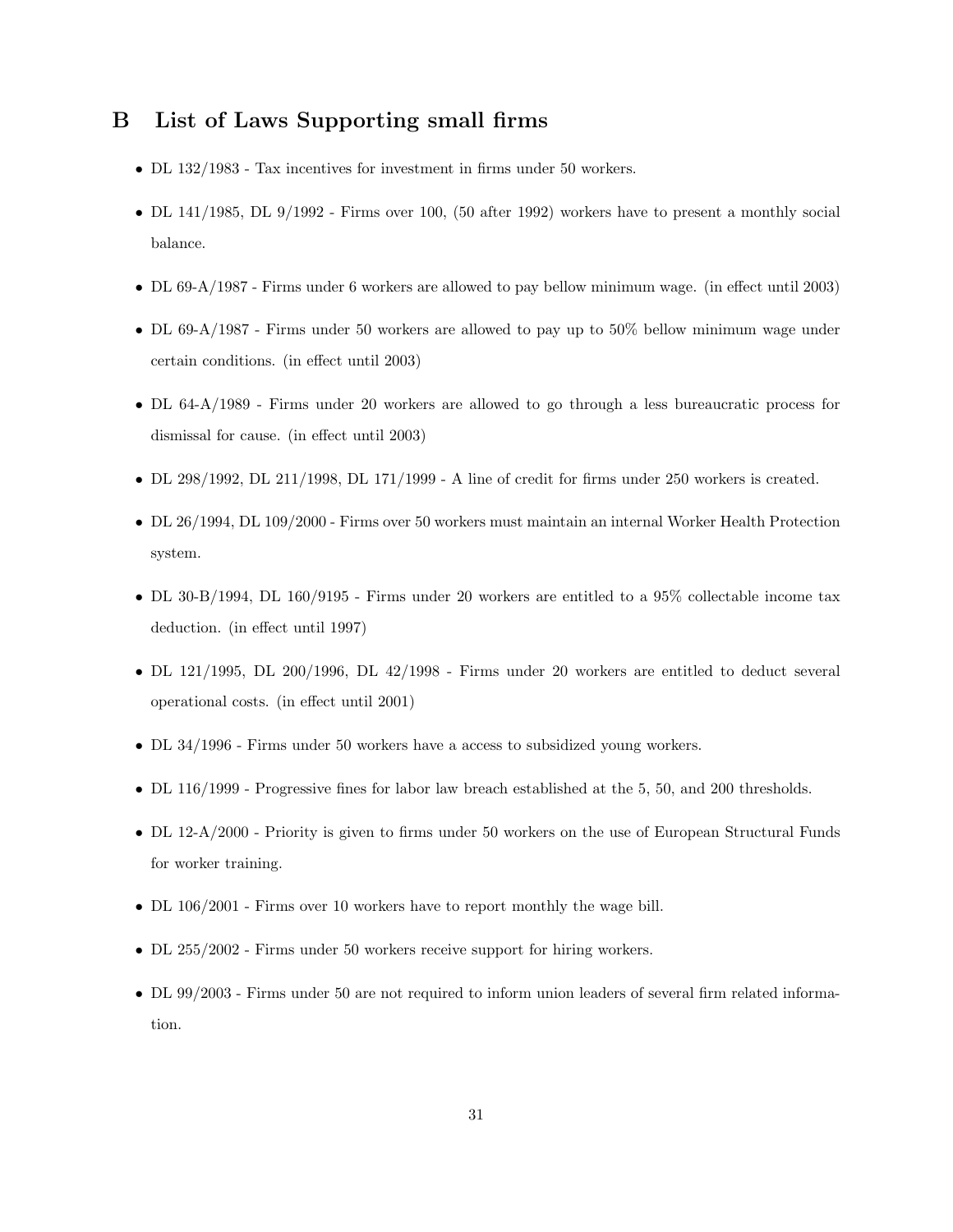- DL 99/2003 Firms under 10 workers are allowed to go through a less bureaucratic process to let go of workers.
- DL 99/2003 Several small advantages for firms under 10 workers: changes in information presentation deadlines, mandatory days off and vacation time.
- DL 99/2003 Firms under 50 are allowed to deny leave of absence under certain conditions.
- DL 99/2003 Firms under 50 and 10 have progressively higher limits on overtime.
- DL 40/2005 Firms under 250 workers are allowed to tax deduct patent request and maintenance costs.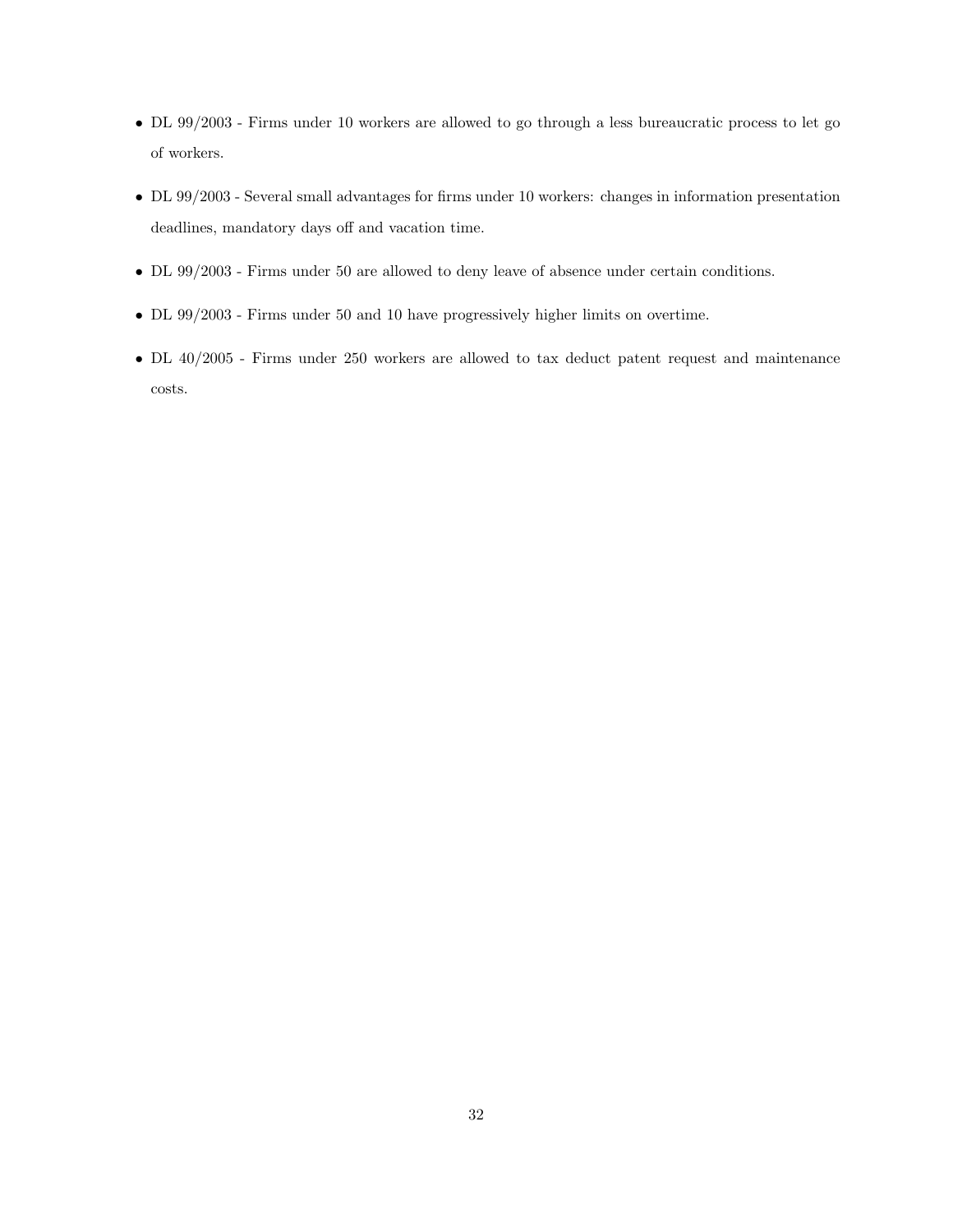## C Figures



Figure 1: Changes in the US Firm Size Distribution, 1977-2009

Source: U.S. Census Bureau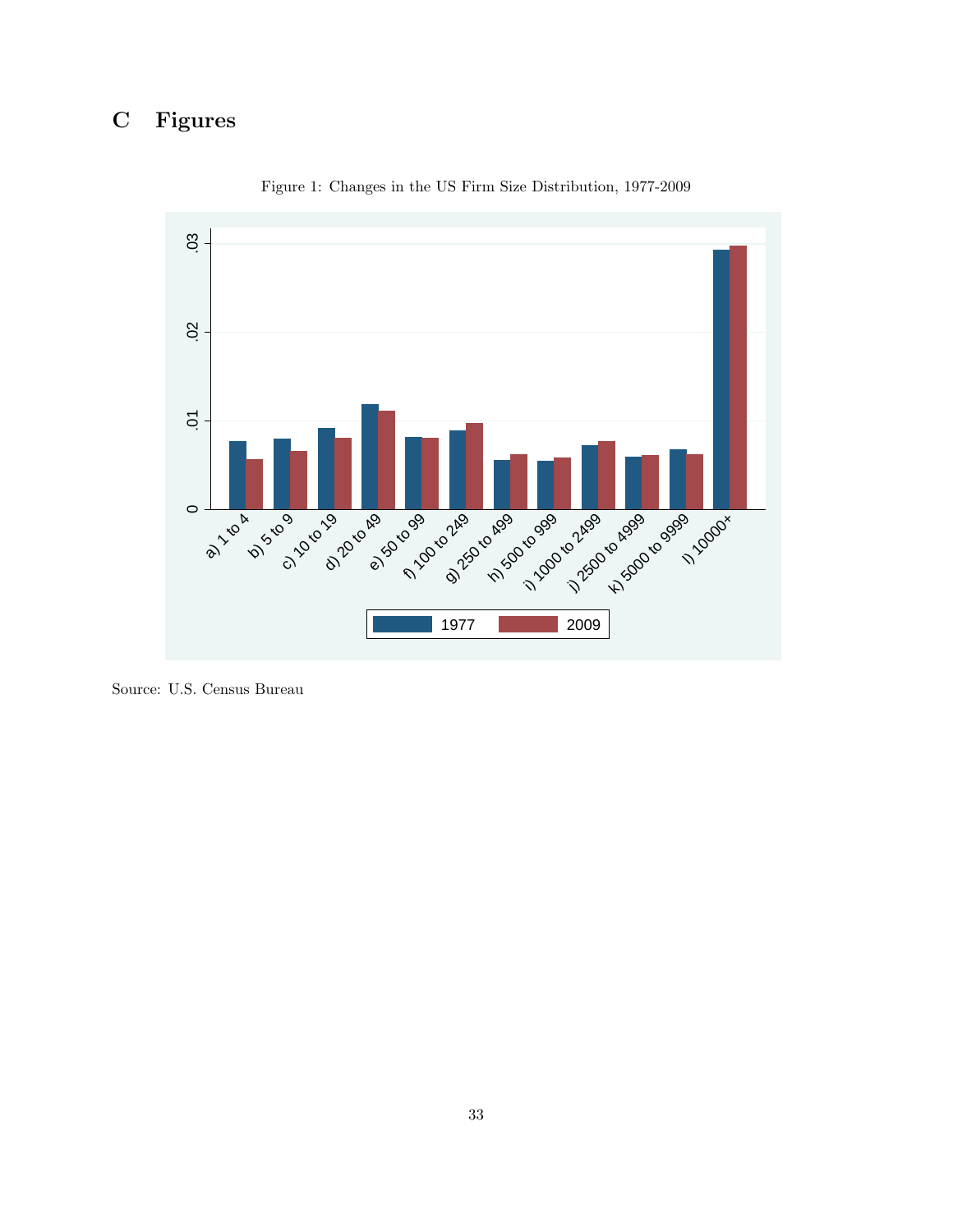

Figure 2: 1987 original and corrected FSD The firm size distribution in Portugal: Original data and the data corrected for the increase in data coverage, 1987.

Source: Authors' calculations based on Quadros de Pessoal (Portuguese matched employer-employee dataset).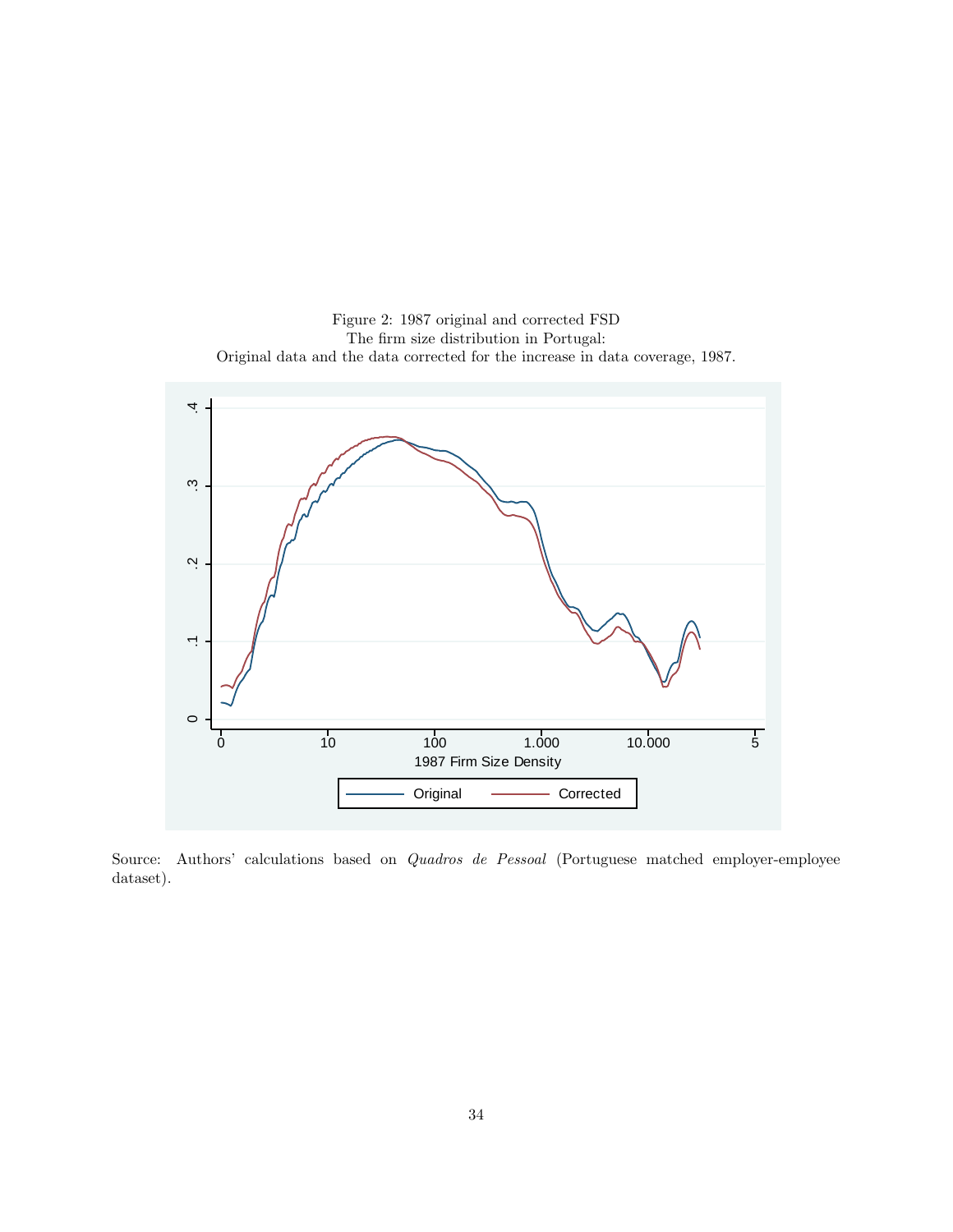

Figure 3: 2007 original and corrected FSD The firm size distribution in Portugal: Original data and the data corrected for the increase in data coverage, 2007.

Source: Authors' calculations based on Quadros de Pessoal (Portuguese matched employer-employee dataset).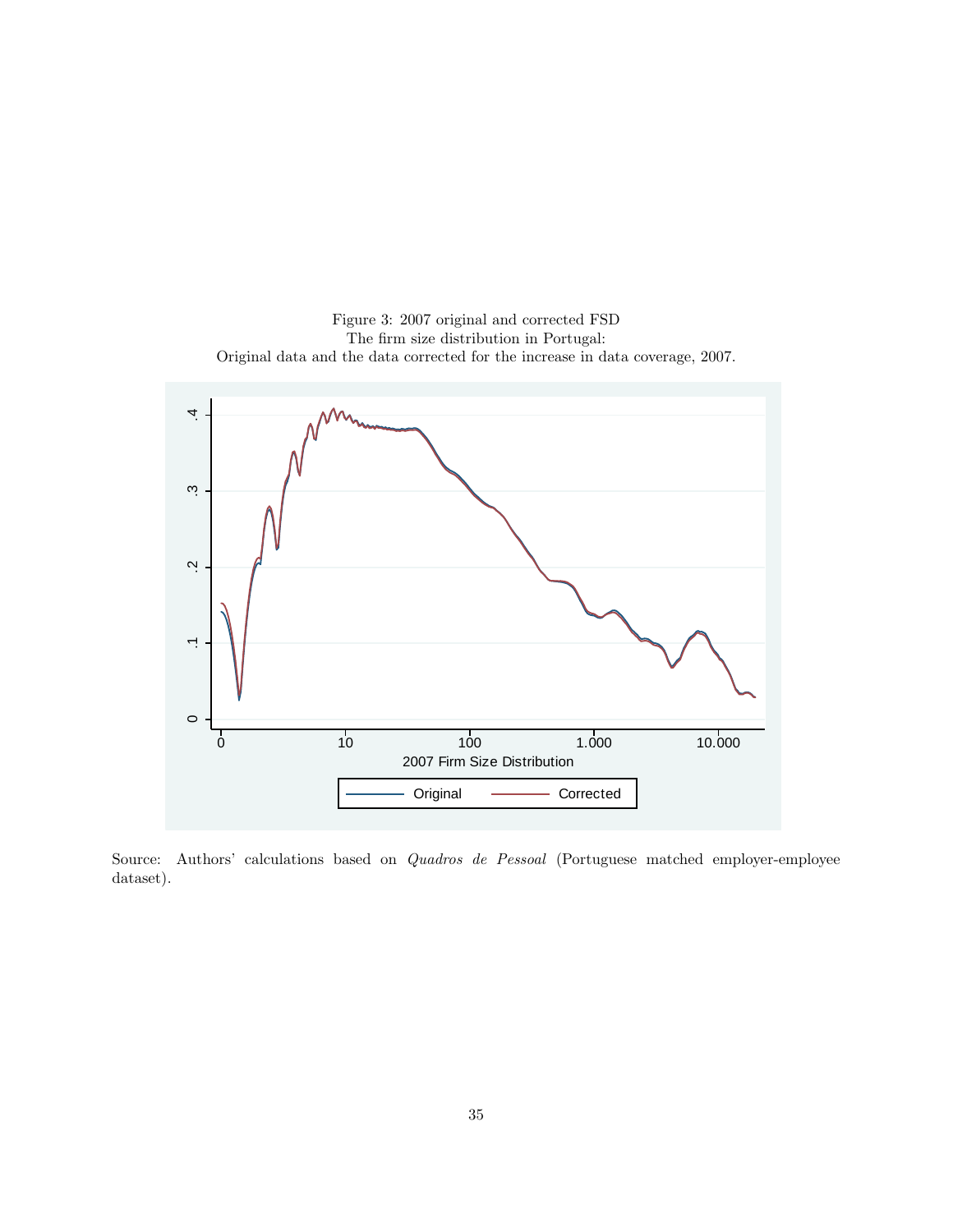

Figure 6: Calibration with Linear Tax

Firm sizes with no tax,  $T = 1.3$ , and  $T = 1.8$ . Including the self employment option. The parameter of the production function  $\alpha = 0.67$ , utility component of self employment  $B = 1$ ,  $\boldsymbol{x}$  distributed uniformly on the interval [1, 10].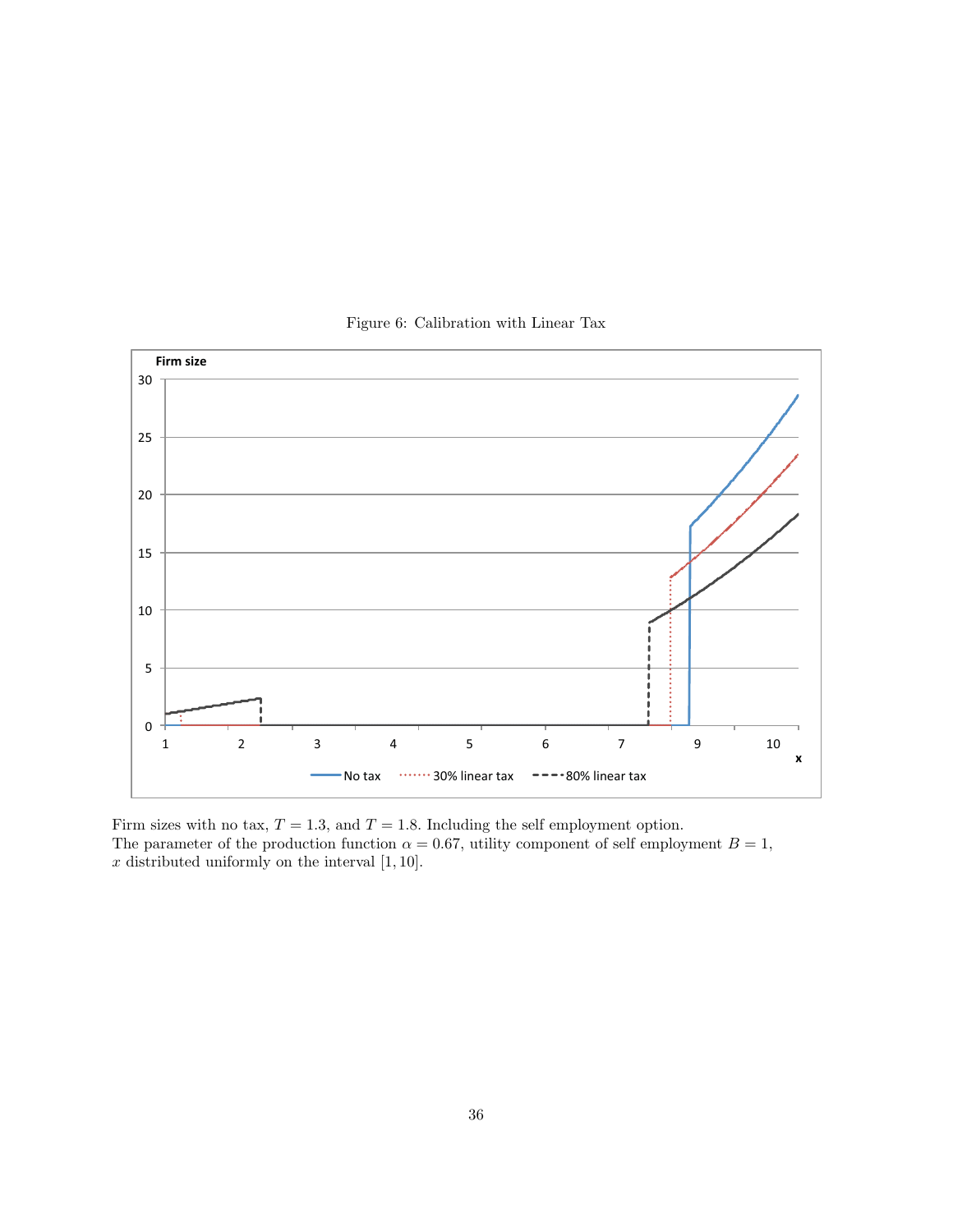Figure 7: Number of firms by firm size 1986-2007 Number of firms in different size categories. Some thresholds affected by labor protection laws and government support for small firms highlighted in red.



Source: Authors' calculations based on Quadros de Pessoal (Portuguese matched employer-employee dataset).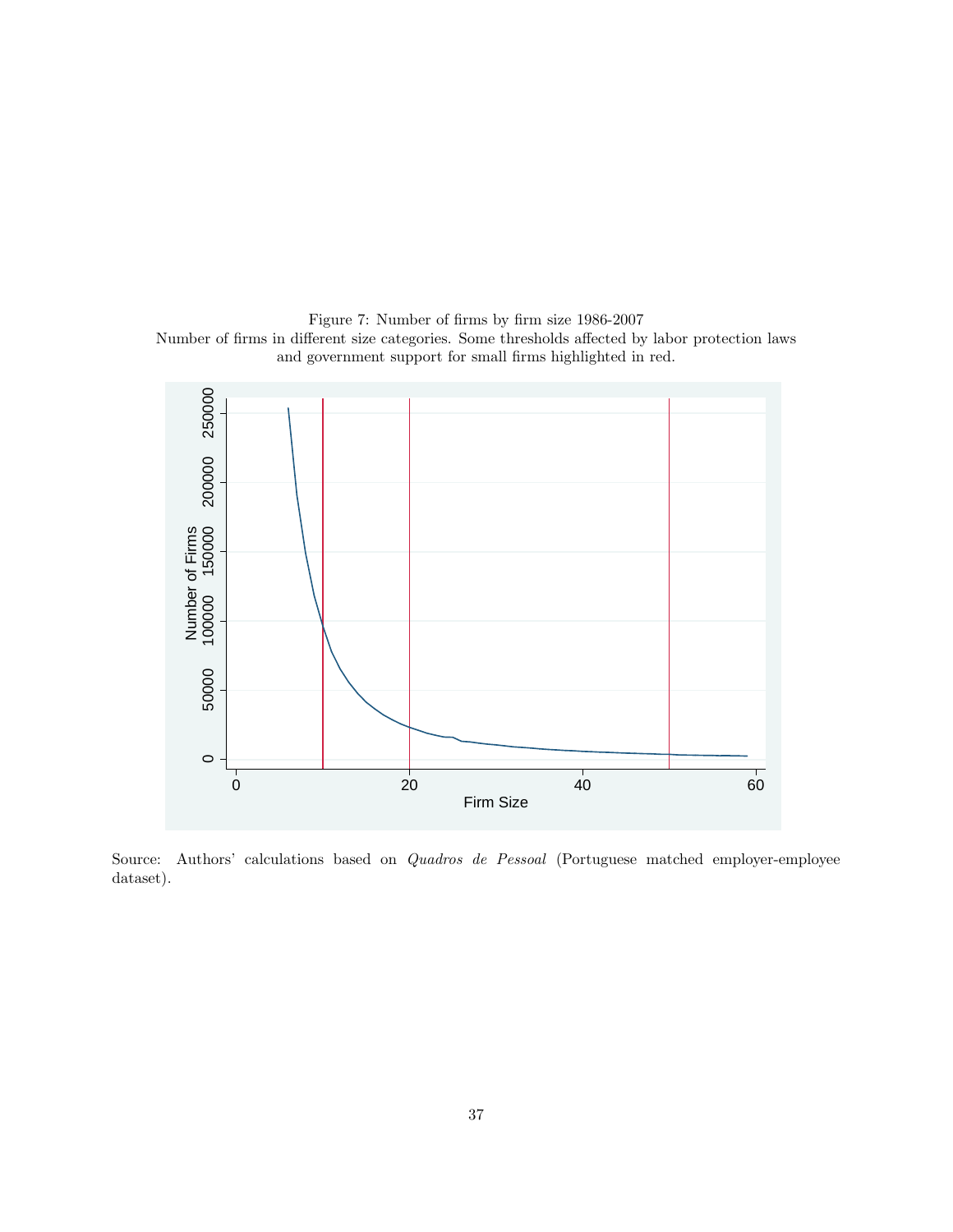

Figure 8: Threshold Coefficients Probit regression coefficients for threshold size dummies.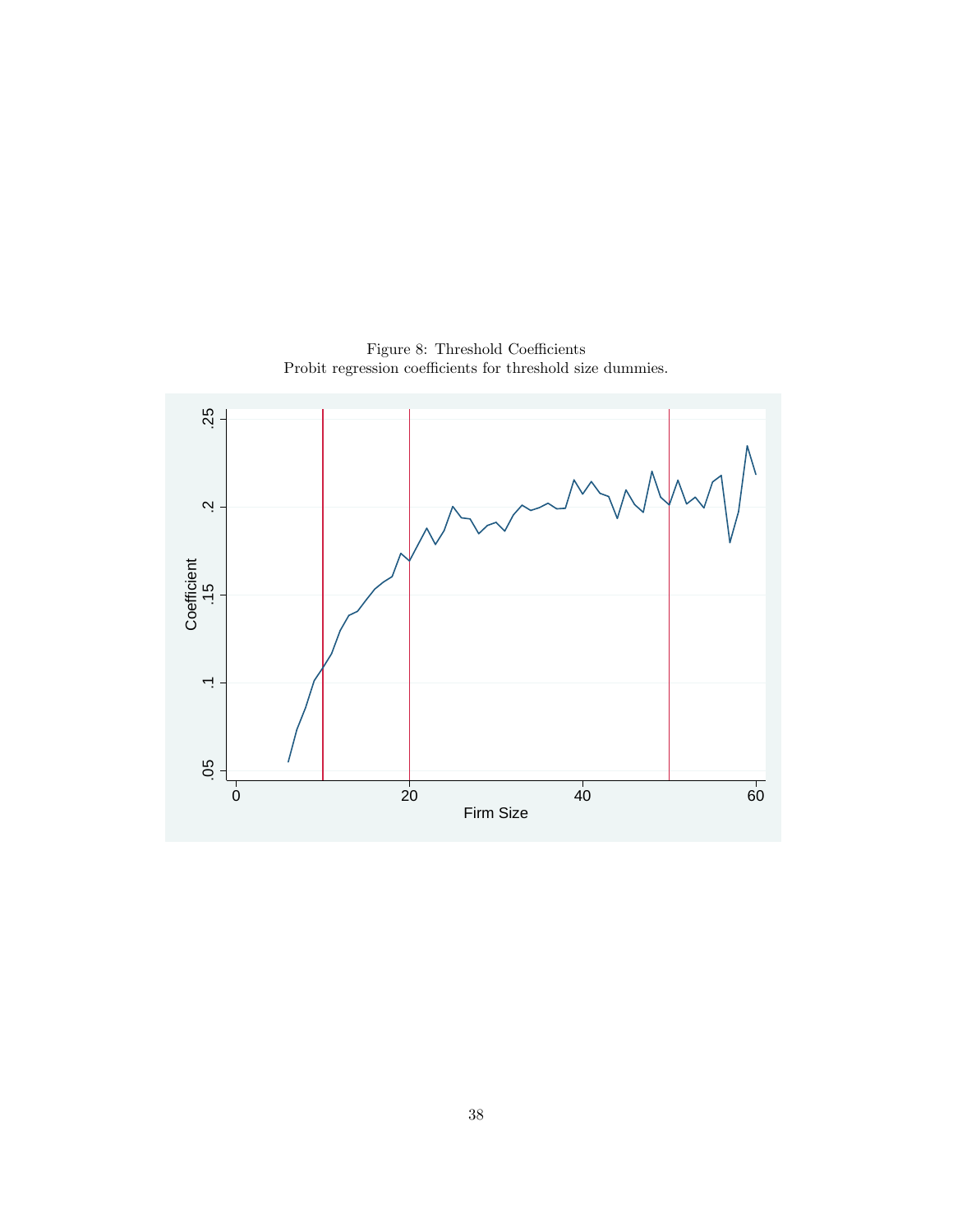Figure 9: Threshold Crossing Probabilities The probabilities of crossing size thresholds (either grow above or shrink below) for firm sizes between sizes 5 and 60.



Source: Authors' calculations based on Quadros de Pessoal (Portuguese matched employer-employee dataset).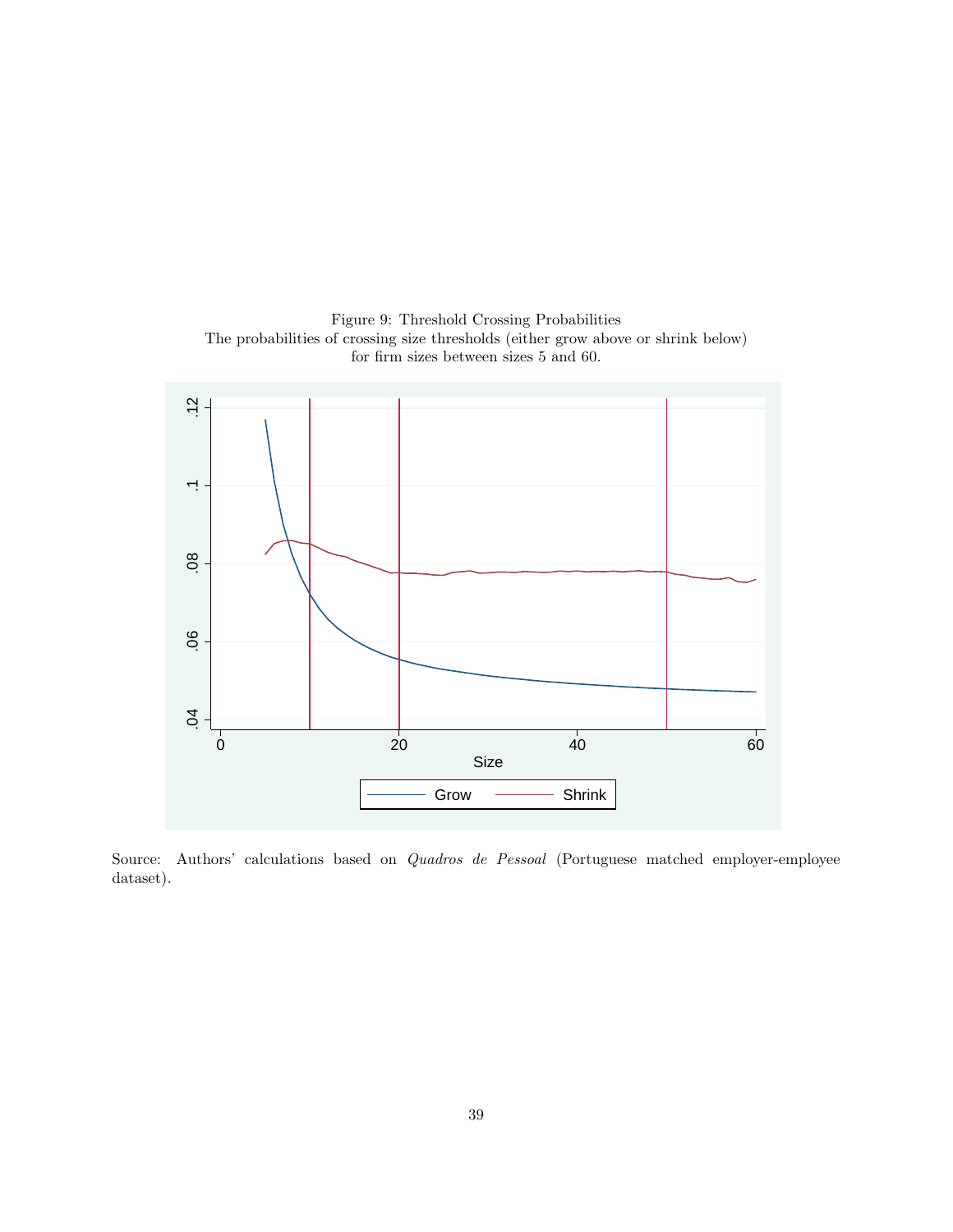

Figure 10: The probability of a firm growing above a given threshold, 1987 and 2007.

Source: Authors' calculations based on Quadros de Pessoal (Portuguese matched employer-employee dataset).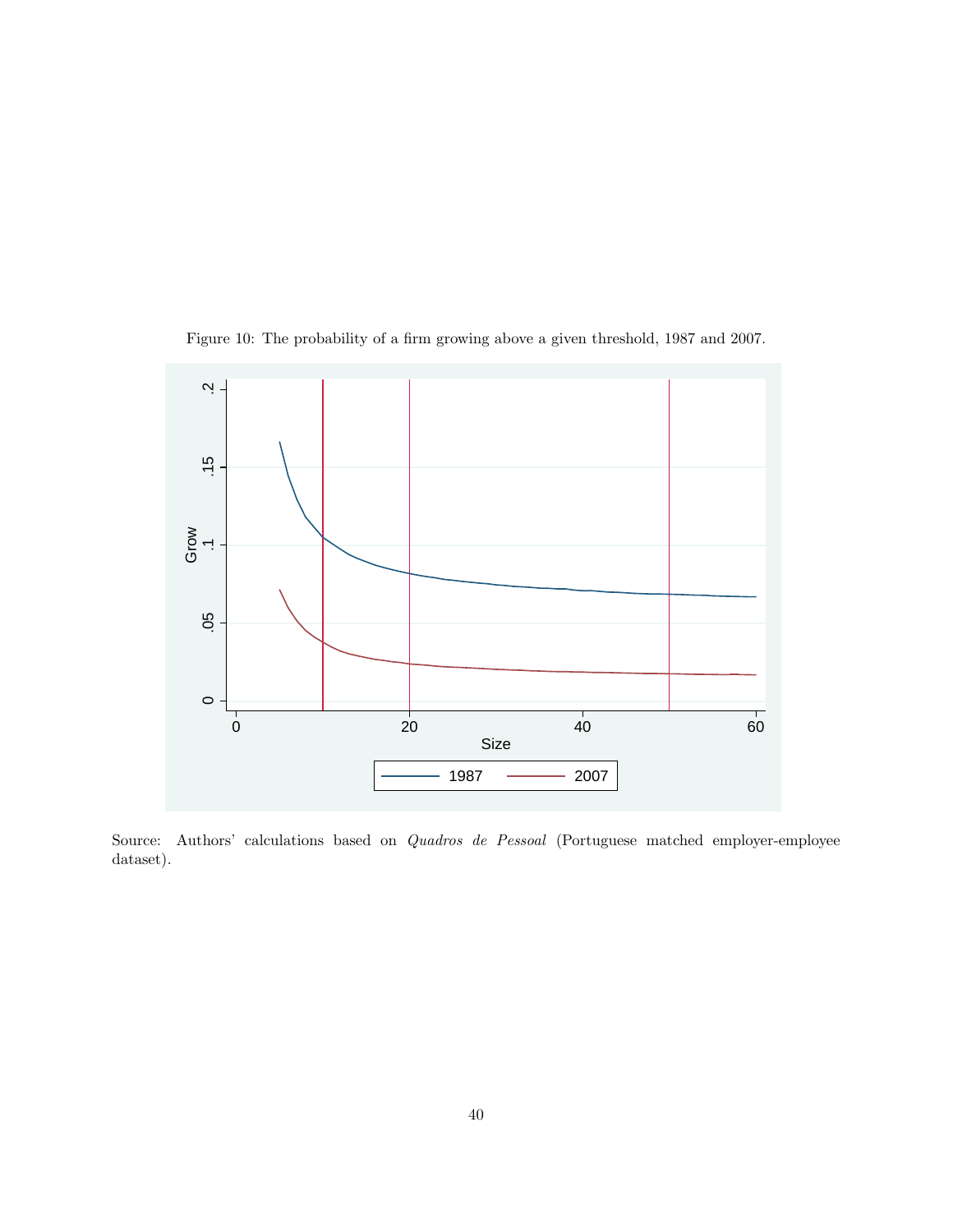

Figure 11: The probability of a firm shrinking below a given threshold, 1987 and 2007.

Source: Authors' calculations based on Quadros de Pessoal (Portuguese matched employer-employee dataset).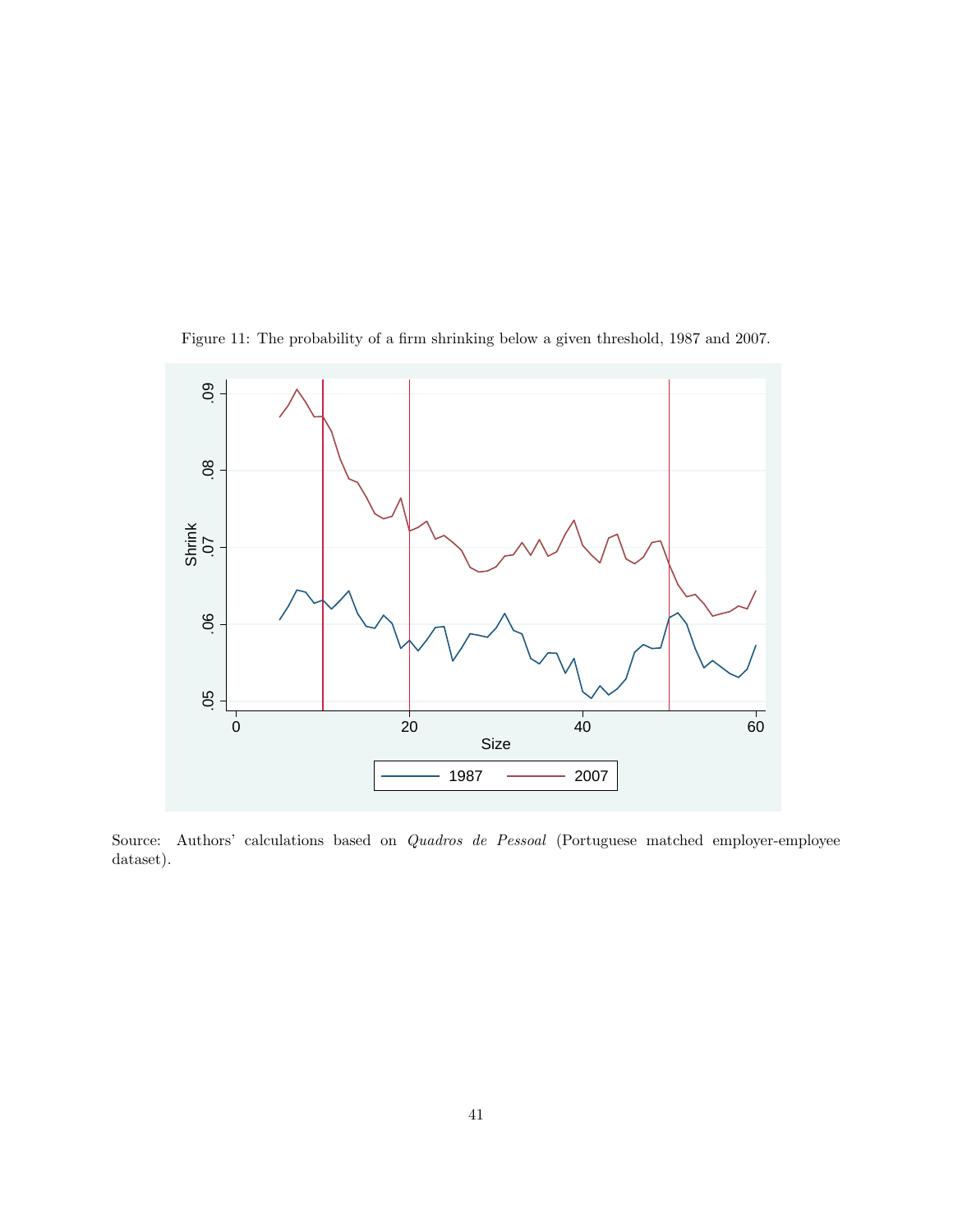

Figure 12: Calibration with Nonlinear Tax

Firm sizes with no tax,  $T = 1.3$ , and  $\mu = 1.8$ ,  $\beta = 1.12$ . Including the self employment option. The parameter of the production function  $\alpha = 0.67$ , utility component of self employment  $B = 1$ ,  $x$  distributed uniformly on the interval  $[1, 10]$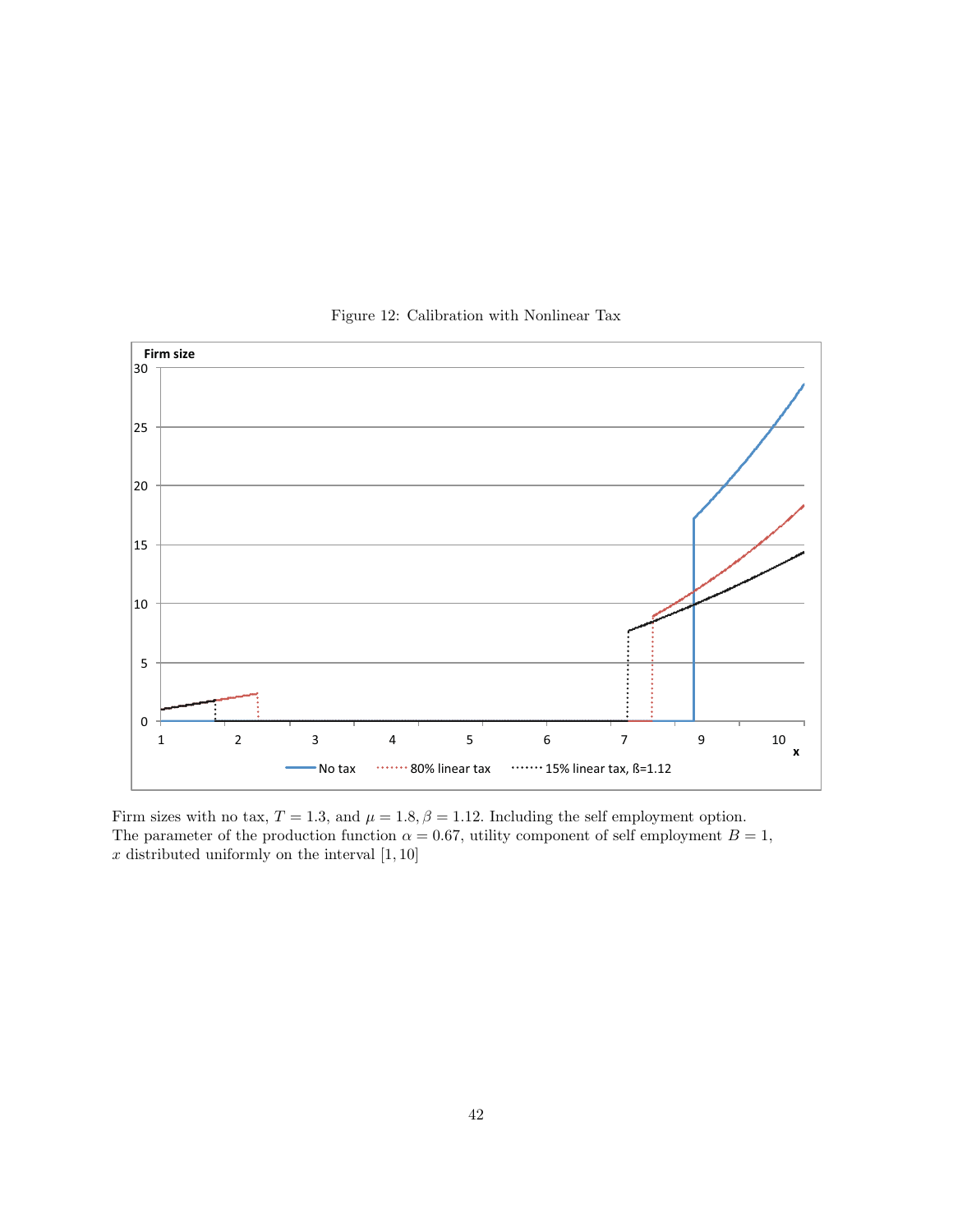## D Tables

| Year | Mean  | P10 | P <sub>25</sub> | <b>P50</b>     | ${\rm P75}$ | P90 |
|------|-------|-----|-----------------|----------------|-------------|-----|
| 1986 | 17.72 | 1   | $\overline{2}$  | $\overline{4}$ | 10          | 26  |
| 1987 | 17.44 | 1   | $\overline{2}$  | 4              | 10          | 26  |
| 1988 | 16.27 | 1   | $\,2$           | 4              | 10          | 25  |
| 1989 | 15.87 |     | $\overline{2}$  | $\overline{4}$ | 9           | 24  |
| 1990 | 15.75 | 1   | $\overline{2}$  | $\overline{4}$ | 9           | 24  |
| 1991 | 15.07 |     | $\overline{2}$  | $\overline{4}$ | 9           | 24  |
| 1992 | 14.27 |     | $\overline{2}$  | $\overline{4}$ | 9           | 23  |
| 1993 | 13.36 | 1   | $\overline{2}$  | $\overline{4}$ | 8           | 21  |
| 1994 | 12.02 | 1   | $\overline{2}$  | $\overline{4}$ | 8           | 19  |
| 1995 | 11.63 |     | $\overline{2}$  | 4              | 7           | 18  |
| 1996 | 11.31 | 1   | $\overline{2}$  | 3              | 7           | 17  |
| 1997 | 11.00 |     | $\overline{2}$  | 3              | 7           | 17  |
| 1998 | 10.78 |     | $\overline{2}$  | 3              |             | 16  |
| 1999 | 10.56 | 1   | $\overline{2}$  | 3              |             | 16  |
| 2000 | 10.05 | 1   | $\overline{2}$  | 3              | 7           | 15  |
| 2001 | 10.04 | 1   | $\overline{2}$  | 3              | 7           | 15  |
| 2002 | 9.41  |     | $\overline{2}$  | 3              | 7           | 15  |
| 2003 | 9.29  | 1   | $\overline{2}$  | 3              | 6           | 14  |
| 2004 | 9.26  |     | $\overline{2}$  | 3              | 6           | 14  |
| 2005 | 9.01  |     | $\mathbf{1}$    | 3              | 6           | 14  |
| 2006 | 9.01  | 1   | 1               | 3              | 6           | 14  |
| 2007 | 9.03  | 1   | 1               | 3              | 6           | 14  |
| 2008 | 9.11  | 1   | 1               | 3              | 6           | 14  |
| 2009 | 8.89  | 1   | 1               | 3              | 6           | 13  |

Table 1: Portuguese Firm Size

Average firm size and firm sizes at various percentiles of the firm size distribution, 1986-2009.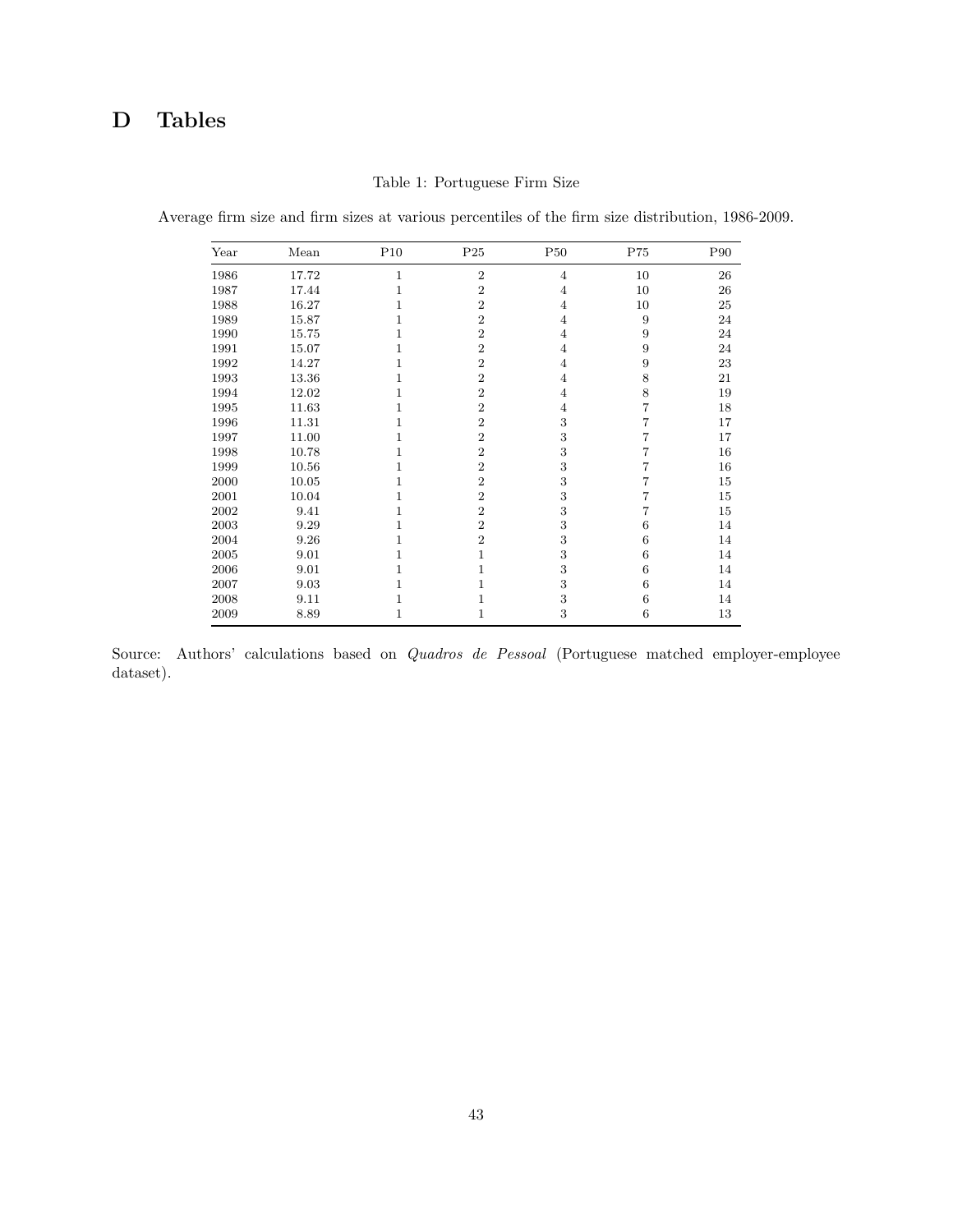| Year | Mean  | P10            | P <sub>25</sub> | P <sub>50</sub>         | P75            | P90    |
|------|-------|----------------|-----------------|-------------------------|----------------|--------|
| 1980 | 11.03 | $\overline{1}$ | $\overline{1}$  | $\overline{3}$          | $\overline{7}$ | 16     |
| 1981 | 10.90 | $\mathbf 1$    | $\mathbf 1$     | $\overline{3}$          | $\overline{7}$ | 16     |
| 1982 | 11.35 | $\mathbf{1}$   | $\mathbf 1$     | $\overline{3}$          | $\overline{7}$ | $16\,$ |
| 1983 | 11.39 | $\mathbf 1$    | 1               | $\overline{3}$          | 7              | 16     |
| 1984 | 11.60 | $\mathbf{1}$   | $\mathbf{1}$    | $\overline{\mathbf{3}}$ | $\overline{7}$ | $17\,$ |
| 1985 | 12.43 | $\mathbf 1$    | 1               | $\overline{3}$          | $\overline{7}$ | 18     |
| 1986 | 13.08 | 1              | $\mathbf{1}$    | $\overline{3}$          | 8              | 19     |
| 1987 | 13.11 | 1              | $\mathbf{1}$    | $\overline{3}$          | 8              | $19\,$ |
| 1988 | 13.07 | $\mathbf{1}$   | $\mathbf{1}$    | $\overline{3}$          | 8              | 19     |
| 1989 | 13.20 | $\mathbf{1}$   | $\mathbf 1$     | $\overline{3}$          | 8              | 19     |
| 1990 | 13.21 | 1              | 1               | $\overline{3}$          | 8              | 19     |
| 1991 | 13.44 | $\mathbf 1$    | $\overline{1}$  | $\overline{3}$          | 8              | $19\,$ |
| 1992 | 13.32 | $\mathbf{1}$   | $\mathbf{1}$    | $\overline{3}$          | 8              | 19     |
| 1993 | 12.91 | $\mathbf 1$    | 1               | $\overline{3}$          | 8              | 19     |
| 1994 | 13.49 | $\mathbf{1}$   | $\mathbf{1}$    | $\overline{3}$          | 8              | $20\,$ |
| 1995 | 14.12 | $\mathbf{1}$   | $\mathbf{1}$    | 3                       | 8              | 20     |
| 1996 | 13.83 | $\mathbf{1}$   | $\overline{2}$  | $\overline{3}$          | 9              | $20\,$ |
| 1997 | 14.26 | $\mathbf{1}$   | $\overline{2}$  | 4                       | 9              | 21     |
| 1998 | 14.66 | $\mathbf{1}$   | $\overline{2}$  | $\overline{4}$          | 9              | 21     |
| 1999 | 14.69 | $\mathbf 1$    | $\overline{2}$  | $\overline{4}$          | 9              | 21     |
| 2000 | 14.78 | 1              | $\overline{2}$  | 4                       | 9              | 21     |
| 2001 | 14.76 | $\overline{1}$ | $\overline{2}$  | $\overline{4}$          | 9              | 21     |
| 2002 | 14.66 | $\mathbf{1}$   | $\overline{2}$  | $\overline{4}$          | 9              | 21     |
| 2003 | 14.26 | $\mathbf{1}$   | $\overline{2}$  | 3                       | 9              | 21     |
| 2004 | 14.01 | 1              | $\overline{2}$  | $\overline{3}$          | 9              | $20\,$ |
| 2005 | 13.84 | $\mathbf{1}$   | $\overline{2}$  | 3                       | 9              | $20\,$ |
| 2006 | 13.90 | $\mathbf 1$    | $\overline{2}$  | $\overline{3}$          | 9              | 21     |
| 2007 | 13.70 | $\mathbf{1}$   | $\overline{2}$  | 3                       | 9              | 21     |

Table 2: The Danish Firm Size Distribution

Average firm size and firm sizes at various percentiles of the firm size distribution, 1980-2007.

Source: Summary statistics from the Danish matched employer-employee database were kindly provided by Michael Dahl.

Table 3: Shadow Economy estimated by MIMIC model.

|  |  | Years 77/79 80/82 83/85 86/88 89/91 92/94 95/97 98/00 01/03 04                            |  |  |  |
|--|--|-------------------------------------------------------------------------------------------|--|--|--|
|  |  | $28.8\%$ $26.4\%$ $27.7\%$ $24/6\%$ $20.2\%$ $21.9\%$ $21.4\%$ $18.5\%$ $17.9\%$ $17.6\%$ |  |  |  |

Source: Dell'Anno (2007)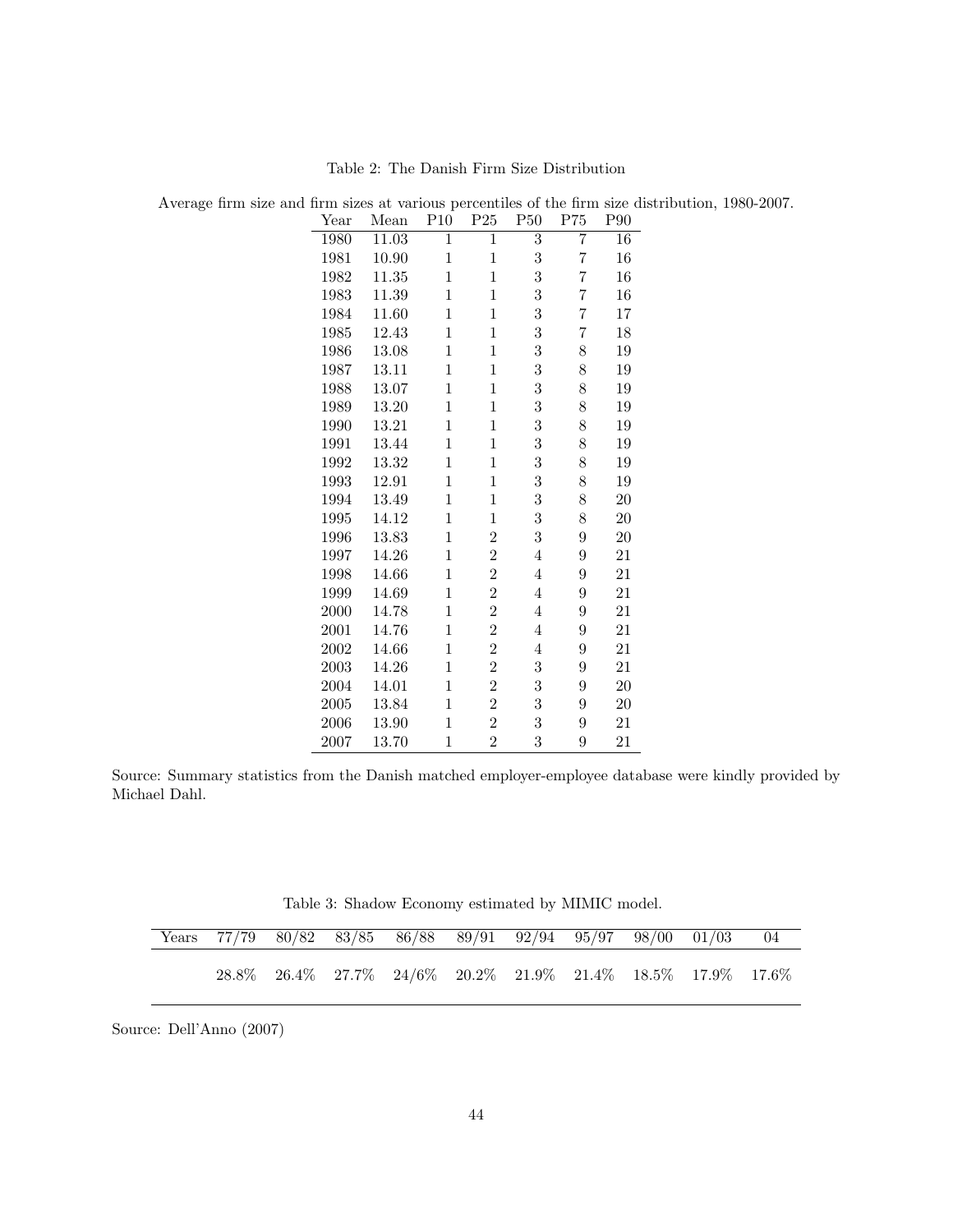| Year | Mean       |
|------|------------|
| 1987 | 0.35       |
| 1988 | $0.27\,$   |
| 1989 | 0.23       |
| 1991 | 0.24       |
| 1992 | 0.24       |
| 1993 | 0.22       |
| 1994 | 0.24       |
| 1995 | 0.19       |
| 1996 | 0.17       |
| 1997 | 0.16       |
| 1998 | $\rm 0.15$ |
| 1999 | 0.14       |
| 2000 | $\rm 0.18$ |
| 2002 | 0.16       |
| 2003 | 0.15       |
| 2004 | 0.15       |
| 2005 | 0.24       |
| 2006 | 0.14       |
| 2007 | $0.11\,$   |
| 2008 | 0.09       |
|      |            |

Table 4: The fraction of new firms reporting at least 3 year tenures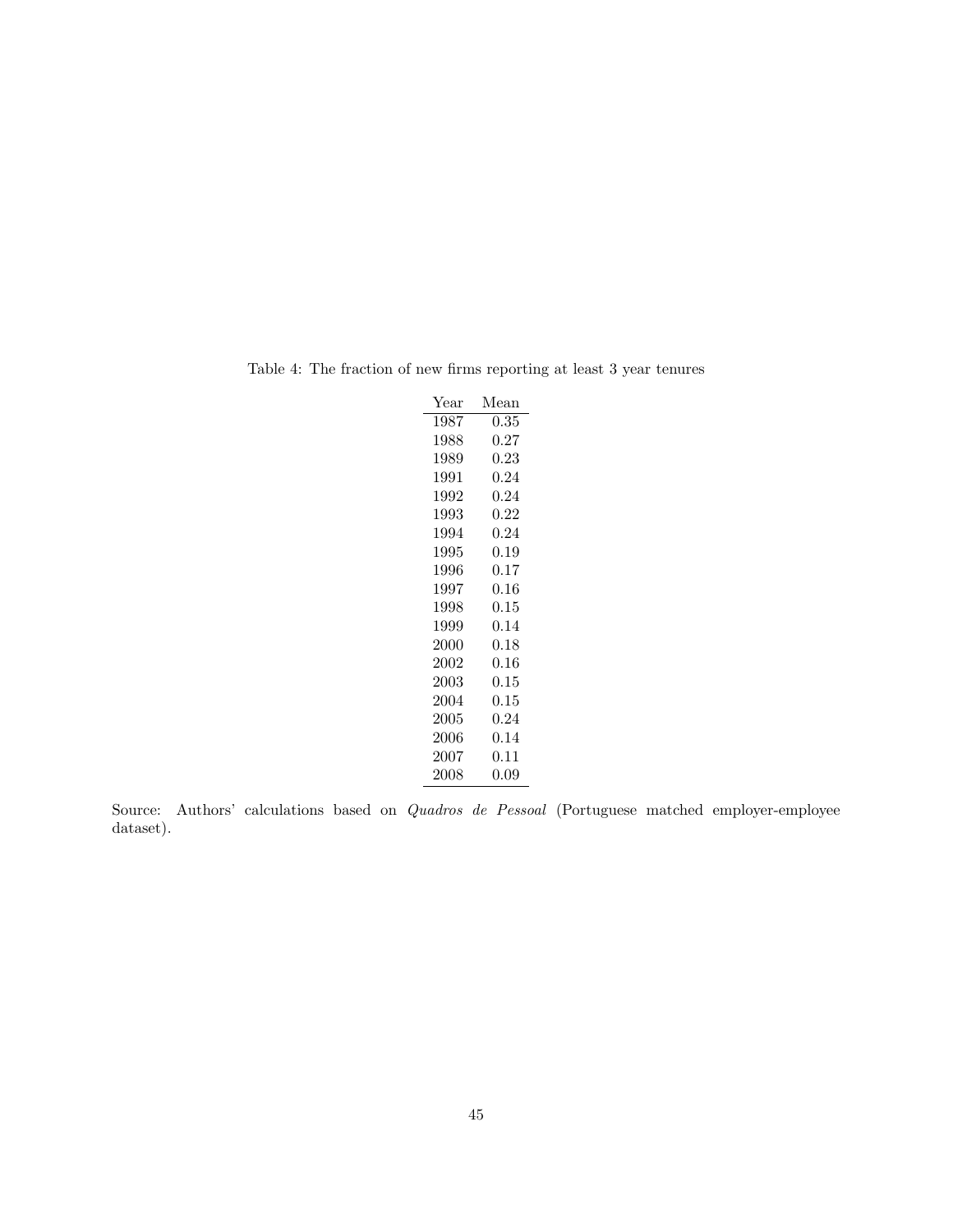|       | Original | Corrected |
|-------|----------|-----------|
| Year  | Size     | Size      |
|       |          |           |
| 1986  | 17.72    | 15.67     |
| 1987  | 17.44    | 15.23     |
| 1988  | 16.27    | 14.92     |
| 1989  | 15.87    | 15.15     |
| 1990  | 15.75    | 13.94     |
| 1991  | 15.07    | 13.38     |
| 1992  | 14.27    | 12.65     |
| 1993  | 13.36    | 11.95     |
| 1994  | 12.02    | 11.05     |
| 1995  | 11.63    | 10.72     |
| 1996  | 11.31    | 10.45     |
| 1997  | 11.00    | 10.27     |
| 1998  | 10.78    | 10.06     |
| 1999  | 10.56    | 9.84      |
| 2000  | 10.05    | 9.60      |
| 2001  | 10.04    | 9.27      |
| 2002  | 9.41     | 9.03      |
| 2003  | 9.29     | 8.81      |
| 2004  | 9.26     | 8.73      |
| 2005  | 9.01     | 8.61      |
| 2006  | 9.01     | 8.67      |
| 2007  | 9.03     | 8.81      |
| 2008  | 9.11     | 9.11      |
| Total | 11.06    | 10.43     |

Table 5: Average firm size after correcting for data coverage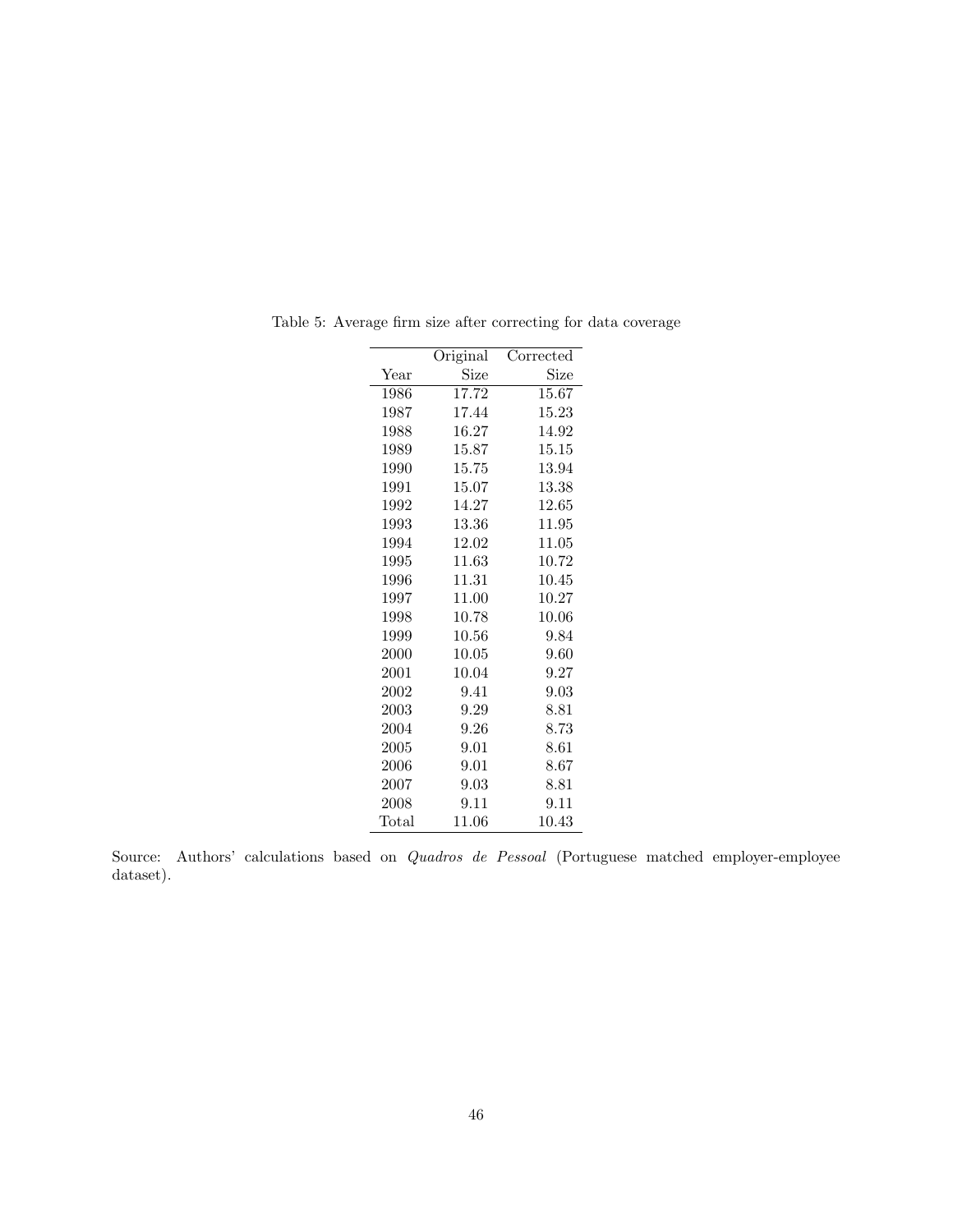#### Table 6: Corrected Firm Size

Firm sizes at various percentiles of the firm size distribution corrected for the increase in data coverage.

| Year  | P10         | $P_{25}$       | P50            | P75 | P90 |
|-------|-------------|----------------|----------------|-----|-----|
| 1986  | 1           | $\overline{2}$ | $\overline{4}$ | 9   | 23  |
| 1987  | 1           | $\overline{2}$ | $\overline{4}$ | 9   | 22  |
| 1988  | 1           | $\overline{2}$ | 4              | 9   | 22  |
| 1989  | $\mathbf 1$ | $\overline{2}$ | 4              | 9   | 22  |
| 1990  | $\mathbf 1$ | $\overline{2}$ | 4              | 9   | 22  |
| 1991  | $\mathbf 1$ | $\overline{2}$ | $\overline{4}$ | 8   | 20  |
| 1992  | 1           | $\overline{2}$ | 3              | 8   | 19  |
| 1993  | 1           | $\overline{2}$ | 3              | 7   | 18  |
| 1994  | 1           | $\overline{2}$ | 3              | 7   | 17  |
| 1995  | $\mathbf 1$ | $\overline{2}$ | 3              | 7   | 16  |
| 1996  | 1           | $\overline{2}$ | 3              | 7   | 16  |
| 1997  | 1           | $\overline{2}$ | 3              | 7   | 15  |
| 1998  | 1           | $\overline{2}$ | 3              | 6   | 15  |
| 1999  | 1           | $\overline{2}$ | 3              | 6   | 15  |
| 2000  | 1           | $\overline{2}$ | 3              | 6   | 14  |
| 2001  | 1           | $\mathbf{1}$   | 3              | 7   | 15  |
| 2002  | 1           | $\mathbf 1$    | 3              | 6   | 14  |
| 2003  | 1           | $\mathbf 1$    | 3              | 6   | 14  |
| 2004  | 1           | $\mathbf 1$    | 3              | 6   | 13  |
| 2005  | 1           | $\mathbf 1$    | 3              | 6   | 13  |
| 2006  | 1           | 1              | 3              | 6   | 13  |
| 2007  | 1           | $\mathbf 1$    | 3              | 6   | 13  |
| Total | 1           | $\overline{2}$ | 3              | 7   | 16  |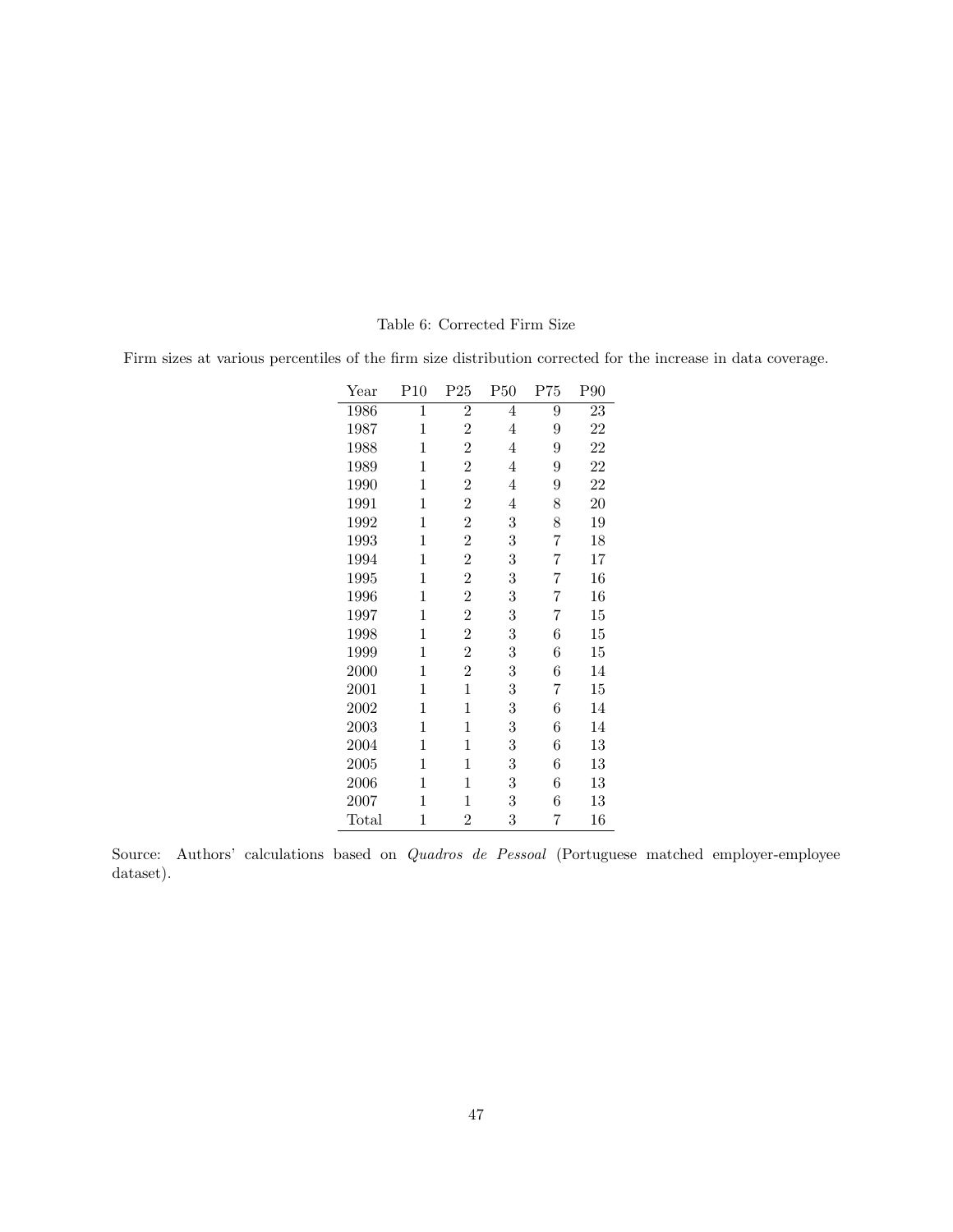|      | Firm Size | Corrected |
|------|-----------|-----------|
| 1986 | 15.671    | 15.671    |
| 1987 | 15.226    | 15.226    |
| 1988 | 14.915    | 14.915    |
| 1989 | 15.148    | 15.148    |
| 1990 | 13.942    | 13.942    |
| 1991 | 13.379    | 13.379    |
| 1992 | 12.654    | 12.654    |
| 1993 | 11.949    | 11.949    |
| 1994 | 11.050    | 11.051    |
| 1995 | 10.715    | 10.715    |
| 1996 | 10.445    | 10.445    |
| 1997 | 10.275    | 10.275    |
| 1998 | 10.063    | 10.063    |
| 1999 | 9.841     | 9.841     |
| 2000 | 9.595     | 9.595     |
| 2001 | 9.267     | 9.267     |
| 2002 | 9.031     | 9.031     |
| 2003 | 8.813     | 8.813     |
| 2004 | 8.726     | 8.726     |
| 2005 | 8.606     | $8.606\,$ |
| 2006 | 8.675     | 8.675     |
| 2007 | 8.807     | 8.807     |
| 2008 | 9.114     | 9.117     |

Table 7: Average firm size after correcting for "denationalization" and "demonopolization"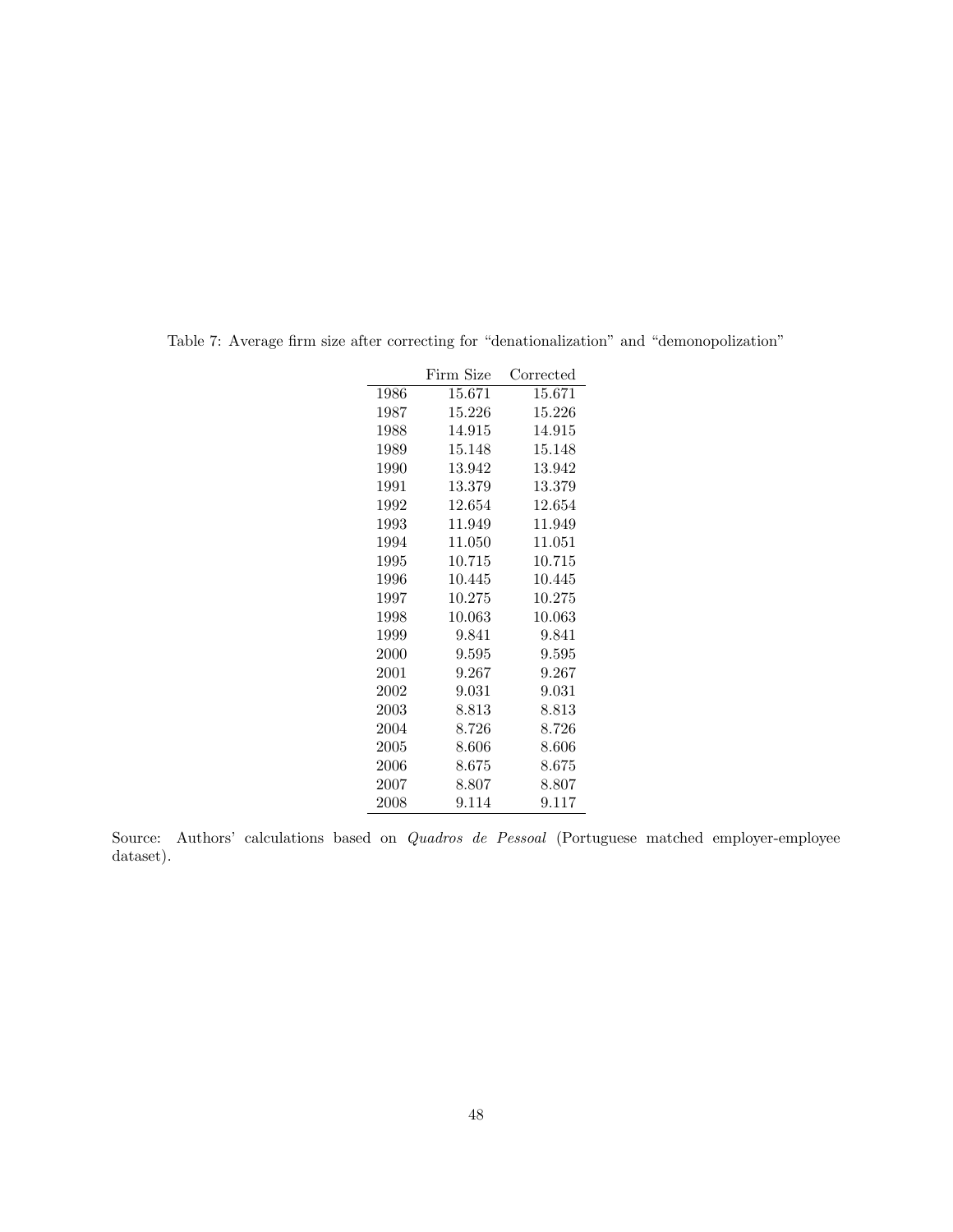| Year | Agriculture, | Manufacturing | Retail          | Construction | Transport,    | Services |
|------|--------------|---------------|-----------------|--------------|---------------|----------|
|      | Forestry     |               | Wholesale       |              | Electric, Gas |          |
|      | Fishing      |               |                 |              |               |          |
| 1986 | 2.8          | 40.3          | $7.3\,$         | 17.9         | $8.0\,$       | 23.7     |
| 1987 | 2.6          | 39.9          | 7.1             | 17.9         | 7.8           | 24.6     |
| 1988 | $2.7\,$      | 38.8          | 7.2             | 18.1         | 7.4           | 25.7     |
| 1989 | $2.8\,$      | 39.2          | 7.7             | 18.7         | $7.3\,$       | 24.3     |
| 1990 | $2.7\,$      | 37.3          | 7.5             | 18.1         | 6.8           | 27.6     |
| 1991 | $2.5\,$      | 36.6          | 7.9             | 18.6         | $6.9\,$       | 27.5     |
| 1992 | $2.5\,$      | 35.8          | 8.1             | 19.6         | $6.8\,$       | $27.3\,$ |
| 1993 | 2.4          | 34.5          | $\!\!\!\!\!8.2$ | $20.2\,$     | $6.6\,$       | 28.1     |
| 1994 | 2.4          | 34.1          | 8.6             | $22.4\,$     | 6.4           | $26.2\,$ |
| 1995 | 2.3          | 33.3          | 8.5             | 17.8         | 6.2           | 32.0     |
| 1996 | $2.3\,$      | 31.8          | 8.6             | 17.7         | 6.0           | 33.6     |
| 1997 | 2.3          | 31.0          | 9.0             | 17.9         | $5.8\,$       | 33.9     |
| 1998 | $2.3\,$      | 30.2          | $\ \, 9.2$      | 17.8         | $5.8\,$       | 34.6     |
| 1999 | $2.2\,$      | 29.6          | $9.3\,$         | 18.3         | $5.8\,$       | 34.7     |
| 2000 | $2.2\,$      | $28.5\,$      | $10.2\,$        | 18.6         | $5.8\,$       | 34.7     |
| 2001 | 2.1          | 26.3          | 11.5            | 17.9         | $5.6\,$       | $36.5\,$ |
| 2002 | $2.2\,$      | 24.7          | 11.8            | 18.1         | $5.5\,$       | 37.7     |
| 2003 | 2.1          | 24.5          | 11.4            | 18.4         | $5.5\,$       | 38.2     |
| 2004 | 2.1          | 24.3          | 11.6            | 18.6         | $5.4\,$       | 37.9     |
| 2005 | $2.5\,$      | 24.1          | 12.1            | 19.2         | $5.6\,$       | 36.5     |
| 2006 | $2.5\,$      | 23.3          | 12.2            | 19.3         | $5.6\,$       | 37.1     |
| 2007 | $2.4\,$      | 22.4          | $12.6\,$        | 19.5         | $5.5\,$       | 37.7     |
| 2008 | $2.4\,$      | 22.2          | 12.6            | 19.9         | 5.7           | 37.3     |

Table 8: Employment shares by industry in Portugal, 1986-2008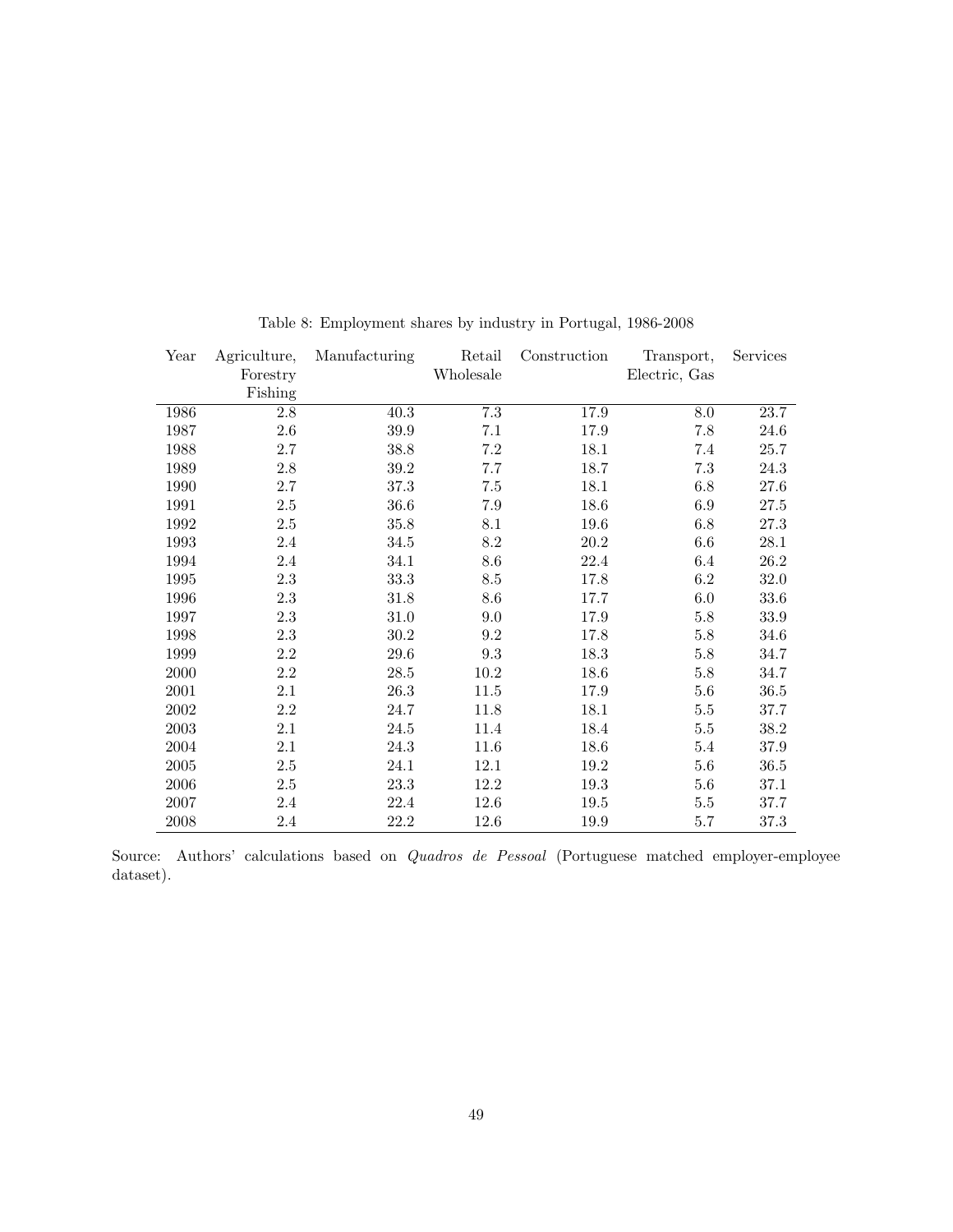| Year       | Agriculture,    | Manufacturing | Retail    | Construction | Transport,    | Services        |
|------------|-----------------|---------------|-----------|--------------|---------------|-----------------|
|            | Forestry        |               | Wholesale |              | Electric, Gas |                 |
|            | Fishing         |               |           |              |               |                 |
| 1986       | 11.4            | 33.6          | 17.0      | 8.7          | 60.2          | 10.2            |
| 1987       | 11.1            | $33.0\,$      | 16.9      | 8.5          | $58.3\,$      | $10.0\,$        |
| 1988       | 10.1            | $30.8\,$      | 15.6      | 8.1          | $51.7\,$      | $11.0\,$        |
| 1989       | 9.8             | 30.1          | 15.0      | 8.0          | 48.3          | 12.1            |
| 1990       | 9.6             | $29.8\,$      | 14.6      | 8.1          | 47.3          | $10.0\,$        |
| 1991       | $\!\!\!\!\!8.9$ | $28.5\,$      | 13.7      | 7.9          | 44.4          | 9.8             |
| 1992       | $\!\!\!\!\!8.3$ | $26.9\,$      | 12.6      | 7.7          | 40.4          | 9.3             |
| 1993       | $7.8\,$         | $25.3\,$      | 11.9      | 7.4          | 36.1          | 9.1             |
| 1994       | 7.1             | 22.7          | 10.9      | 6.9          | 30.0          | 8.8             |
| 1995       | 6.7             | 22.1          | $10.5\,$  | 6.7          | 27.8          | 8.4             |
| 1996       | $6.6\,$         | $21.7\,$      | $10.4\,$  | 6.6          | $25.7\,$      | $\!\!\!\!\!8.3$ |
| 1997       | 6.4             | $20.6\,$      | $10.0\,$  | 6.7          | 24.4          | 8.4             |
| 1998       | 6.4             | $20.1\,$      | 9.2       | 6.6          | 22.8          | 8.4             |
| 1999       | $6.2\,$         | $19.6\,$      | 8.6       | 6.7          | 21.4          | 8.2             |
| 2000       | $5.9\,$         | 18.7          | 8.1       | 6.6          | 18.1          | 8.4             |
| 2001       | $6.0\,$         | 18.3          | 8.6       | 6.6          | 16.5          | 7.9             |
| 2002       | 5.7             | 17.2          | 8.2       | 6.4          | 13.9          | 8.1             |
| 2003       | $5.6\,$         | 16.9          | 7.9       | $6.3\,$      | 12.9          | 8.0             |
| 2004       | 5.4             | 16.9          | 8.1       | 6.3          | 12.4          | 7.8             |
| $\,2005\,$ | 4.1             | 16.5          | 8.1       | $6.2\,$      | 12.1          | 8.0             |
| 2006       | $4.2\,$         | 16.2          | 8.2       | 6.2          | $11.8\,$      | 8.2             |
| 2007       | $4.3\,$         | 16.4          | 8.3       | $6.3\,$      | 11.6          | 8.5             |
| 2008       | 4.4             | $16.5\,$      | 8.2       | $6.4\,$      | 11.8          | $9.2\,$         |
| Average    | $6.3\,$         | 21.6          | $\,9.5$   | 6.9          | 20.9          | 8.7             |

Table 9: Average Firm Size by industry, 1986-2008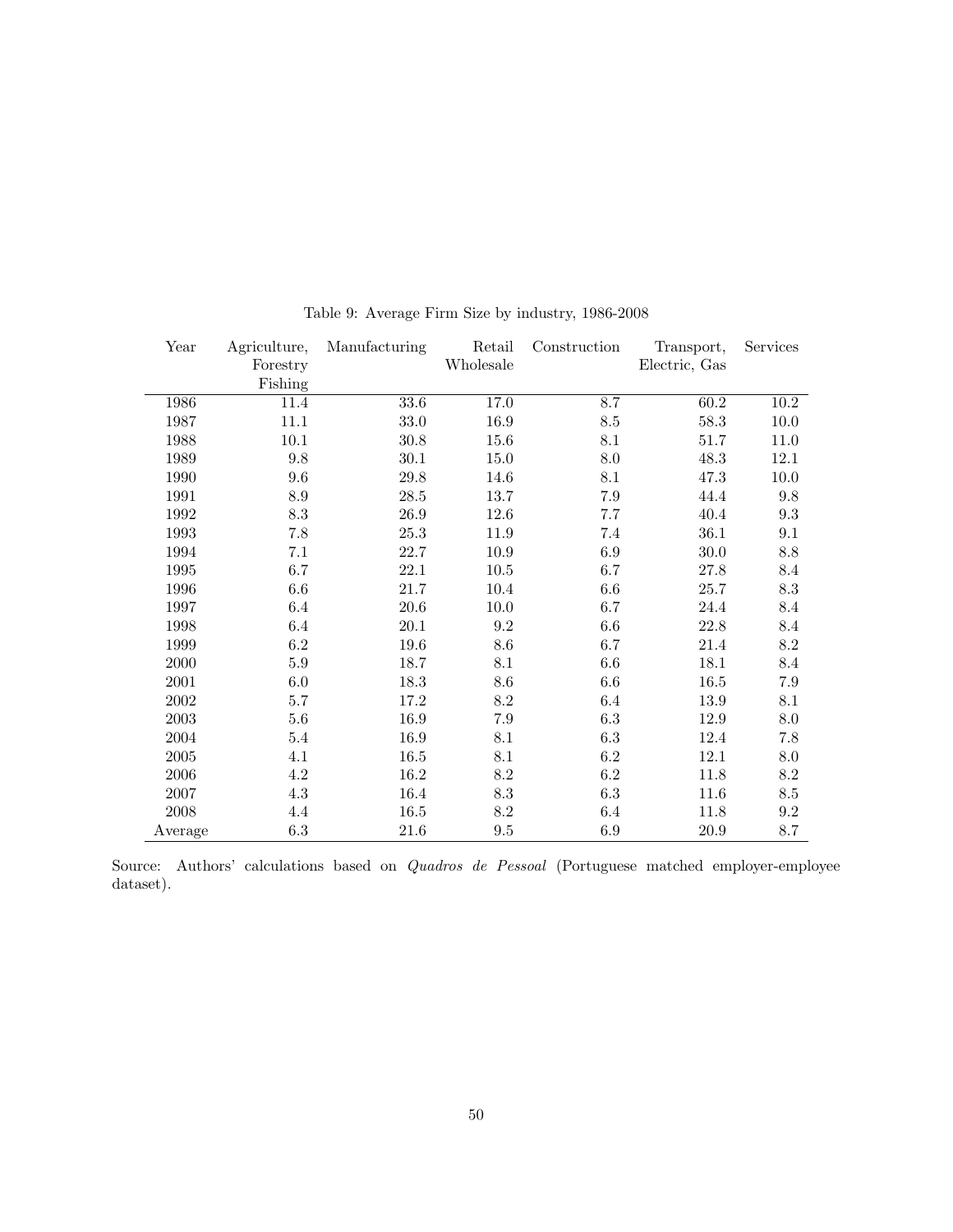| $\operatorname{Year}$ | $\%$      |
|-----------------------|-----------|
| 1986                  | 0.011     |
| 1987                  | 0.010     |
| 1988                  | $0.013\,$ |
| 1989                  | 0.015     |
| 1991                  | 0.015     |
| 1992                  | 0.019     |
| 1993                  | 0.023     |
| 1994                  | 0.030     |
| 1995                  | 0.034     |
| 1996                  | 0.034     |
| 1997                  | 0.035     |
| 1998                  | 0.035     |
| 1999                  | 0.035     |
| 2000                  | 0.065     |
| 2002                  | 0.088     |
| 2003                  | 0.085     |
| 2004                  | 0.086     |
| 2005                  | 0.088     |
| 2006                  | 0.096     |
| 2007                  | 0.107     |
| 2008                  | $0.110\,$ |

Table 10: Fraction of self employed in the workforce, 1986-2008